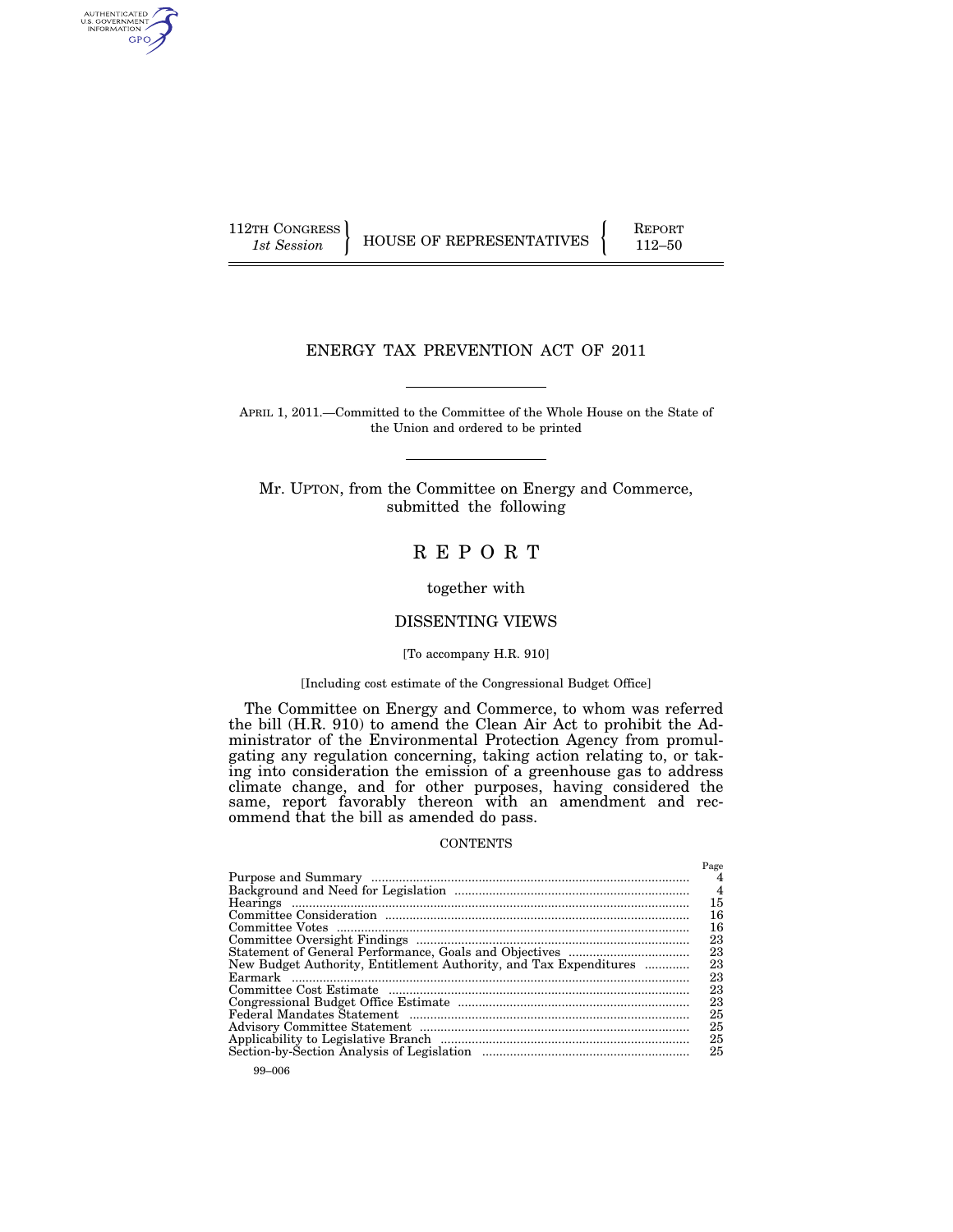|                  | 26 |
|------------------|----|
| Dissenting Views |    |

#### AMENDMENT

The amendment is as follows:

Strike all after the enacting clause and insert the following: **SECTION 1. SHORT TITLE.** 

This Act may be cited as the "Energy Tax Prevention Act of 2011".

**SEC. 2. NO REGULATION OF EMISSIONS OF GREENHOUSE GASES.** 

Title III of the Clean Air Act (42 U.S.C. 7601 et seq.) is amended by adding at the end the following:

**''SEC. 330. NO REGULATION OF EMISSIONS OF GREENHOUSE GASES.** 

"(a) DEFINITION.—In this section, the term 'greenhouse gas' means any of the following:<br>"(1) Water vapor.

''(2) Carbon dioxide. ''(3) Methane.

"(4) Nitrous oxide.

''(5) Sulfur hexafluoride.

"(6) Hydrofluorocarbons.

''(7) Perfluorocarbons.

"(8) Any other substance subject to, or proposed to be subject to, regulation, action, or consideration under this Act to address climate change.<br>"(b) LIMITATION ON AGENCY ACTION.—

"(1) LIMITATION.—<br>"(A) IN GENERAL.—The Administrator may not, under this Act, promulgate any regulation concerning, take action relating to, or take into consid-

eration the emission of a greenhouse gas to address climate change. ''(B) AIR POLLUTANT DEFINITION.—The definition of the term 'air pollutant' in section  $302(g)$  does not include a greenhouse gas. Notwithstanding the previous sentence, such definition may include a greenhouse gas for purposes of addressing concerns other than climate change.<br>"(2) EXCEPTIONS.—Paragraph (1) does not prohibit the following:

''(A) Notwithstanding paragraph (4)(B), implementation and enforcement of the rule entitled 'Light-Duty Vehicle Greenhouse Gas Emission Standards and Corporate Average Fuel Economy Standards' (as published at 75 Fed. Reg. 25324 (May 7, 2010) and without further revision) and finalization, implementation, enforcement, and revision of the proposed rule enti-tled 'Greenhouse Gas Emissions Standards and Fuel Efficiency Standards for Medium- and Heavy-Duty Engines and Vehicles' published at 75 Fed. Reg. 74152 (November 30, 2010).

 $E(B)$  Implementation and enforcement of section  $211(0)$ .

''(C) Statutorily authorized Federal research, development, and demonstration programs addressing climate change. ''(D) Implementation and enforcement of title VI to the extent such imple-

mentation or enforcement only involves one or more class I substances or class II substances (as such terms are defined in section 601).

''(E) Implementation and enforcement of section 821 (42 U.S.C. 7651k note) of Public Law 101–549 (commonly referred to as the 'Clean Air Act Amendments of 1990').

"(3) INAPPLICABILITY OF PROVISIONS.—Nothing listed in paragraph (2) shall cause a greenhouse gas to be subject to part C of title I (relating to prevention of significant deterioration of air quality) or considered an air pollutant for purposes of title V (relating to permits).

"(4) CERTAIN PRIOR AGENCY ACTIONS.—The following rules and actions (including any supplement or revision to such rules and actions) are repealed and shall have no legal effect:

"(A) 'Mandatory Reporting of Greenhouse Gases', published at 74 Fed. Reg. 56260 (October 30, 2009).

''(B) 'Endangerment and Cause or Contribute Findings for Greenhouse Gases Under Section 202(a) of the Clean Air Act', published at 74 Fed. Reg.

66496 (December 15, 2009). ''(C) 'Reconsideration of Interpretation of Regulations That Determine Pollutants Covered by Clean Air Act Permitting Programs', published at 75 Fed. Reg. 17004 (April 2, 2010) and the memorandum from Stephen L. Johnson, Environmental Protection Agency (EPA) Administrator, to EPA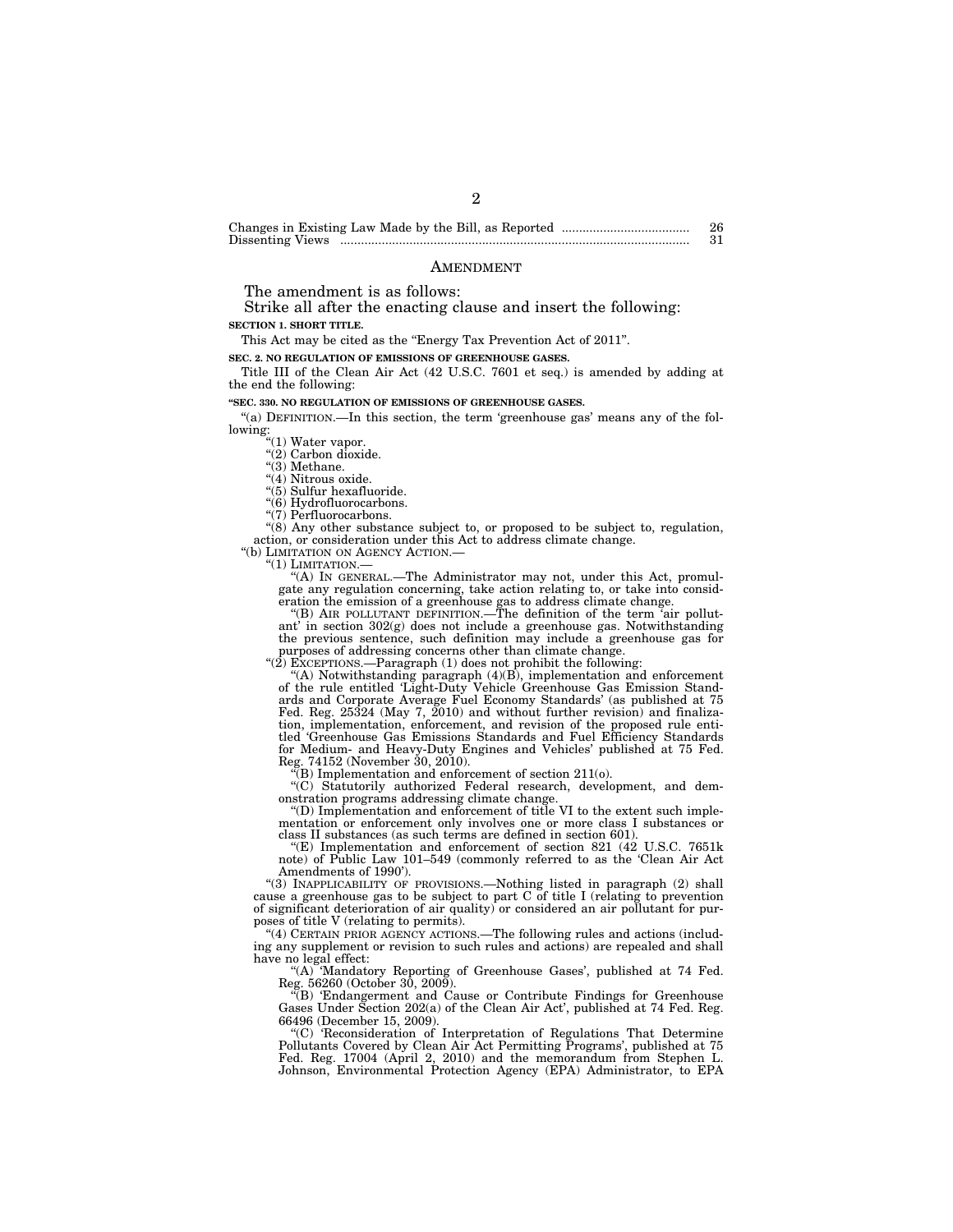Regional Administrators, concerning 'EPA's Interpretation of Regulations that Determine Pollutants Covered by Federal Prevention of Significant Deterioration (PSD) Permit Program' (December 18, 2008).

''(D) 'Prevention of Significant Deterioration and Title V Greenhouse Gas Tailoring Rule', published at 75 Fed. Reg. 31514 (June 3, 2010).

''(E) 'Action To Ensure Authority To Issue Permits Under the Prevention of Significant Deterioration Program to Sources of Greenhouse Gas Emissions: Finding of Substantial Inadequacy and SIP Call', published at 75 Fed. Reg. 77698 (December 13, 2010).

''(F) 'Action To Ensure Authority To Issue Permits Under the Prevention of Significant Deterioration Program to Sources of Greenhouse Gas Emissions: Finding of Failure To Submit State Implementation Plan Revisions Required for Greenhouse Gases', published at 75 Fed. Reg. 81874 (December 29, 2010).

''(G) 'Action to Ensure Authority To Issue Permits Under the Prevention of Significant Deterioration Program to Sources of Greenhouse Gas Emissions: Federal Implementation Plan', published at 75 Fed. Reg. 82246 (December 30, 2010).

"(H) 'Action to Ensure Authority to Implement Title V Permitting Programs Under the Greenhouse Gas Tailoring Rule', published at 75 Fed. Reg. 82254 (December 30, 2010).

''(I) 'Determinations Concerning Need for Error Correction, Partial Approval and Partial Disapproval, and Federal Implementation Plan Regarding Texas Prevention of Significant Deterioration Program', published at 75 Fed. Reg. 82430 (December 30, 2010).

''(J) 'Limitation of Approval of Prevention of Significant Deterioration Provisions Concerning Greenhouse Gas Emitting-Sources in State Implementation Plans', published at 75 Fed. Reg. 82536 (December 30, 2010).

''(K) 'Determinations Concerning Need for Error Correction, Partial Approval and Partial Disapproval, and Federal Implementation Plan Regarding Texas Prevention of Significant Deterioration Program; Proposed Rule', published at 75 Fed. Reg. 82365 (December 30, 2010).

''(L) Except for actions listed in paragraph (2), any other Federal action under this Act occurring before the date of enactment of this section that applies a stationary source permitting requirement or an emissions standard for a greenhouse gas to address climate change.

"(5) STATE ACTION.-

''(A) NO LIMITATION.—This section does not limit or otherwise affect the authority of a State to adopt, amend, enforce, or repeal State laws and regulations pertaining to the emission of a greenhouse gas.

''(B) EXCEPTION.—

''(i) RULE.—Notwithstanding subparagraph (A), any provision described in clause (ii)—

''(I) is not federally enforceable;

''(II) is not deemed to be a part of Federal law; and

''(III) is deemed to be stricken from the plan described in clause  $(ii)(I)$  or the program or permit described in clause  $(ii)(II)$ , as applicable.

''(ii) PROVISION DEFINED.—For purposes of clause (i), the term 'provision' means any provision that—

''(I) is contained in a State implementation plan under section 110 and authorizes or requires a limitation on, or imposes a permit requirement for, the emission of a greenhouse gas to address climate change; or

''(II) is part of an operating permit program under title V, or a permit issued pursuant to title V, and authorizes or requires a limitation on the emission of a greenhouse gas to address climate change.

''(C) ACTION BY ADMINISTRATOR.—The Administrator may not approve or make federally enforceable any provision described in subparagraph  $(B)(ii).$ 

#### **SEC. 3. PRESERVING ONE NATIONAL STANDARD FOR AUTOMOBILES.**

Section 209(b) of the Clean Air Act (42 U.S.C. 7543) is amended by adding at the end the following:

''(4) With respect to standards for emissions of greenhouse gases (as defined in section 330) for model year 2017 or any subsequent model year new motor vehicles and new motor vehicle engines-

''(A) the Administrator may not waive application of subsection (a); and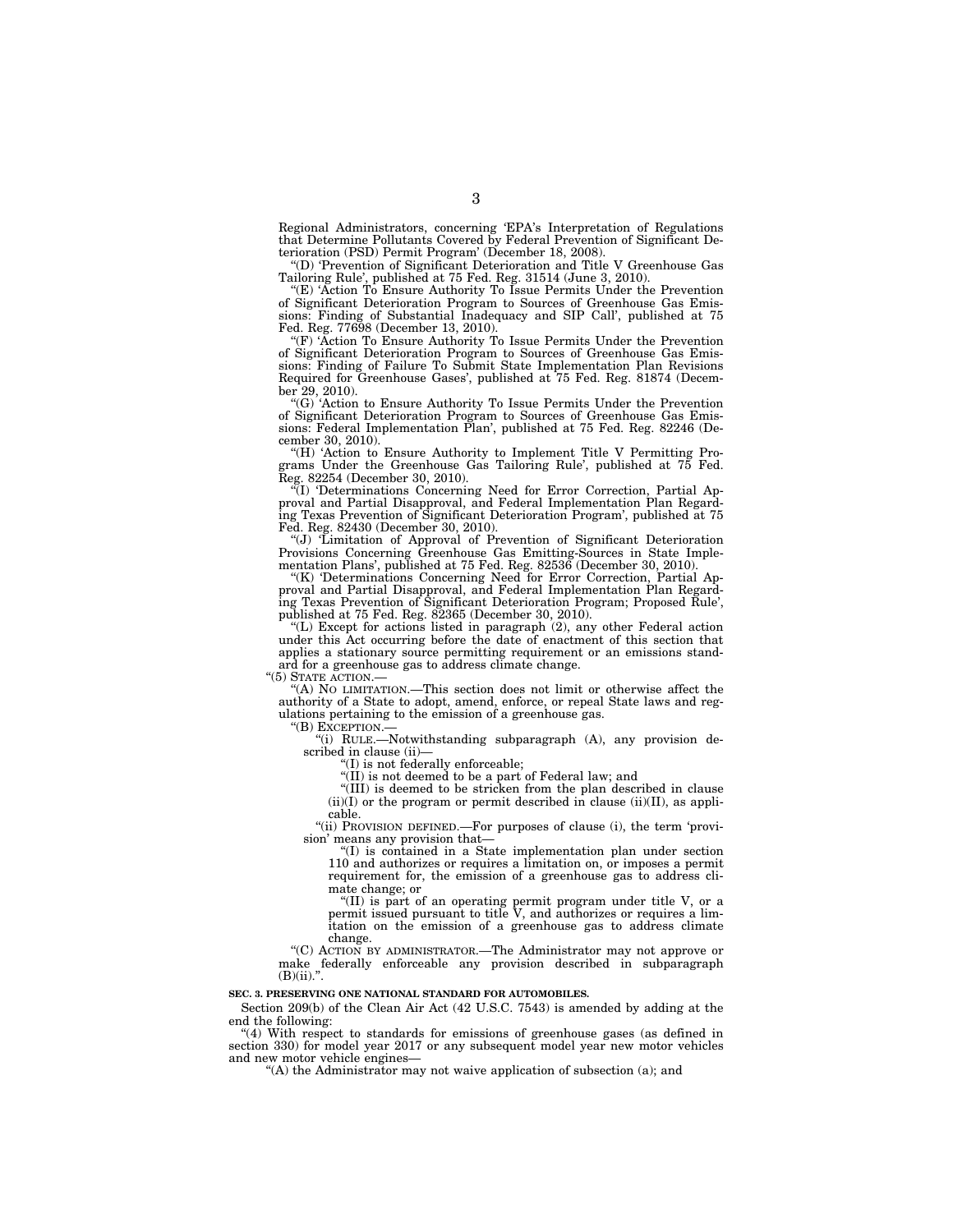''(B) no waiver granted prior to the date of enactment of this paragraph may be construed to waive the application of subsection (a).''.

#### **SEC. 4. SENSE OF CONGRESS.**

It is the sense of the Congress that—

(1) there is established scientific concern over warming of the climate system based upon evidence from observations of increases in global average air and ocean temperatures, widespread melting of snow and ice, and rising global average sea level;

(2) addressing climate change is an international issue, involving complex scientific and economic considerations;

(3) the United States has a role to play in resolving global climate change matters on an international basis; and

(4) Congress should fulfill that role by developing policies that do not adversely affect the American economy, energy supplies, and employment.

#### PURPOSE AND SUMMARY

H.R. 910, the "Energy Tax Prevention Act of 2011" was introduced by Rep. Fred Upton (together with Reps. Barton, Boren, McKinley, McMorris Rogers, Peterson, Rahall, Sullivan, Walden and Whitfield) on March 3, 2011. The legislation prevents the Environmental Protection Agency (EPA) from using the Clean Air Act (CAA) to implement its global warming regulatory agenda, thereby avoiding the resultant energy cost increases, job losses, and overall economic damage. The regulations have begun to go into effect, with numerous additional rulemakings pending or expected, and the potential adverse consequences to gasoline and electricity prices, household incomes, costs of goods and services, global competitiveness and employment are likely to increase considerably unless the agency's lack of authority under the CAA is clarified.

Key provisions in the bill:

• Expressly preclude the Administrator of EPA from promulgating any rules regulating greenhouse gases under the CAA to address climate change, subject to limited exceptions, and clarify that greenhouse gases are not air pollutants under the statute. greenhouse gases are not air pollutants under the statute. • Repeal existing CAA greenhouse gas climate change rules and

programs, including the EPA Administrator's endangerment finding and regulation of greenhouse gases emissions from stationary sources under the CAA's Prevention of Significant Deterioration (PSD) preconstruction and Title V operating permit programs.

• Allow states to undertake climate change policies, but voids, as a matter of federal law, requirements for states to regulate greenhouse gases under their PSD and Title V operating permit pro-

grams. • Provide exceptions for light-duty motor vehicle regulations scheduled to take effect for Model Years 2012 through 2016 and proposed medium and heavy-duty vehicle provisions for Model Years 2014 through 2018, implementation of the renewable fuels mandate under CAA Section 211(o), federally authorized climate change research, utility industry greenhouse gas reporting requirements, and implementation of the stratospheric ozone provisions under Title VI of the CAA.

#### BACKGROUND AND NEED FOR LEGISLATION

America faces rising gasoline and other energy costs, a weak and nearly-jobless economic recovery, and intense global competition threatening to further erode the domestic manufacturing and industrial sectors. Yet the EPA is moving aggressively to implement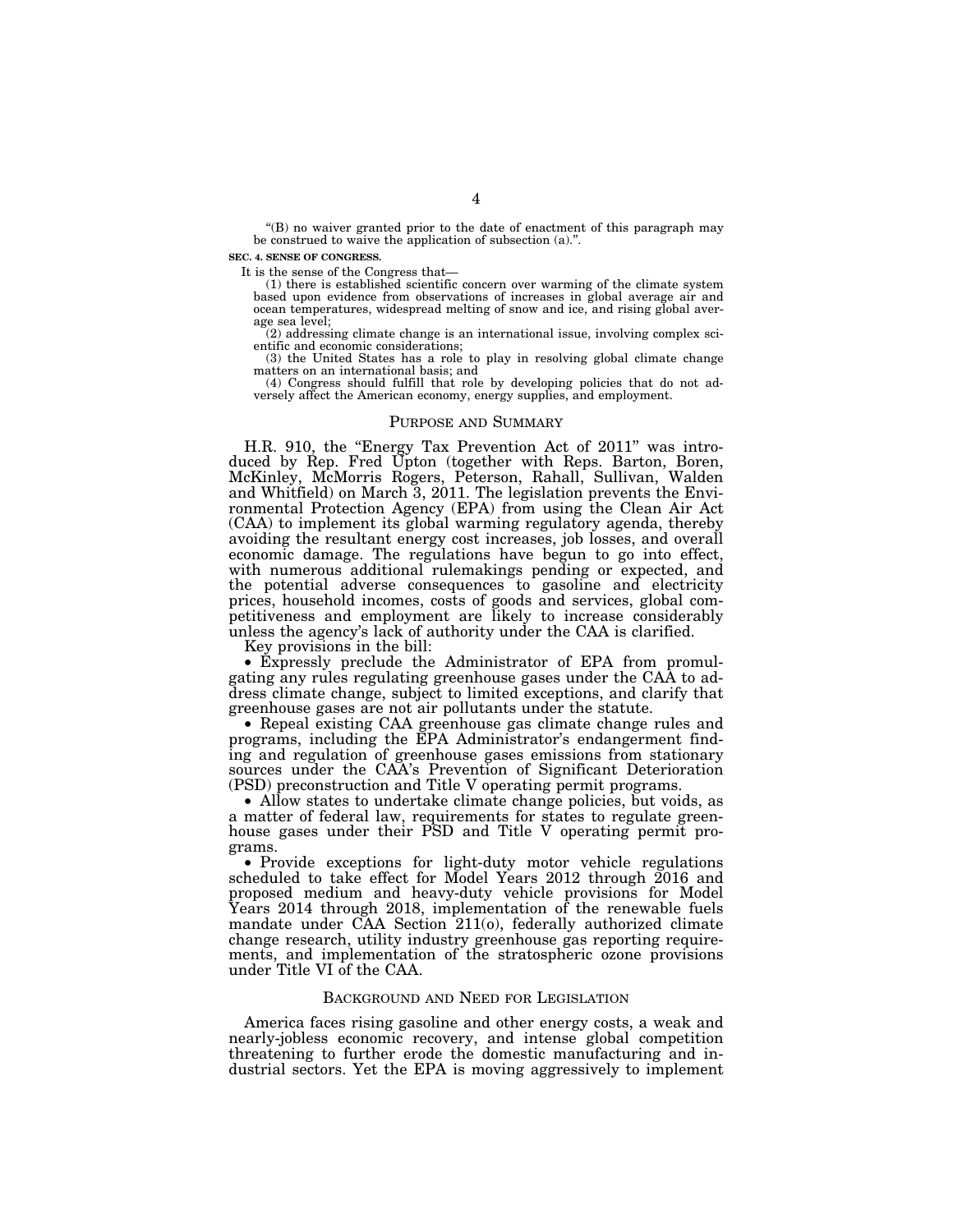a global warming agenda that is almost certain to be the most farreaching, costly and complicated set of regulations in the agency's history. Though premised by EPA on the Supreme Court's 5 to 4 decision in *Massachusetts* v. *Environmental Protection Agency*, 549 U.S. 497 (2007), the agency's regulations are by no means mandated by that Supreme Court decision. The Supreme Court Majority interpreted Congressional intent behind the 1970 CAA and subsequent amendments, and inferred that greenhouse gases could fit with the statute's definition of "air pollutant"; however the Supreme Court did not require EPA to make an endangerment finding for greenhouse gases or proceed with its global warming regulations. Rather, EPA was directed to ground its reasons for action *or inaction* in the CAA.

In contrast, Congress has debated global warming directly on numerous occasions, and has repeatedly rejected legislative measures that in some respects were less sweeping than EPA's regulations. In the previous debates over global warming legislation, and most recently the American Clean Energy and Security Act of 2009, Congress has created a record regarding the science and economics of global warming policy that is highly relevant to the debate over the merits of EPA's efforts to implement the regulatory equivalent. Three hearings listed below relating to H.R. 910 further strengthen the conclusion that EPA's greenhouse gas regulations under the CAA would be an extremely costly and ineffective means of addressing climate change. Regardless, EPA is moving expeditiously to promulgate its regulatory scheme. The initial greenhouse gas regulations have begun to be issued by the EPA. As the first step, in December 2009, the Administrator of EPA issued an "endangerment finding" concluding that the atmospheric concentrations of the combination of carbon dioxide and five other greenhouse gases endanger public health and welfare, and those emissions of such greenhouse gases from motor vehicles are contributing to such concentrations and hence endangering public health and welfare. Subsequently, EPA moved forward with greenhouse emissions standards from motor vehicles, including its ''Light Duty Vehicle'' rule which sets greenhouse gas emissions standards for passenger cars and trucks for Model Years 2012–2016 and went into effect on January 2, 2011, with estimated compliance costs of \$52 billion. EPA has also proposed greenhouse gas and fuel economy standards for medium and heavy duty vehicles for Model Years 2014–2018, with estimated compliance costs of \$7.7 billion. EPA has advised that it is considering actions to reduce greenhouse emissions from other transportation sources.

EPA contends that, once it began regulating greenhouse gas emissions from vehicles, there was an automatic statutory trigger requiring it to begin regulating such emissions for stationary sources under two CAA permitting programs. These programs are known as the Prevention of Significant Deterioration (PSD) preconstruction permit program, and the Title V operating permit program. These are permits that regulated entities must get when they make a major modification or build new projects. EPA estimates that prior to its new global warming rules, only 280 sources were required annually to obtain PSD permits, and that nationwide there are approximately 15,000 sources that currently have Title V operating permits. EPA concluded, however, that once the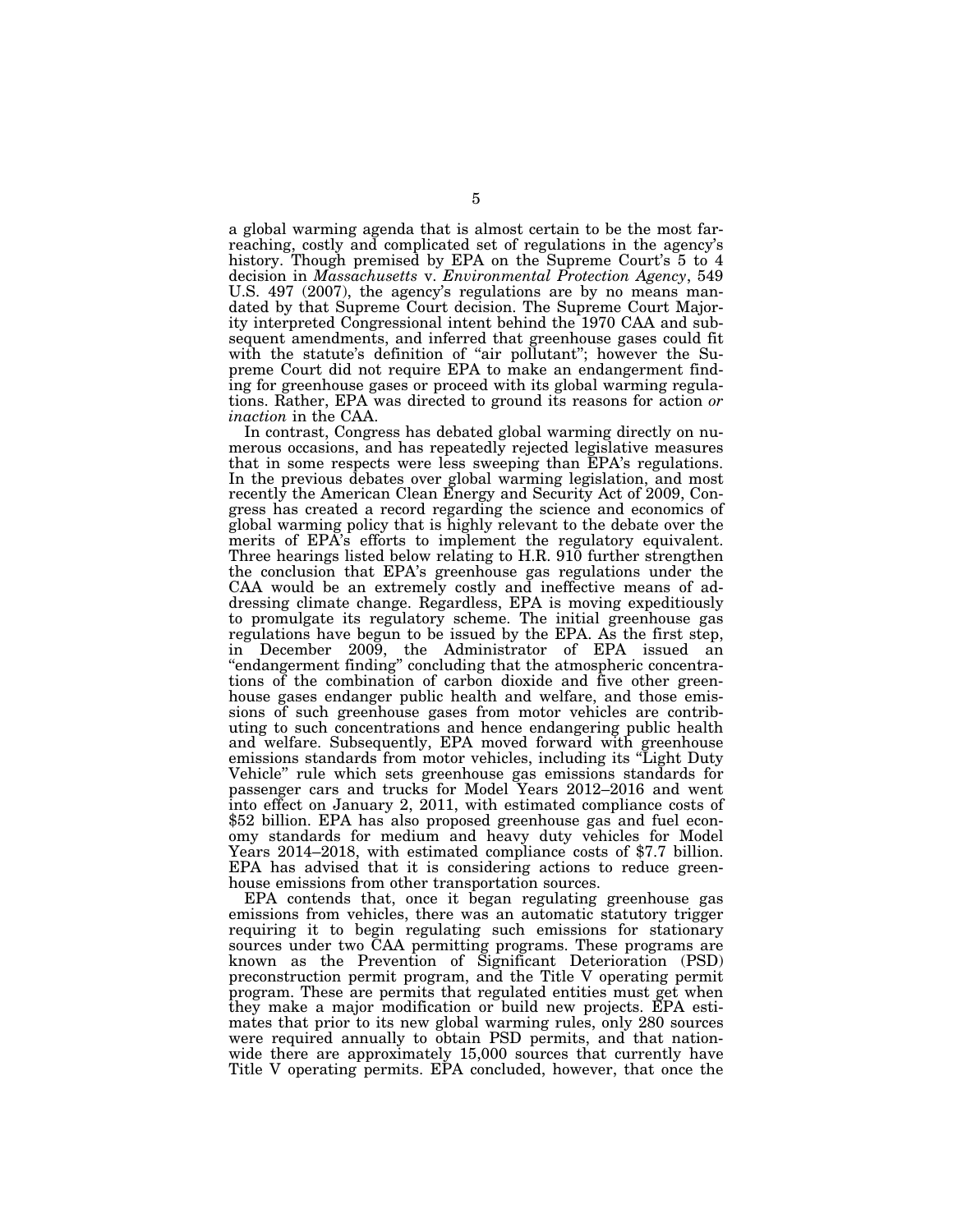agency began regulating greenhouse gas emissions from motor vehicles on Jan. 2, 2011, (i) 82,000 sources would need PSD permits and to install ''Best Available Control Technology'' or ''BACT'' (determined on a case by case basis); and (ii) 6.1 million sources would need to obtain Title V permits.

EPA itself called this potential regulatory result "absurd" and said it would lead to a grid-locking of the permit system, as permitting authorities would be swamped with permit applications and permitting would come to a halt for both large and small sources. Without permits, facilities cannot construct or modify, with potentially devastating economic consequences.

In May 2010, EPA issued its so-called "Tailoring Rule" pursuant to which EPA raised the CAA statutory thresholds to require permitting initially only for the largest industrial sources of greenhouse gas emissions from 100/250 tons to 100,000 tons per year. In essence, EPA replaced the thresholds that Congress itself established with much higher thresholds. EPA has ''tailored'' the CAA permitting requirements to initially cover large industrial facilities it projects represent  $70\%$  of all U.S. greenhouse gas emissions (*e.g.*, it projects represent 70% of all U.S. greenhouse gas emissions (*e.g.*, power plants, large boilers, pulp and paper, cement, iron and steel, refineries and nitric acid plants). EPA plans to initially limit permitting requirements to 1,600 PSD permits annually and 15,550 operating permits. EPA estimates the costs of this permitting avoided by the Tailoring Rule are \$78 billion annually. EPA, however, has already scheduled other rulemakings to address phasing in permitting for smaller sources, including rulemakings to be completed in 2012 and 2016.

There has been a great deal of discussion about whether EPA has the legal authority to "tailor" numerical thresholds established by Congress in this fashion and several causes of action have been filed challenging EPA's actions.

The first PSD permitting requirements for large industrial facilities became effective in January 2011 and the first Title V permit requirements will go into effect in July 2011. To comply with the permitting requirements, EPA, has issued BACT Guidance which indicates BACT may mean efficiency measures, carbon capture and storage (CCS) technologies (which as a practical matter are not commercially deployed and not expected to be for years), and leaves open to states whether or not they may require fuel switching to reduce greenhouse gas emissions.

In addition to PSD and Title V permitting, in the past EPA has outlined an array of possible additional greenhouse gas related rulemakings under the CAA. For example, in December 2010, EPA announced it plans to set new greenhouse gas ''New Source Performance Standards'' specifically for existing petroleum refineries and fossil fired power plants. EPA has also previously advised that the agency is also considering petitions or requests to regulate such emissions from cement plants, nitric acid plants, utility boilers, oil and gas production, landfills, and concentrated animal feeding operations.

In October 2009, EPA also issued mandatory greenhouse gas reporting rules pursuant to the CAA and appropriations legislation (FY 2008 Consolidated Appropriations Act, H.R. 2764, Pub. L. 110– 161). EPA estimated the costs of the initial rule to be \$132 million in the first year, and \$89 million annually. EPA estimated that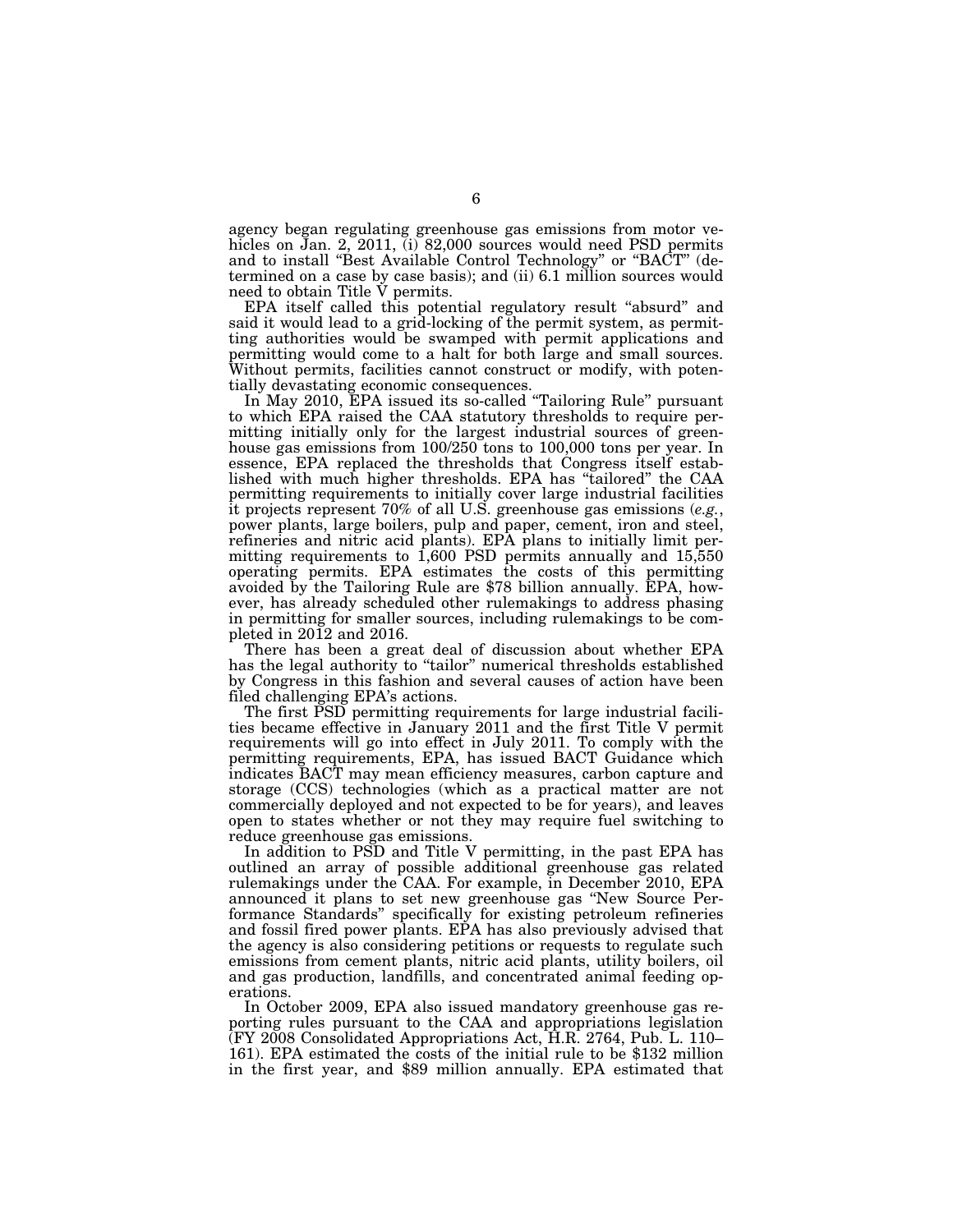over 10,000 facilities in the U.S. would be covered by the rules and would have to begin annual reporting requirements. Since October 2009, EPA has supplemented the reporting rule four times to add more sources.

H.R. 910 would prevent these EPA's expansive regulations of stationary sources from being implemented by the agency, and circumventing Congressional intent. It would also return global warming policymaking responsibility where it belongs—Congress.

#### ECONOMIC JUSTIFICATION

EPA's global warming regulations under the CAA seem almost tailor-made to exacerbate the very economic problems the nation now faces. The Subcommittee on Energy and Power held two hearings that included discussion regarding the economic implications of the agency's agenda. The hearings echoed those of past legislative debates over cap and trade energy taxes in detailing the adverse impact of such measures on energy prices and employment as well as the likelihood that the high costs would not be justified by any demonstrable climate change reduction benefits.

#### ENERGY COSTS

Fossil fuels—coal, oil, and natural gas—provide this nation with 85 percent of its energy. They are widely used because of their availability, reliability and affordability. There is no question that low-cost energy is the lifeblood of a strong and free economy—empowering in both the figurative and literal sense. America's fossil fuel-based energy supplies already face the world's most stringent regulations, including numerous air pollution measures under the CAA. Now, EPA is beginning the process of rolling out a set of new ones based on addressing carbon dioxide and other greenhouse gas emissions. It is nothing short of a dramatic transformation of the American economy via what amounts to a massive energy tax.

Motor fuels are among the impacted energy sources. As it is, the price of gasoline has nearly doubled since the beginning of 2009. Although still slightly below the \$4.00 per gallon levels reached in the summer of 2008, today's high prices are particularly challenging given that many households are struggling in the current economy. While exogenous events, namely unrest in North Africa and the Middle East, are a significant factor in rising oil and motor fuels prices, federal laws and regulations have long been a contributor as well. For example, the U.S. remains the only nation in the world that places substantial domestic oil supplies off limits. With additional domestic production, prices would be lower and vulnerability to geopolitical events would be reduced. In addition to oil production constraints, a long list of regulations imposed on domestic refiners add to the cost of turning oil into gasoline and diesel fuel.

Rather than revisiting these costly existing restrictions with an eye towards modifications that would ease future pain at the pump, the Obama administration continues adding to the burden with its global warming agenda. These regulations apply to domestic refineries and may also add further roadblocks to domestic oil production. For example, domestic refiners and producers will come under the PSD and Title V permitting programs for greenhouse gases. In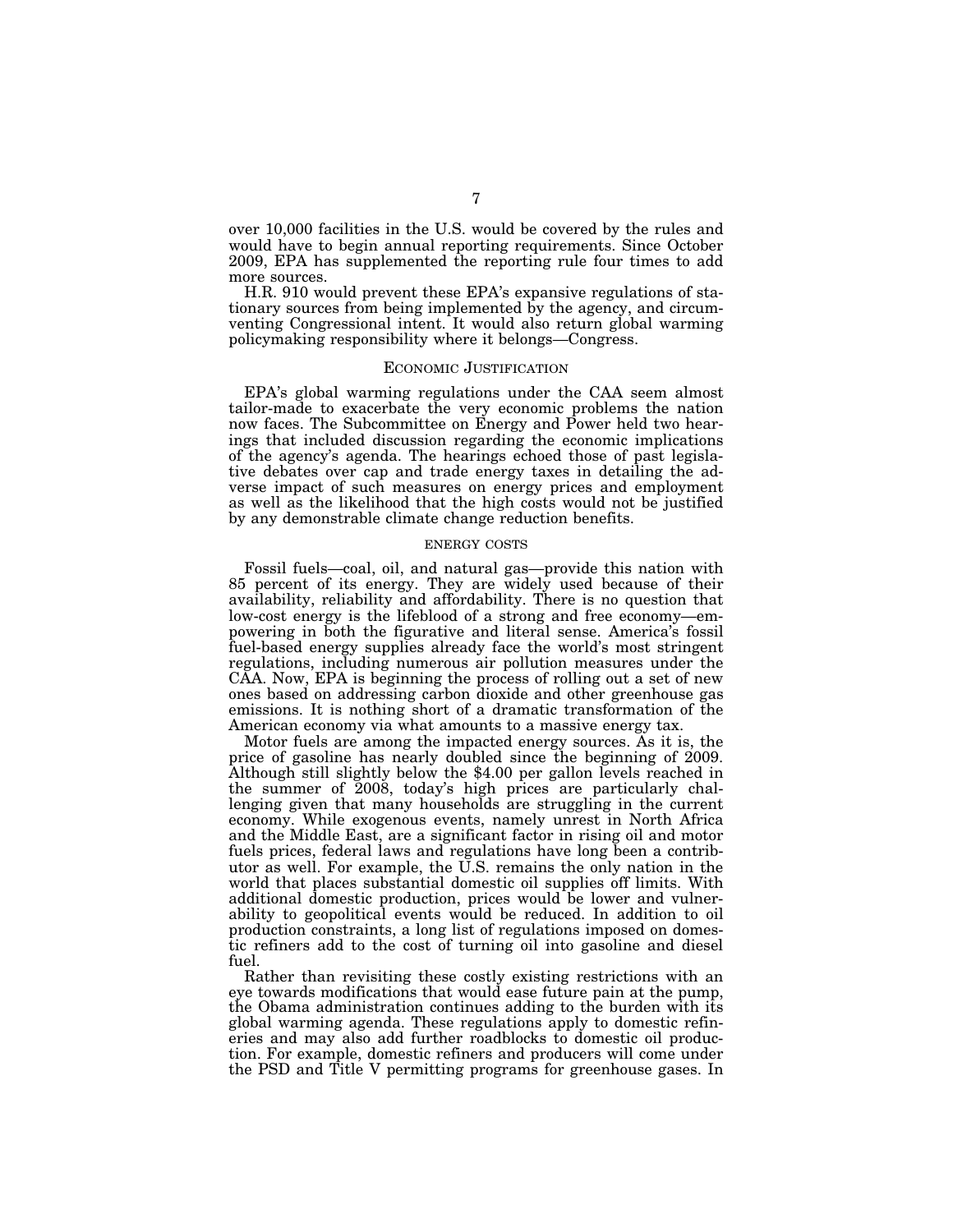addition, on December 23, 2010, EPA announced that it will propose New Source Performance Standards (NSPS) for such emissions from refiners which will apply to existing as well as new sources. EPA has not conducted any economic analysis of what these stationary source GHG rules might cost.

The domestic refining sector has raised concerns about the impact on the cost of producing motor fuels. On February 9, 2011, the Subcommittee received testimony from the Vice President of Lion Oil, an Arkansas refiner, who testified that a major refinery expansion project at his company had been put on hold, and that ''the uncertainty and potentially prohibitive costs associated with possible cap-and-trade legislation and EPA's greenhouse gas regulations were a critical factor leading us to delay the completion of the expansion." With regard to the ultimate impact of EPA's new regulations on retail prices, he stated that '' [H.R. 910] is also necessary to protect consumers, farmers, and truckers from higher gasoline and diesel fuel prices.'' When asked what EPA regulations he was most concerned about, he acknowledged that his industry faces many, but that ''the PSD and the NSPS portions of the greenhouse gas regulations are the most immediate concern.''

Similar concerns were also raised in letters of support for H.R. 910 from the National Petrochemical and Refiners Association (NPRA) and individual companies. The President of NPRA stated that ''[s]ome of our members have been forced to stop expansion projects that would have increased our domestic petrochemical and fuel supply'' because of EPA's greenhouse gas agenda, which he believes would "raise consumer fuel costs further by restricting our domestic energy production.'' A representative of one of the nation's large refining companies, Valero, stated that ''every credible economic analysis that has been performed shows that Americans will pay higher prices at the pump . . . as a direct result of EPA's action.''

EPA Administrator Lisa Jackson has countered that EPA regulations may reduce fuel costs and dependence on foreign oil as a consequence of fuel savings under the new motor vehicle fuel efficiency standards, which were the first greenhouse gas regulations to be promulgated by the agency. However, H.R. 910 explicitly exempts these new light duty fuel efficiency standards, which the Administration agreed in 2009 to promulgate pursuant to an agreement between EPA, the National Highway Traffic Safety Administration (NHTSA) and the State of California. Under H.R. 910, these provisions, which are applicable to Model Years 2012 through 2016, will still go into force as planned, as will EPA's proposed standards for medium and heavy duty engines and vehicles for Model Years 2014 through 2018. Thus, any energy savings from these new standards are preserved by H.R. 910.

For 2017 and afterwards, H.R. 910 prevents EPA and California from setting its own further standards for greenhouse gas tailpipe emissions under the CAA, restoring sole authority for fuel economy regulations with NHTSA where it has resided since the 1975 Energy Policy and Conservation Act. NHTSA can strengthen fuel economy standards for 2017 and beyond if it believes doing so is in the public interest, and Congress can also direct stringent standards.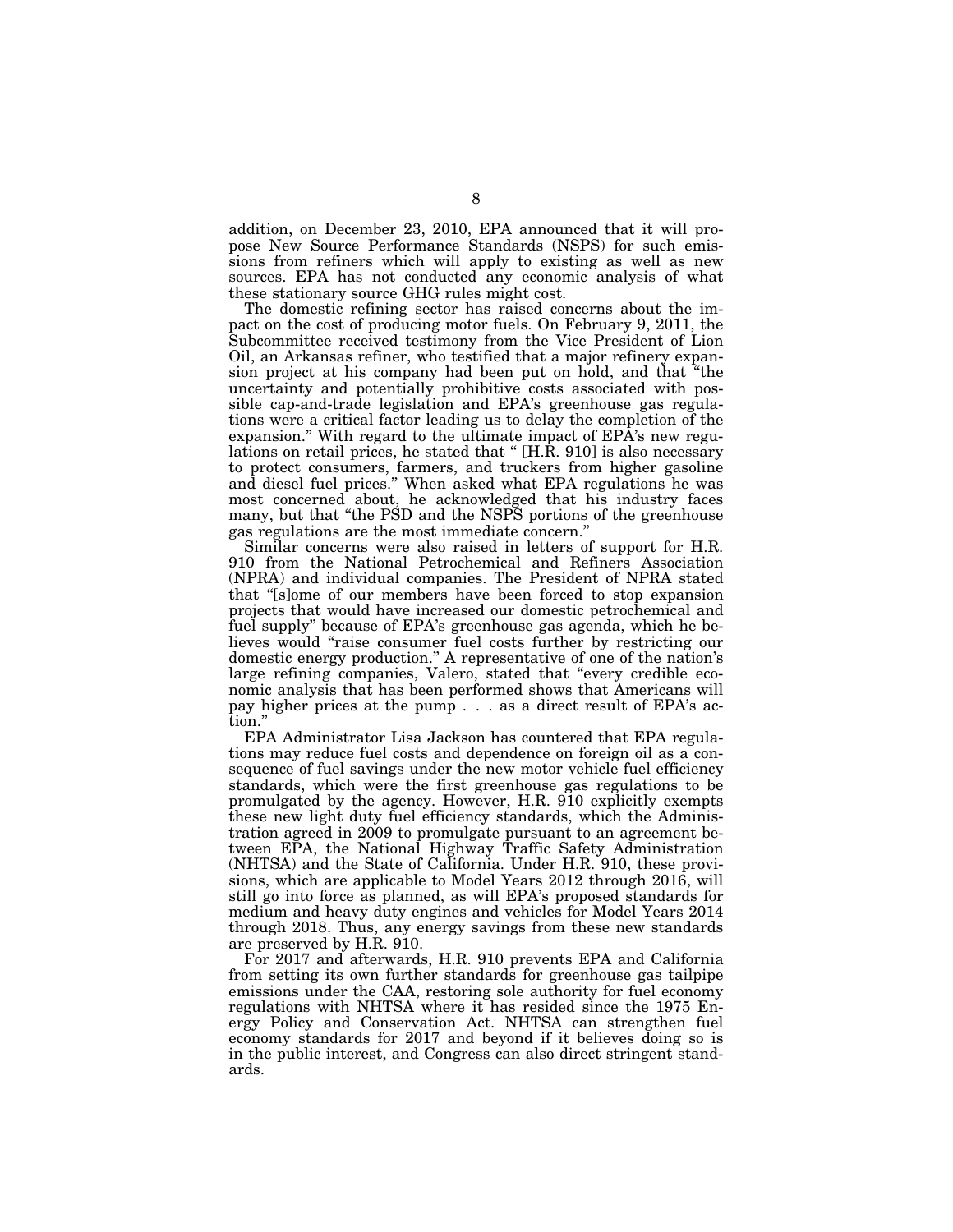According to an analysis conducted for the National Black Chamber of Commerce by Charles River Associates, the American Energy and Security Act of 2009 was estimated to increase gasoline prices by 19 cents per gallon by 2015 and 95 cents by 2050—above and beyond anything else that may impact prices in the years ahead. While EPA has provided very few details regarding what their full greenhouse gas regulatory requirements will ultimately entail, it is unlikely that the agency would be satisfied with anything less stringent than the unsuccessful legislation the regulations are attempting to replace. Indeed, during the debate over climate legislation in 2009 and 2010, Administrator Jackson warned of higher costs associated with regulations in order to urge Congress to enact legislation as the preferred alternative. When asked by Rep. John Dingell, during an April 22, 2009 Committee on Energy and Commerce hearing on the American Energy and Security Act, whether regulating greenhouse gases under the Clean Air Act would result in a ''glorious mess,'' Administrator Jackson replied that ''if your point, sir, is that it is more efficient to do it via a bill, via new legislation like this discussion draft envisions, then I couldn't agree more.''

Beyond motor fuels, EPA's greenhouse gas regulations also threaten to raise electricity costs. Coal is used to generate half of America's electricity, and it is also the energy source most heavily targeted under EPA's greenhouse gas regulatory scheme. Electric utilities, manufacturers who rely on affordable coal-fired generation to compete globally, and the operators of coal mines who supply this energy source all testified in favor of H.R. 910. The President and CEO of South Carolina electricity provider Santee Cooper testified at the February 9th hearing that EPA's greenhouse gas regulations, along with others, threaten ''premature shutdown of significant amounts of the existing U.S. coal fleet; increases in electricity prices; risks to electric reliability; job losses; and harm to the U.S. economy.'' He added that the cost of natural gas fired electricity, responsible for nearly 20 percent of generation, would rise as well. At a March 1, 2011 hearing, the President of the Ohio Coal Association stated that ''[a]llowing the USEPA to regulate greenhouse gases will increase the cost to power our Country, cause massive transfers of wealth, and result in huge job losses that will not be recovered.''

As with gasoline prices, the full impact on electricity prices cannot be accurately predicted until EPA better explains what its greenhouse gas agenda would require. A Vice President of Charles River Associates testified on March 1st that all pending EPA regulations ''could increase real (i.e. before inflation) wholesale electricity prices by 35–40% from 2015 onward. Most of this impact is attributable to the greenhouse gas regulations.''

High energy costs disproportionately burden low income households and the smallest of businesses. The President and CEO of the National Black Chamber of Commerce noted at the February 9th hearing that ''[w]hile paying a higher heating bill this month or doling out money for gasoline on the way into the office from McLean or Bethesda may mean little to government bureaucrats, people living paycheck to paycheck and small businesses trying to get by simply cannot afford it, especially now.''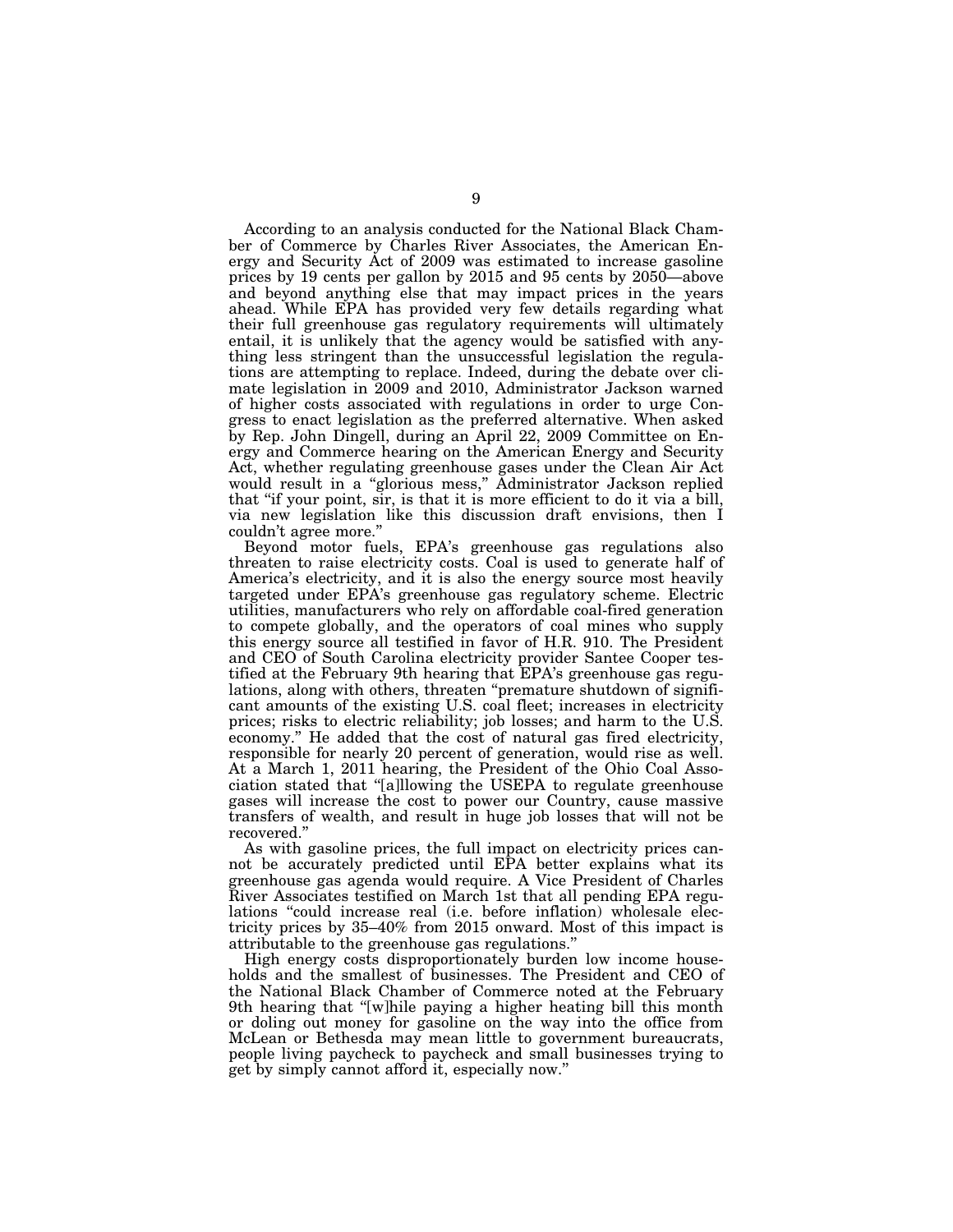Unemployment remains persistently high, and the American people are demanding policies that will get the nation back to work. But the record also makes clear that greenhouse gas regulations reduce rather than create domestic jobs.

As discussed previously, EPA's regulations would raise gasoline and electricity costs, harming both consumers and businesses. But energy is only part of the higher costs EPA's agenda would impose on America's job creators. The costs of compliance with these new requirements will also be substantial, though hard to quantify since the agency has yet to inform the regulated community what technologies would pass muster. Further, the uncertainty raised by this as-yet-unspecified regulatory scheme is already having a chilling effect on plant expansions and other job-creating investments. Worse, given the backdrop of intense global competition in the manufacturing sector, these unilateral EPA regulations mean that jobs will migrate to nations like China, India, and others who have made clear that they have no plans to impose similar global warming measures on their industries.

The breadth of the impact is staggering. At the February 9th and March 1st hearings, the Subcommittee heard from a broad cross section of sectors—manufacturers, energy producers, small businesses, farmers—testifying against EPA's global warming regulations. Subsequently, a large number of trade associations, representing a significant percentage of private sector employment, have come out in support of H.R. 910. This includes the American Forest and Paper Association, American Electric Power, American Iron and Steel Institute, American Public Power Association, Business Roundtable, Fertilizer Institute, Industrial Energy Consumers of America, Metalcasters Alliance, National Association of Realtors, National Cattlemen's Beef Association, National Petrochemical and Refiners Association, American Farm Bureau Federation, U.S. Chamber of Commerce, National Association of Manufacturers, National Mining Association, and the National Rural Electric Cooperative Association.

The effects of EPA's regulations are potentially felt most acutely by manufacturers and by energy intensive and trade exposed industries competing in a global marketplace. In some instances, facility expansions have already been delayed as is occurring with the Lion Oil's Arkansas refinery expansion project. Their representative noted that ''at the same time construction jobs were being terminated in El Dorado, Arkansas, in India, more than 75,000 workers were embarking on a 3-year project to build a brand-new stateof-the-art refinery designed purely for export purposes.'' Other projects have been scaled back considerably as is the case with a Nucor Corporation steel facility in Louisiana. The General Manager of Environmental Affairs at Nucor stated at a February 9th hearing that the original project ''was around 1,000 jobs when the full project was in, and we are around 150 jobs right now. And there was about 2,000 construction jobs originally and we are at about 500 construction jobs right now. . . .''

Rather than provide regulatory certainty, EPA's ill-defined regulatory rollout is creating uncertainty and stifling investment. The President of the Industrial Energy Consumers of America stated on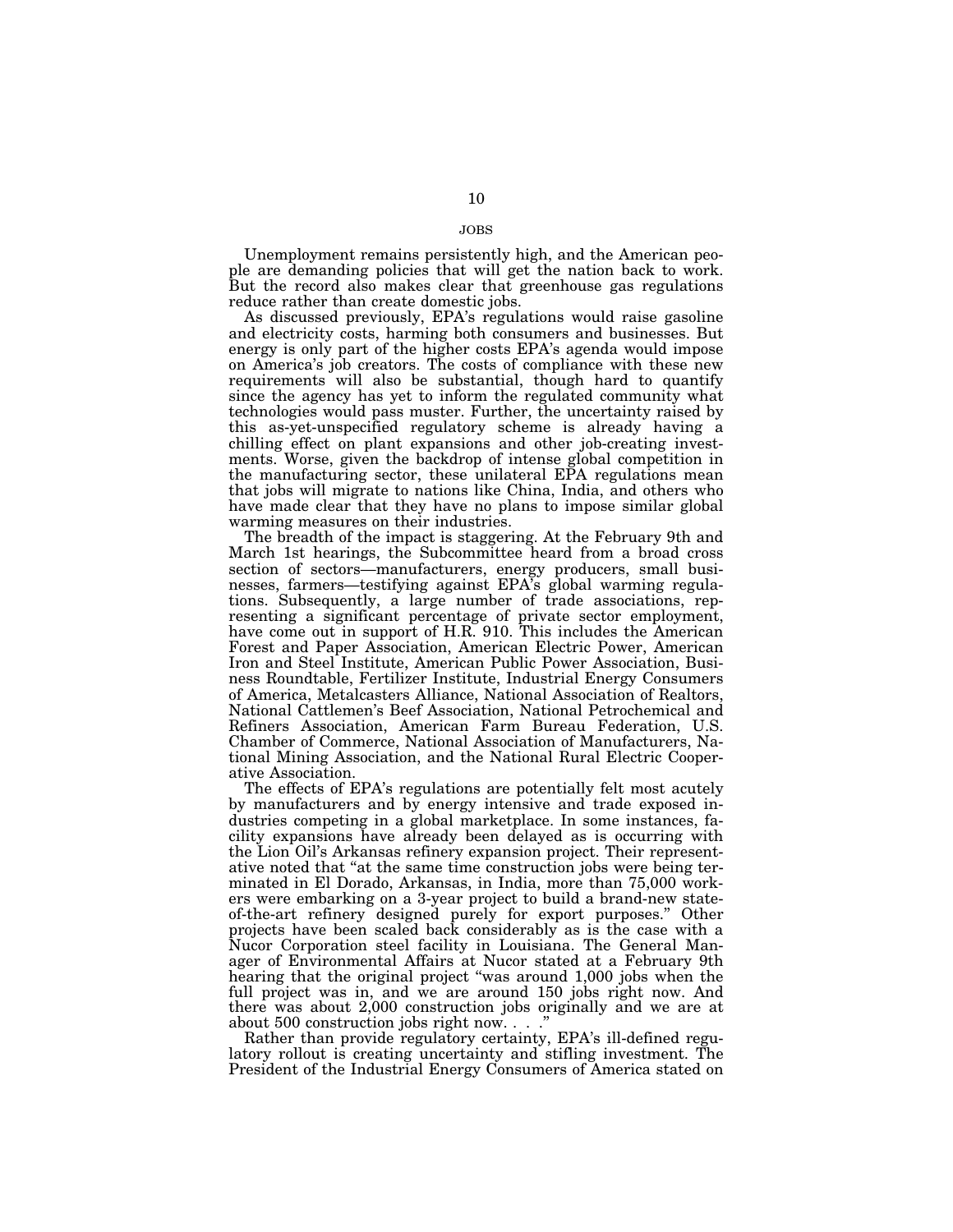March 1st that "[t]he EPA greenhouse gas regulation is an example of regulation that creates uncertainty and discourages investment and when added to the many other new regulations it is understandable why corporate America is sitting on \$2 trillion of cash.'' Many believe EPA's GHG policies are a contributor to the slow economic recovery and lingering high unemployment.

Not only are these policies bad for the American economy and domestic jobs, but they do little to reduce greenhouse gas emissions. EPA's rules will chase manufacturing activity to nations that often have higher greenhouse gas emissions per unit output (sometimes referred to as "carbon leakage"). Nucor said that "the U.S. steel industry has the lowest CO2 emissions per ton in the world," and that ''these very regulations and practices that are intended to improve the environment actually result in increased global emissions and more environmental impact than if the industry had remained in the United States.'' The Manufacturing Director for chemical producer FMC similarly testified that ''[t]he current U.S. approach to regulating greenhouse gases not only fails to incentivize us to achieve greater efficiency, but over time it may lead to U.S. natural soda ash producers to lose business to our off-shore rivals, mainly the Chinese, who produce their soda ash synthetically. Synthetic soda ash generates an average of 30 percent greater greenhouse gas emissions per ton than does soda ash mined from natural resources.'' In sum, there is little if any environmental gain to justify the economic pain.

Administrator Jackson suggested that small businesses are not harmed by EPA's greenhouse gas rules because the so-called Tailoring Rule prevents direct regulation of them, at least at the outset. However, small business, just like homeowners and car owners, will face higher energy costs as a consequence of the burdens imposed on utilities and refineries. Indeed, despite a large number of pending regulations, the President and CEO of the National Black Chamber of Commerce, who also sits on the Board of the U.S. Chamber of Commerce, singled out EPA's greenhouse gas measures as the top concern of the small business community. A representative of James River Air Conditioning, who testified on behalf of the National Federation of Independent Business (NFIB) on March 1st, added that many small businesses are contractors for large construction projects that are being discouraged by EPA's agenda. Further, he and other small business owners find little comfort in the Tailoring Rule, as ''it would merely temporarily delay inevitable and onerous permitting requirements.''

Similar claims that agricultural jobs are unaffected are also misleading. The President of the Illinois Farm Bureau who testified on behalf of the American Farm Bureau on February 9th, warned that "farmers and ranchers receive a double economic jolt," from these regulations. He explained that "even if this 'tailoring' approach were to survive, farmers and ranchers would still incur the higher costs of compliance passed down from utilities, refiners and fertilizer manufacturers that are directly regulated as of January 2, 2011.'' In addition, he was also wary of EPA's so-called Tailoring Rule, testifying that if the Tailoring Rule fails to withstand legal challenge, ''[f]or the first time, many farm and ranch operations will likely be subject to direct new source review/prevention of sig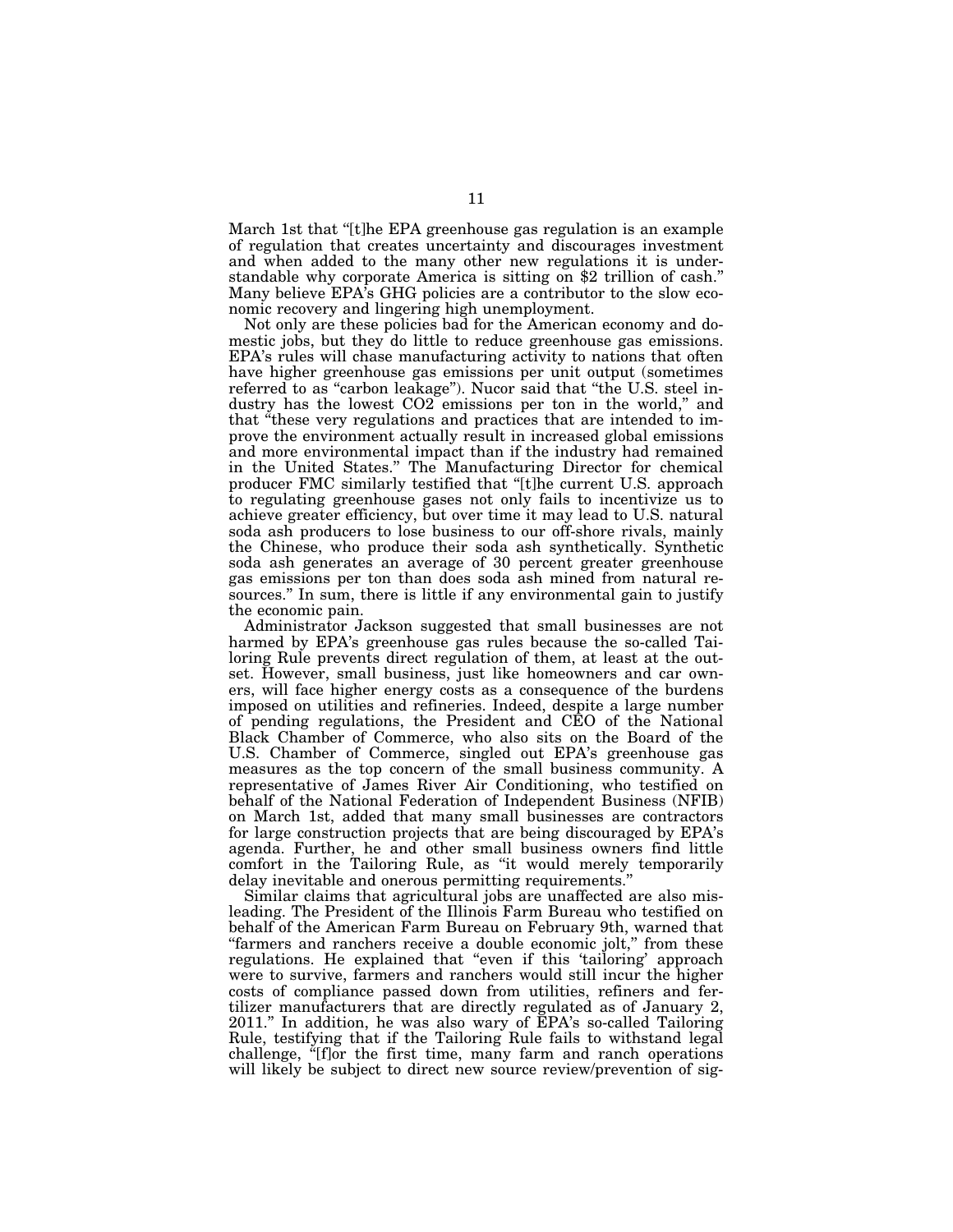nificant deterioration construction permits and Title V permit requirements under the Clean Air Act.''

The Senior Vice President and Chief Economist for the American Council for Capital Formation testified on February 9th about the overall impact of EPA's rules on the American economy. She stated that the uncertainty created by these rules has discouraged the investment necessary for a robust recovery and job growth, and estimates that "in 2014 there would be an economy wide job loss of 476,000 to 1,400,000 when direct, indirect, and induced effects are included.'' She added that these are net job losses, after any socalled green jobs are taken into account. The last point was reinforced by a representative of Charles Rivers Associates on March 1st . When asked about the green jobs, he conceded that firms coming under EPA's global warming regulations would have to employ people in order to comply with the new requirements, and would raise employment amongst companies that make pollution control equipment or produce carbon-free energy. However, these policies greatly increase energy and other operating costs, which destroy far more jobs in the process. He concludes that "EPA's new regulations will create losses throughout the economy that more than offset any gains for specific industries that receive new orders because of EPA regulations.'' Indeed, this appears to be happening already.

#### COSTS VERSUS BENEFITS

The debate over H.R 910 is not a debate about the science of climate change, but rather about whether EPA regulation of greenhouse gases under the CAA is a sensible solution or not. It clearly is not the appropriate vehicle.

Those skeptical of the claim that global warming is a dire crisis are particularly concerned by the staggering costs of EPA's global warming regulations. But it is not necessary to be a climate change skeptic to be a skeptic of EPA's regulatory agenda, as this agenda would not make an appreciable difference in either the atmospheric concentrations of carbon dioxide and other greenhouse gases or the earth's future temperature.

As discussed previously, the unilateral nature of EPA's actions, amidst the backdrop of developing world emissions that already surpass America's emissions and are growing at a rate many times faster, raise serious doubts as to the efficacy of the agency's regulatory scheme. Further, the fact that American manufacturing activity would likely be outsourced to nations with higher emissions per unit output raises the possibility that the rules may prove environmentally counterproductive.

China alone out-emits the United States, and its emissions growth is projected by the Energy Information Administration to be several times higher than America's through 2030. At the February 9th hearing, EPA Administrator Jackson confirmed, as she did at previous cap and trade hearings, that unilateral action would be nearly meaningless, conceding that ''we will not ultimately be able to change the amount of CO2 that is accumulating in the atmosphere alone. . . .'' She suggested that EPA should move ahead nevertheless in the hope that other nations would follow the lead of the United States. Indeed, at a March 8th Subcommittee hearing entitled "Climate Science and EPA's Greenhouse Gas Regulations,"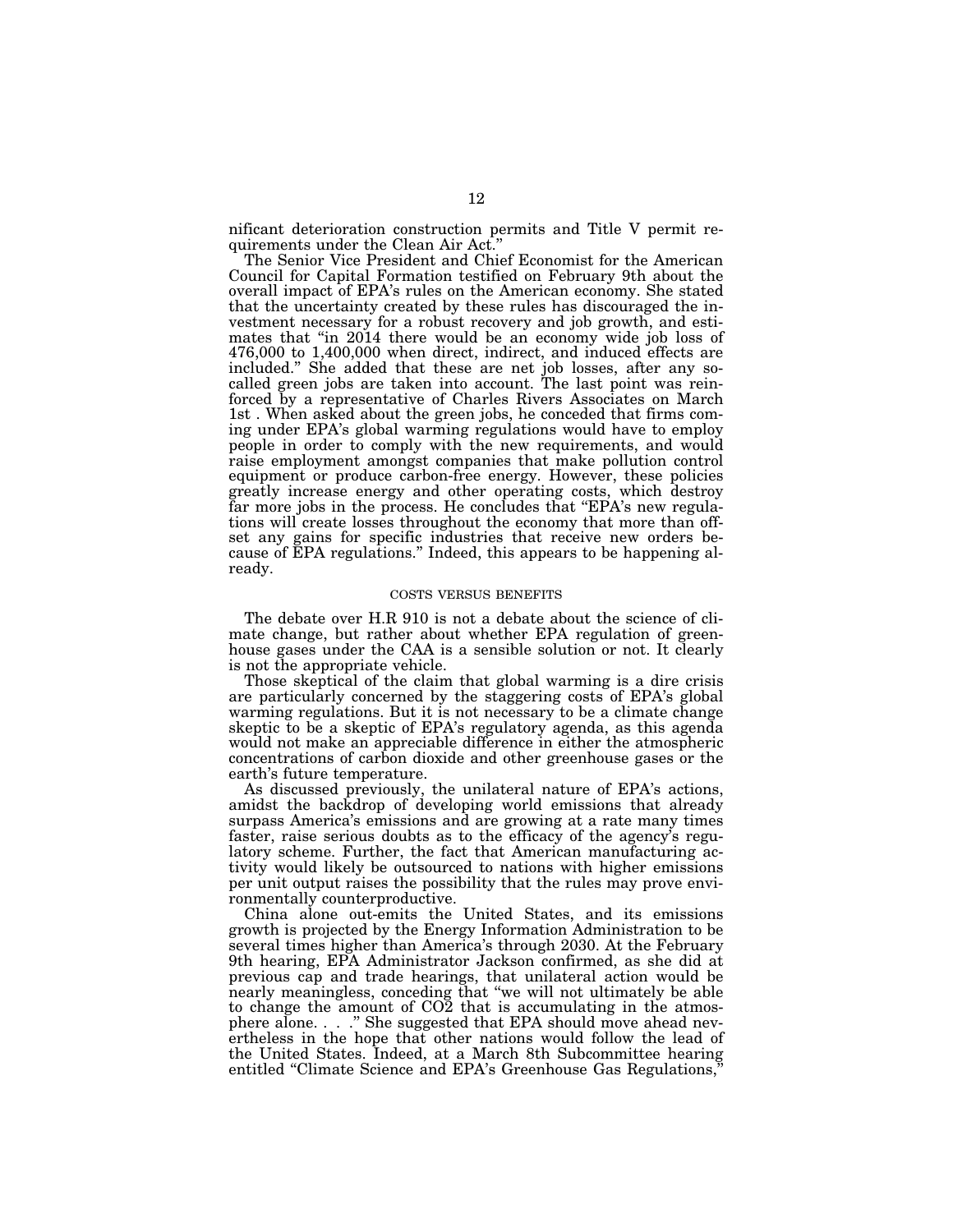scientists and public health experts raised doubts that EPA's agenda would make a measurable difference, either in emissions, future temperatures, or the claimed environmental and public health impacts. When questioned about the impact of EPA's regulations, the Director of the Earth System Science Center at the University of Alabama in Huntsville stated that ''[I] have done several calculations in that regard and the impact is miniscule to whatever—really both the greenhouse gas concentration total and what the climate system might do as a result of that delta.''

In some cases, the predicted harm from global warming may be outweighed by the harm from EPA's global warming regulations a cure potentially worse than the disease. For example, in response to assertions that continued warming would harm corn yields, this witness, who is also Alabama's State Climatologist, noted that "[w]e grow corn from North Dakota to Alabama. When it is warm in Alabama, we still get 240 bushels an acre for irrigated corn, a tremendous amount of corn. The temperature is not as critical when you know how to farm and deal with the variations that occur in a particular area. But I can assure you, because I talk to a lot of farmers and deal with them, that their fuel costs, their fertilizer costs, they are complaining a lot right now and just cannot bear to see those costs go up any more which would happen if a price were put on carbon like that.''

With regard to claims that EPA's rule would improve public health, the Professor Emeritus of Tropical Public Health at the Uniformed Services University of the Health Sciences stated that ''[l]et us disabuse ourselves of the idea, if it is out there, that EPA controlling CO2 will improve health outcomes in the US or elsewhere.'' Indeed, he expressed strong concerns about the public health implications brought on by EPA's costly agenda. He stated that ''with greater EPA control over CO2, it is likely that economic growth will suffer and we will be poorer as a nation. I have observed in my many years of scientific research, in both rich and poor countries, the rich countries can afford to deal with public health problems." EPA confirmed the high costs relative to reductions in temperature in only regulatory impact analysis of its the light duty vehicle rule. In its analysis, EPA concluded that the rule would impose compliance costs of nearly \$52 billion dollars but would only reduce the earth's future temperature by an estimated 0.006 to 0.015 degrees Celsius (no more than 0.027 degrees Fahrenheit) by 2100. Sea level rise was expected to be reduced by 0.06 to 0.14 cm (no more than 0.055 inches) by 2100. If this ratio of costs to benefits applies to the rest of EPA's regulations, the agency may well be embarking on a trillion dollar agenda in order to make a difference in the earth's future temperature of, at most, one or two tenths of a degree Fahrenheit by 2100 and a comparably trivial difference in sea level rise—quite possibly the worst deal ever presented to the American people.

#### RESTORING THE ROLE OF CONGRESS IN SETTING CLIMATE POLICY

Rather than serving as a departure from the longstanding Congressional position on climate change, H.R. 910 restores it. Greenhouse gas emissions controls under the Clean Air Act have in the past been considered and rejected by Congress. The many issues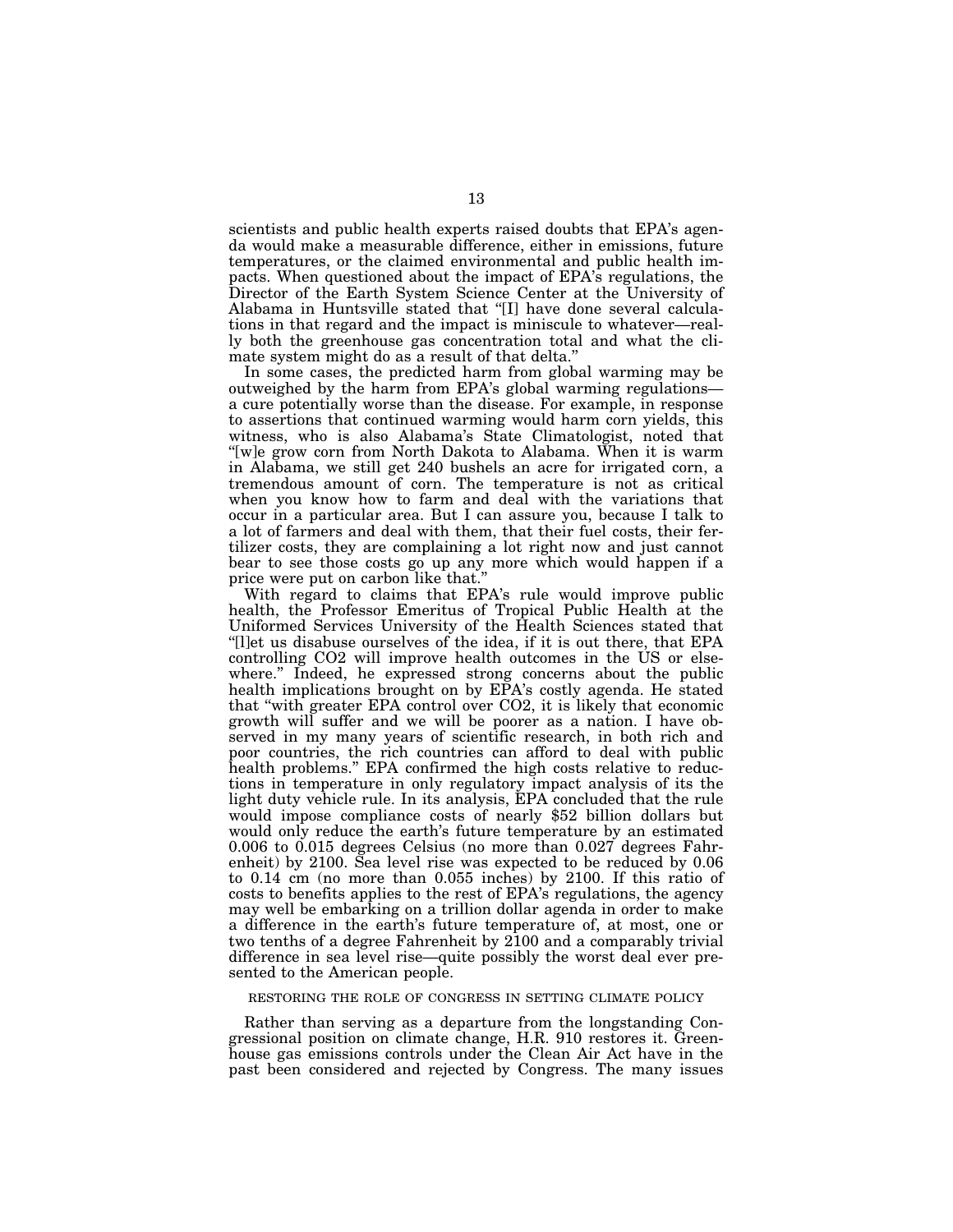now emerging from EPA's greenhouse gas regulatory agenda confirm that Congress' reluctance was well founded.

Given the sweeping consequences of this agenda on the American people, it is clear that global warming policy decisions should be directed by Congress and not a federal agency. That is what H.R. 910 seeks to accomplish.

Notwithstanding the Supreme Court's decision in *Massachusetts*  v. *EPA*, the language of the CAA argues against its use as a tool to address global warming. Although the CAA specifically expressly identifies a large number of air pollutants and details how they will be regulated, the statute contains no direct authority for the agency to regulate carbon dioxide or other greenhouse gases. In the debate over the 1990 amendments to the CAA (the last major amendments to this statute), two significant global warming provisions were included in the Senate-passed version, S. 1630. However, these provisions were taken out of the bill that ultimately passed.

The existing provisions now being applied to carbon dioxide were designed for localized pollution like particulate matter and lead, but make little sense when addressing greenhouse gases that are spread evenly throughout the globe, and for which unregulated foreign emissions are several times more significant than regulated domestic sources. The end result of this unilateral scheme cannot help but be ineffective in addressing climate change.

In the years since the 1990 debate over CAA amendments, Congress has considered a number of pieces of legislation that would create authority to regulate greenhouse gases. In fact, Congress in the last ten years has considered and rejected a number of such bills—either cap-and-trade legislation, multi-pollutant bills that included carbon dioxide as a pollutant, or other measures. The most recent and extensive debate was over the American Clean Energy and Security Act of 2009, for which no Senate counterpart was ever brought to a vote in that body. The fact that members introduced these bills strongly suggests that they did not believe Congress had already created such authority when it enacted the original CAA or its 1977 and 1990 amendments. More importantly, the fact that none of these bills were enacted underscores where Congress stands on the issue.

The very objections Congress has expressed over global warming measures are precisely those being realized now that EPA's regulations are coming into force. A clear example of this can be seen with the 95–0 passage of S. Res. 98, the Senate Byrd-Hagel Resolution. This 1997 resolution expressed the sense of the Senate that the U.S. should not become a signatory to any multilateral global warming treaty that either exempted developing nations like China or harmed the U.S. economy. The Kyoto Protocol did both, and indeed neither President Clinton nor his successors has submitted the treaty to the Senate for ratification. The very fears raised by the Senate in its Byrd-Hagel resolution—disproportionate and significant harm to the American economy—are now being realized under EPA's regulations.

Proponents of EPA's agenda have stated that the Supreme Court's decision should be the last word, but this is incorrect. The Supreme Court did not mandate that the EPA make an endangerment finding and indeed no administration whether Dem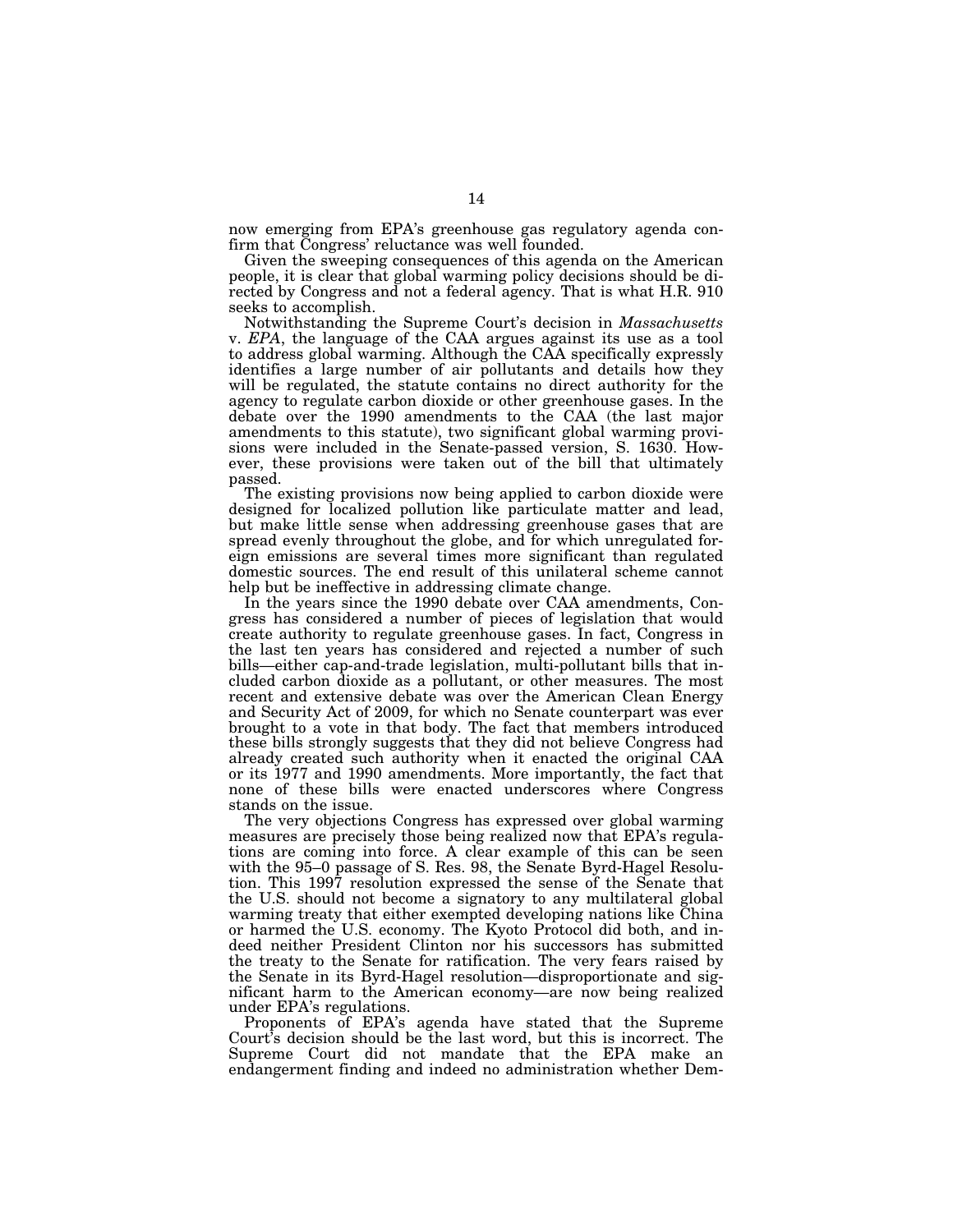ocrat or Republican has ever made such an unprecedented finding. While it is the role of the Supreme Court to interpret existing legislation such as the CAA, Congress is free to amend or clarify that legislation if it believes the Supreme Court concluded wrongly or that circumstances necessitate a change in the law. Indeed, the current Congress would be remiss if it ignored the deleterious impact of EPA's regulatory agenda in favor of a highly controversial 5 to 4 Supreme Court decision and its interpretation of Congressional intent when the CAA which was enacted—decades before global warming emerged as an issue.

Further, it should be noted that in *Massachusetts* v. *EPA* the issue before the Court was standards for motor vehicles and ''whether EPA has the statutory authority to regulate greenhouse emissions from new motor vehicles'' under Section 202(a) of the Clean Air Act. The Court concluded that EPA had the authority to regulate such emissions under section  $202(a)(1)$  of the CAA Act "[i]f EPA makes a finding of endangerment'' under the provision, stating that ''EPA must ground its reasons for action or inaction in the statute.'' The Court never addressed standards for regulation of greenhouse gases from stationary sources. To the extent that EPA has moved forward with regulation of motor vehicle emissions, H.R. 910 allows EPA's regulation of greenhouse gases from motor vehicles under its light-duty vehicle rule and proposed medium and heavy duty truck rule, while prohibiting the agency's expansion of such regulation for future years and preventing the agency from moving forward with its regulation of greenhouse gas emissions from stationary sources.

#### **HEARINGS**

The Subcommittee on Energy and Power on February 9, 2011 held a legislative hearing on the discussion draft of "The Energy<br>Tax Prevention Act" and received testimony from:

 $\bullet$  The Honorable James M. Inhofe, U.S. Senator, Ranking Member, Committee on Environment and Public Works

• The Honorable Lisa Jackson, Administrator, U.S. Environ-<br>mental Protection Agency

• The Honorable Greg Abbott, Attorney General, State of Texas • Harry C. Alford, President and CEO, National Black Chamber of Commerce

• Steve Rowlan, General Manager, Environmental Affairs, Nucor

Corporation<br>
• James Pearce, Director of Manufacturing, FMC Corporation<br>
• Steve Cousins, Vice President, Lion Oil Company<br>
• Philip Nelson, President, Illinois Farm Bureau<br>
• Lonnie N. Carter, President and CEO, Santee Co ship, The Timberland Company

• Fred T. Harnack, General Manager, Environmental Affairs, U.S. Steel Corporation

• Peter S. Glaser, Partner, Troutman Sanders LLP • Margo Thorning, Senior Vice President and Chief Economist, American Council for Capital Formation

• Lynn R. Goldman, American Public Health Association • James N. Goldstene, Executive Officer, California Air Resources Board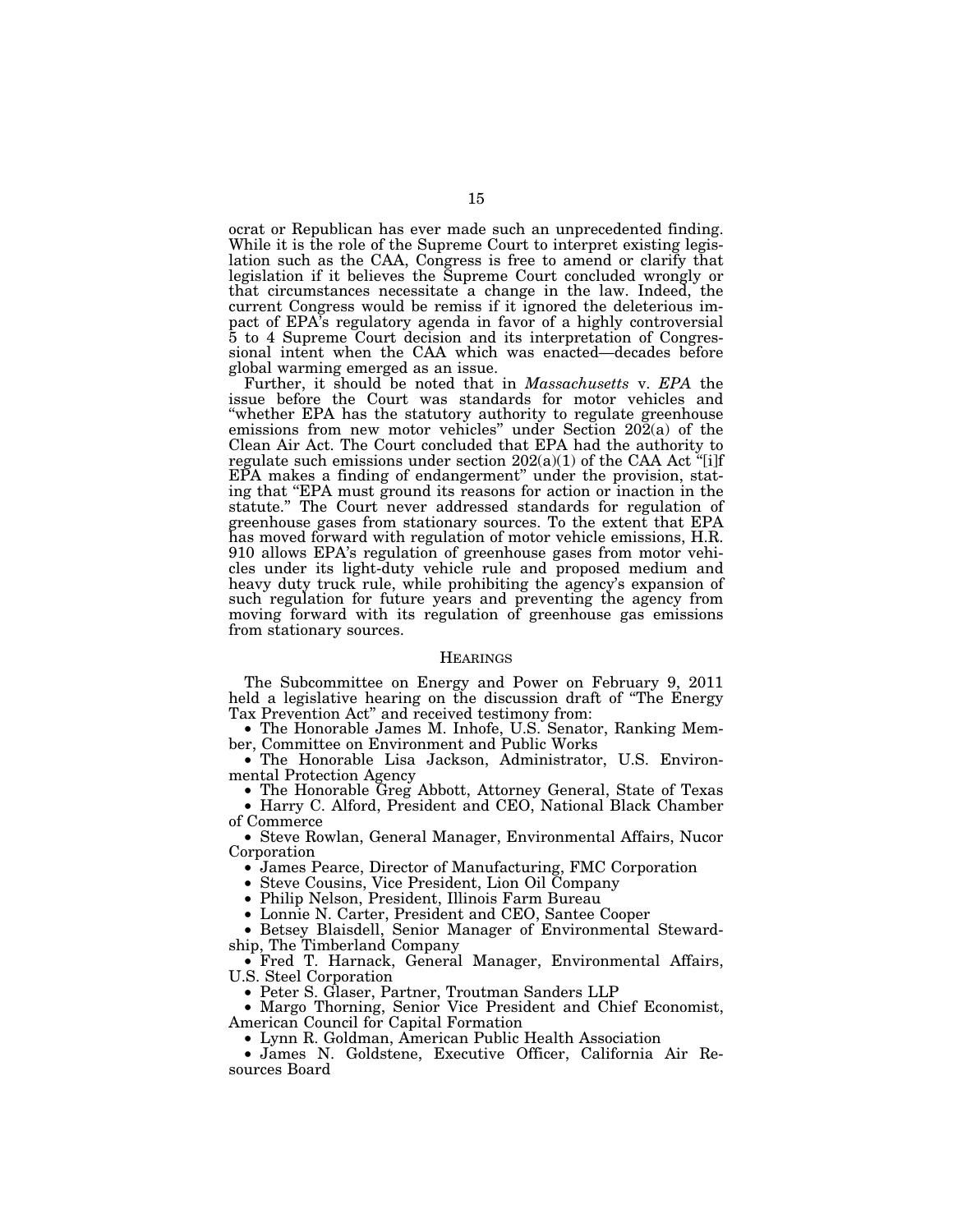The Subcommittee on Energy and Power on March 1, 2011 held a hearing on ''EPA's Greenhouse Gas Regulations and Their Effect on American Jobs.'' The Subcommittee received testimony from:

• Mike Carey, President, Ohio Coal Association

• Forrest McConnell, President, McConnell Honda & Acura (on behalf of the National Automobile Dealers Association)

• Dan Reicher, Professor of Law and Executive Director of the Steyer-Taylor Center for Energy Policy and Finance, Stanford Law School

• Hugh A. Joyce, President, James River Air Conditioning Company, Inc. (on behalf of National Federation of Independent Business)

• W. David Montgomery, Vice President, Charles River Associates

• Paul Cicio, President, Industrial Energy Consumers of America • The Honorable Gina A. McCarthy, Assistant Administrator,

Office of Air and Radiation, U.S. Environmental Protection Agency The Subcommittee on Energy and Power on March 8, 2011 held

a hearing on ''Climate Science and EPA's Greenhouse Gas Regulations.'' The Subcommittee received testimony from:

• Dr. Richard Somerville, Distinguished Professor Emeritus, Scripps Institution of Oceanography, University of California, San Diego

• Dr. Christopher Field, Director, Department of Global Ecology, Carnegie Institution of Washington

• Dr. Francis W. Zwiers, Director, Pacific Climate Impacts Consortium, University of Victoria

• Dr. Donald Roberts, Professor Emeritus, Uniformed Services University of the Health Sciences

• Dr. John R. Christy, Director, Earth System Science Center, University of Alabama in Huntsville

• Dr. Roger Pielke, Sr., Senior Research Scientist, Cooperative Institute for Research in Environmental Sciences, University of Colorado at Boulder

• Dr. Knute Nadelhoffer, Director, University of Michigan Biologicial Station, University of Michigan

#### COMMITTEE CONSIDERATION

On February 2, 2011, Chairman Fred Upton and Subcommittee on Energy and Power Chairman Ed Whitfield released a discussion draft of the Energy Tax Prevention Act of 2011. On March 3, 2011, the proposed legislation was introduced as H.R. 910.

On March 10, the Subcommittee on Energy and Power reported the bill and favorably recommended it to the full Committee. During the markup, no amendments were offered.

On March 14, 2011 and March 15, 2011 the Committee on Energy and Commerce met in open markup session. During the markup, eleven amendments were offered of which one was adopted, as amended. On March 15, 2011, the Committee ordered H.R. 910 favorably reported to the House, amended.

## COMMITTEE VOTES

Clause 3(b) of rule XII of the Rules of the House of Representatives requires the Committee to list the record votes on the motion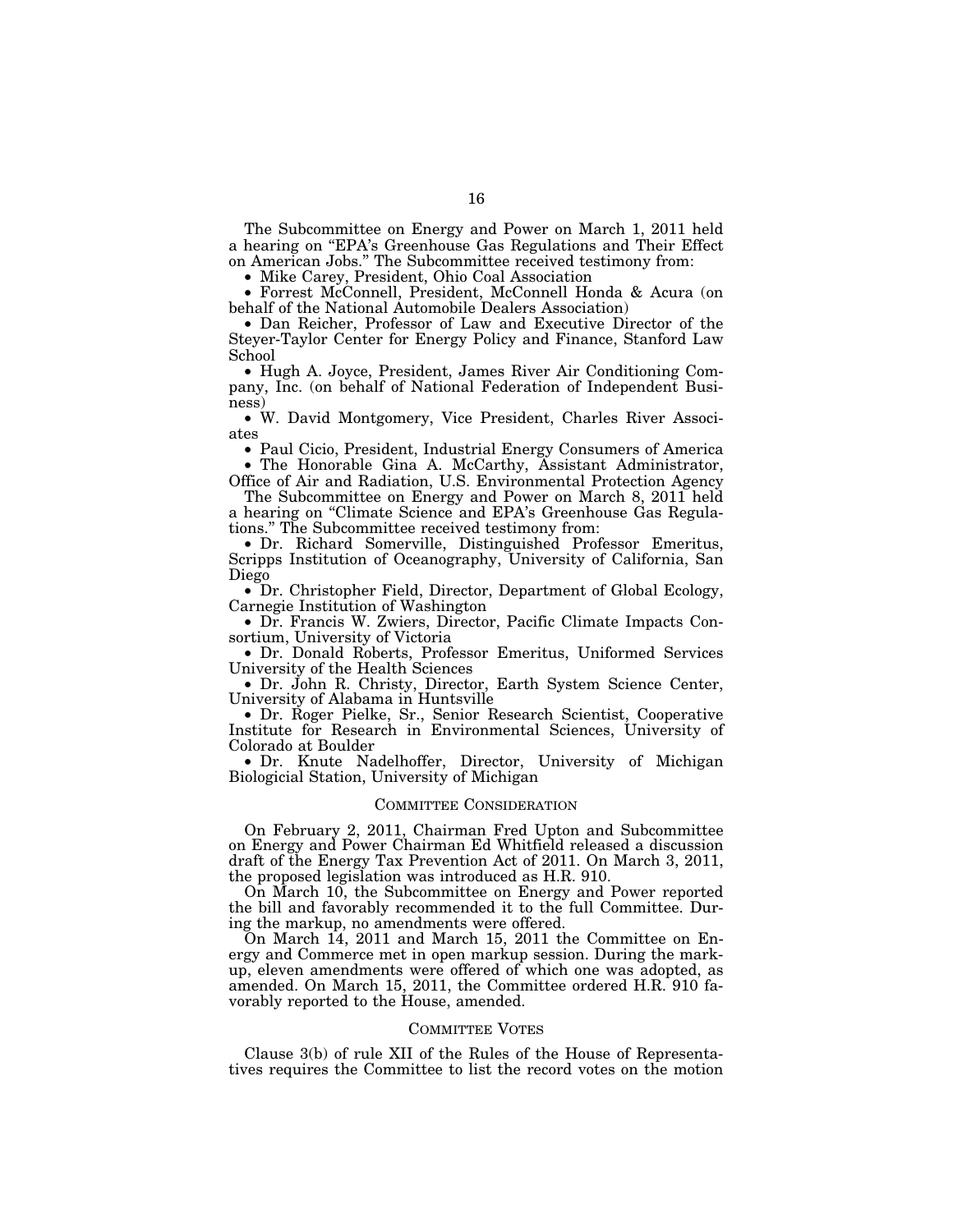to report legislation and amendments thereto. A motion by Mr. Upton to order H.R. 910, reported to the House, as amended, was agreed to by a record vote of 34 yeas and 19 nays. The following reflects the recorded votes taken during the Committee consideration, including the names of those Members voting for and against.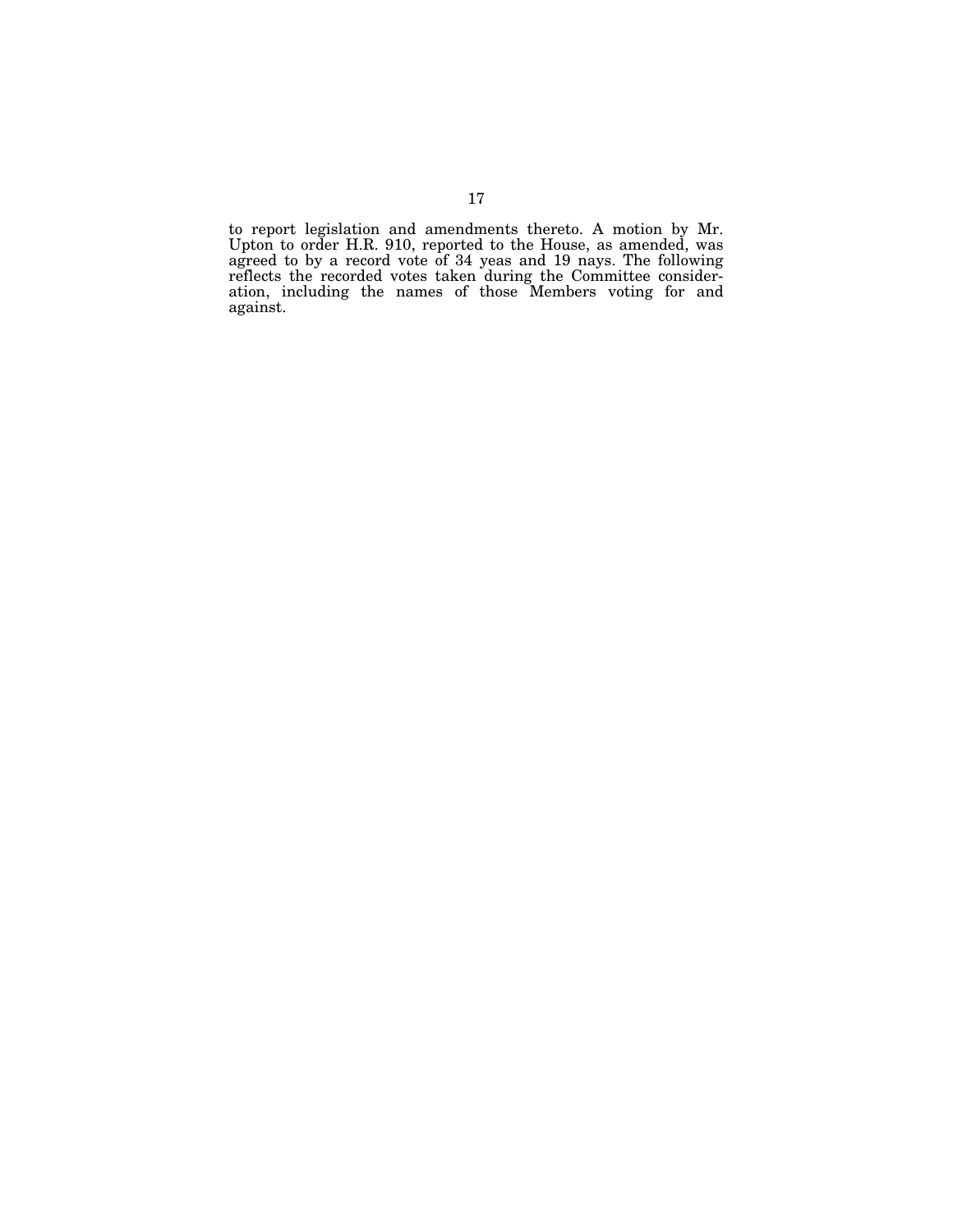# COMMITTEE ON ENERGY AND COMMERCE  $-$  112TH CONGRESS ROLL CALL VOTE  $\#$  5

## BILL: H.R. 910, the "Energy Tax Prevention Act of 2011"

An amendment by Mr. Waxman, No. 1, to add a new section accepting the Environmental Protection Agency's finding that warming of the climate system is unequivocal. AMENDMENT:

DISPOSITION: NOT AGREED TO, by a roll call vote of 20 yeas to 31 nays.

| <b>REPRESENTATIVE</b> | <b>YEAS</b> | <b>NAYS</b>  | PRESENT | <b>REPRESENTATIVE</b> | <b>YEAS</b> | <b>NAYS</b> | PRESENT |
|-----------------------|-------------|--------------|---------|-----------------------|-------------|-------------|---------|
| Mr. Upton             |             | X            |         | Mr. Waxman            | x           |             |         |
| Mr. Barton            |             | X            |         | Mr. Dingell           | X           |             |         |
| Mr. Stearns           |             | $\mathbf x$  |         | Mr. Markey            | X           |             |         |
| Mr. Whitfield         |             | X            |         | Mr. Towns             | X           |             |         |
| Mr. Shimkus           |             | X            |         | Mr. Pallone           | X           |             |         |
| Mr. Pitts             |             | $\mathbf x$  |         | Mr. Rush              | $\mathbf x$ |             |         |
| Mrs. Bono Mack        |             | x            |         | Ms. Eshoo             | x           |             |         |
| Mr. Walden            |             | $\mathbf x$  |         | Mr. Engel             |             |             |         |
| Mr. Terry             |             | $\mathbf x$  |         | Mr. Green             | $\mathbf x$ |             |         |
| Mr. Rogers            |             | $\mathbf x$  |         | Ms. DeGette           | X           |             |         |
| Mrs. Myrick           |             | X            |         | Mrs. Capps            | $\mathbf x$ |             |         |
| Mr. Sullivan          |             | $\mathbf x$  |         | Mr. Doyle             |             |             |         |
| Mr. Murphy            |             | х            |         | Ms. Schakowsky        | x           |             |         |
| Mr. Burgess           |             | $\mathbf x$  |         | Mr. Gonzalez          | $\mathbf x$ |             |         |
| Mrs. Blackburn        |             | $\mathbf x$  |         | Mr. Inslee            | X           |             |         |
| Mr. Bilbray           |             | X            |         | Ms. Baldwin           | $\mathbf x$ |             |         |
| Mr. Bass              |             | $\mathbf x$  |         | Mr Ross               | $\mathbf x$ |             |         |
| Mr. Gingrey           |             | X            |         | Mr. Weiner            |             |             |         |
| Mr. Scalise           |             | $\mathbf x$  |         | Mr. Matheson          | X           |             |         |
| Mr. Latta             |             | X            |         | Mr. Butterfield       | X           |             |         |
| Mrs. McMorris Rodgers |             | $\bf{X}$     |         | Mr. Barrow            | x           |             |         |
| Mr. Harper            |             | $\mathbf{x}$ |         | Ms. Matsui            | $\mathbf x$ |             |         |
| Mr. Lance             |             | $\mathbf x$  |         | Ms. Christensen       | $\mathbf x$ |             |         |
| Mr. Cassidy           |             | $\mathbf x$  |         |                       |             |             |         |
| Mr. Guthrie           |             | $\mathbf x$  |         |                       |             |             |         |
| Mr. Olson             |             | $\mathbf x$  |         |                       |             |             |         |
| Mr. McKinley          |             | $\mathbf x$  |         |                       |             |             |         |
| Mr. Gardner           |             | X            |         |                       |             |             |         |
| Mr. Pompeo            |             | $\bf x$      |         |                       |             |             |         |
| Mr. Kinzinger         |             | x            |         |                       |             |             |         |
| Mr. Griffith          |             | X            |         |                       |             |             |         |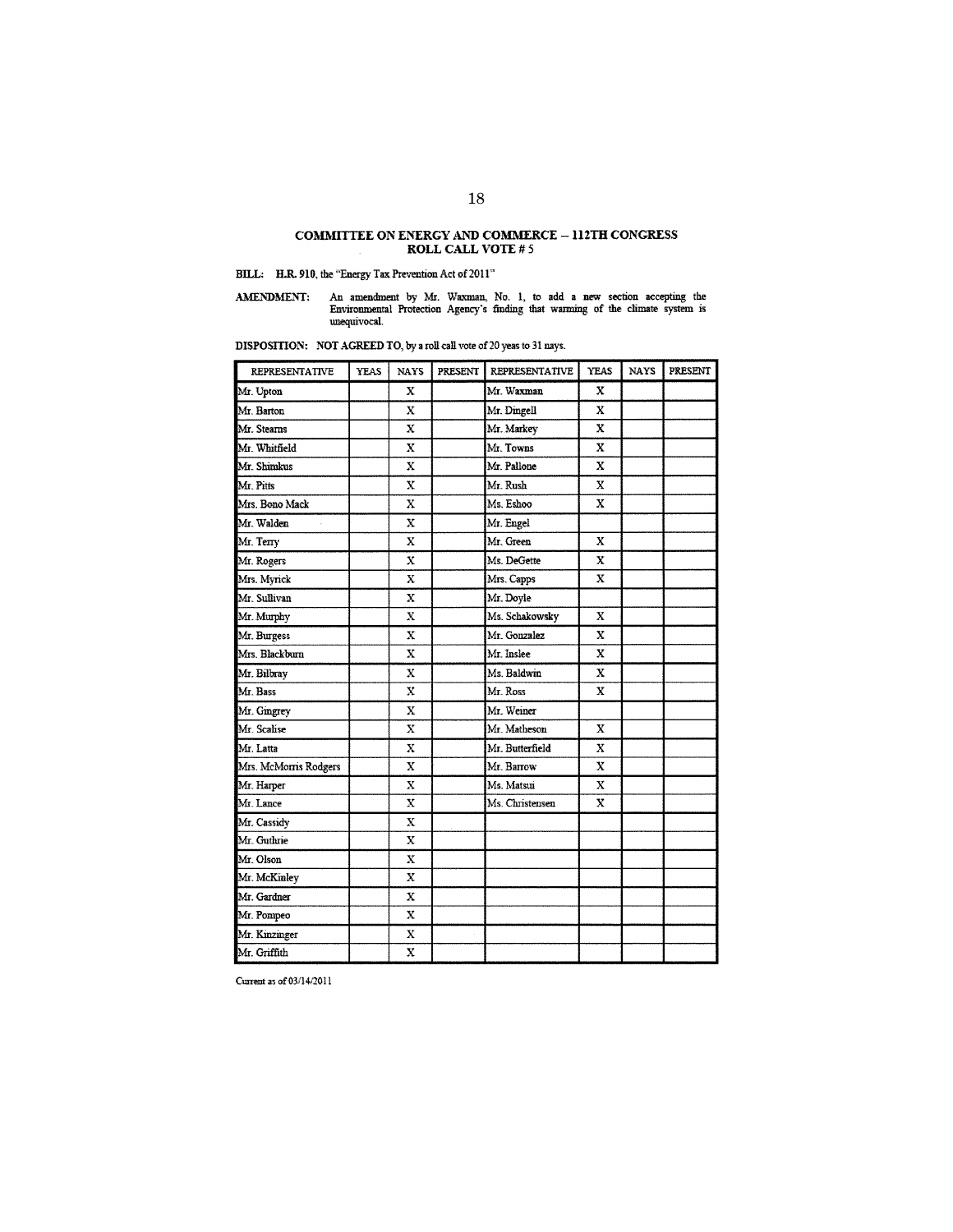# COMMITTEE ON ENERGY AND COMMERCE  $-$  112TH CONGRESS ROLL CALL VOTE #  $6\,$

## BILL: H.R. 910, the "Energy Tax Prevention Act of 2011"

AMENDMENT: An amendment by Ms. DeGette, No. 2, to add a new section accepting the Environmental Protection Agency's finding that the scientific evidence is compelling that elevated concentrations of greenhouse gases result

DISPOSITION: NOT AGREED TO, by a roll call vote of 21 yeas to 30 nays.

| <b>REPRESENTATIVE</b> | <b>YEAS</b> | <b>NAYS</b>             | PRESENT | <b>REPRESENTATIVE</b> | <b>YEAS</b> | <b>NAYS</b> | <b>PRESENT</b> |
|-----------------------|-------------|-------------------------|---------|-----------------------|-------------|-------------|----------------|
| Mr. Upton             |             | X                       |         | Mr. Waxman            | x           |             |                |
| Mr. Barton            |             | $\mathbf x$             |         | Mr. Dingell           | x           |             |                |
| Mr. Stearns           |             | X                       |         | Mr. Markey            | X.          |             |                |
| Mr. Whitfield         |             | x                       |         | Mr. Towns             | X           |             |                |
| Mr. Shimkus           |             | x                       |         | Mr. Pallone           | $\mathbf x$ |             |                |
| Mr. Pitts             |             | X                       |         | Mr. Rush              | $\mathbf x$ |             |                |
| Mrs. Bono Mack        |             | X                       |         | Ms. Eshoo             | x           |             |                |
| Mr. Walden            |             | $\mathbf x$             |         | Mr. Engel             |             |             |                |
| Mr. Terry             |             | X                       |         | Mr. Green             | X           |             |                |
| Mr. Rogers            |             | x                       |         | Ms. DeGette           | x           |             |                |
| Mrs. Myrick           |             | X                       |         | Mrs. Capps            | X           |             |                |
| Mr. Sullivan          |             | $\overline{\mathbf{x}}$ |         | Mr. Doyle             | $\mathbf x$ |             |                |
| Mr. Murphy            |             | X                       |         | Ms. Schakowsky        | $\mathbf x$ |             |                |
| Mr. Burgess           |             | X                       |         | Mr. Gonzalez          |             |             |                |
| Mrs. Blackburn        |             |                         |         | Mr. Inslee            | X           |             |                |
| Mr. Bilbray           |             | X                       |         | Ms. Baldwin           | x           |             |                |
| Mr. Bass              |             | $\mathbf x$             |         | Mr. Ross              | x           |             |                |
| Mr. Gingrey           |             | X                       |         | Mr. Weiner            | X           |             |                |
| Mr. Scalise           |             | X                       |         | Mr. Matheson          | X           |             |                |
| Mr. Latta             |             | X                       |         | Mr. Butterfield       | $\mathbf x$ |             |                |
| Mrs. McMorris Rodgers |             | $\mathbf x$             |         | Mr. Barrow            | X           |             |                |
| Mr. Harper            |             | $\bf{X}$                |         | Ms. Matsui            | X           |             |                |
| Mr. Lance             |             | $\overline{\mathbf{x}}$ |         | Ms. Christensen       | X           |             |                |
| Mr. Cassidy           |             | $\mathbf x$             |         |                       |             |             |                |
| Mr. Guthrie           |             | X                       |         |                       |             |             |                |
| Mr. Olson             |             | $\mathbf x$             |         | i.                    |             |             |                |
| Mr. McKinley          |             | x                       |         |                       |             |             |                |
| Mr. Gardner           |             | X                       |         |                       |             |             |                |
| Mr. Pompeo            |             | $\mathbf x$             |         |                       |             |             |                |
| Mr. Kinzinger         |             | $\mathbf x$             |         |                       |             |             |                |
| Mr. Griffith          |             | X                       |         |                       |             |             |                |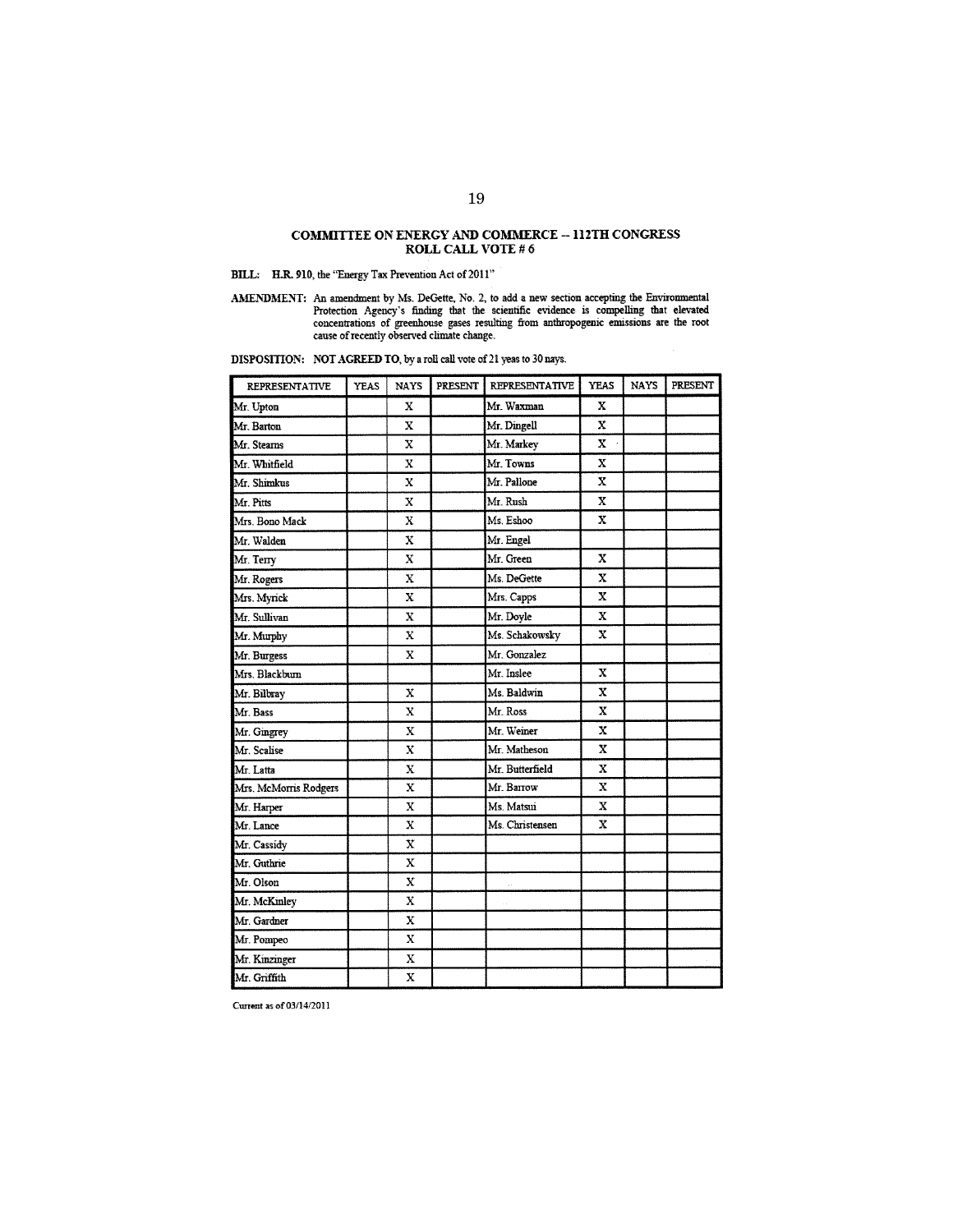#### **COMMITTEE ON ENERGY AND COMMERCE - 112TH CONGRESS** ROLL CALL VOTE #7

## BILL: H.R. 910, the "Energy Tax Prevention Act of  $2011"$

An amendment by Mr. Inslee, No. 3, to add a new section accepting the Environmental Protection Agency's finding that greenhouse gases are a threat to public health, that the threat will likely mount as greenhouse gases co **AMENDMENT:** 

| <b>REPRESENTATIVE</b> | <b>YEAS</b> | <b>NAYS</b> | PRESENT | <b>REPRESENTATIVE</b> | <b>YEAS</b>             | <b>NAYS</b> | PRESENT |
|-----------------------|-------------|-------------|---------|-----------------------|-------------------------|-------------|---------|
| Mr. Upton             |             | x           |         | Mr. Waxman            | $\mathbf X$             |             |         |
| Mr. Barton            |             | $\mathbf x$ |         | Mr. Dingell           | X                       |             |         |
| Mr. Stearns           |             | X           |         | Mr. Markey            | X                       |             |         |
| Mr. Whitfield         |             | X           |         | Mr. Towns             | $\mathbf x$             |             |         |
| Mr. Shimkus           |             | x           |         | Mr. Pallone           | $\mathbf x$             |             |         |
| Mr. Pitts             |             | X           |         | Mr. Rush              | $\mathbf{x}$            |             |         |
| Mrs. Bono Mack        |             | X           |         | Ms. Eshoo             | $\mathbf x$             |             |         |
| Mr. Walden            |             | X           |         | Mr. Engel             |                         |             |         |
| Mr. Terry             |             | $\mathbf x$ |         | Mr. Green             | $\mathbf x$             |             |         |
| Mr. Rogers            |             | $\mathbf x$ |         | Ms. DeGette           | $\overline{\mathbf{x}}$ |             |         |
| Mrs. Myrick           |             | x           |         | Mrs. Capps            | x                       |             |         |
| Mr. Sullivan          |             | $\mathbf x$ |         | Mr. Doyle             | $\mathbf x$             |             |         |
| Mr. Murphy            |             | $\mathbf x$ |         | Ms. Schakowsky        | $\mathbf x$             |             |         |
| Mr. Burgess           |             | X           |         | Mr. Gonzalez          |                         |             |         |
| Mrs. Blackburn        |             | $\mathbf x$ |         | Mr. Inslee            | X                       |             |         |
| Mr. Bilbray           |             | $\mathbf x$ |         | Ms. Baldwin           | X                       |             |         |
| Mr. Bass              |             | X           |         | Mr. Ross              | $\mathbf x$             |             |         |
| Mr. Gingrey           |             | $\mathbf x$ |         | Mr. Weiner            | x                       |             |         |
| Mr. Scalise           |             | x           |         | Mr. Matheson          | $\mathbf x$             |             |         |
| Mr. Latta             |             | $\mathbf x$ |         | Mr. Butterfield       | $\bf{X}$                |             |         |
| Mrs. McMorns Rodgers  |             | $\mathbf x$ |         | Mr. Barrow            | x                       |             |         |
| Mr. Harper            |             | $\mathbf x$ |         | Ms. Matsui            | X                       |             |         |
| Mr. Lance             |             | $\mathbf x$ |         | Ms. Christensen       | $\mathbf{x}$            |             |         |
| Mr. Cassidy           |             | X           |         |                       |                         |             |         |
| Mr. Guthrie           |             | x           |         |                       |                         |             |         |
| Mr. Olson             |             | X           |         |                       |                         |             |         |
| Mr. McKinley          |             | X           |         |                       |                         |             |         |
| Mr. Gardner           |             | $\mathbf x$ |         |                       |                         |             |         |
| Mr. Pompeo            |             | $\mathbf x$ |         |                       |                         |             |         |
| Mr. Kinzinger         |             | X           |         |                       |                         |             |         |
| Mr. Griffith          |             | X           |         |                       |                         |             |         |

DISPOSITION: NOT AGREED TO, by a roll call vote of 21 yeas to 31 nays.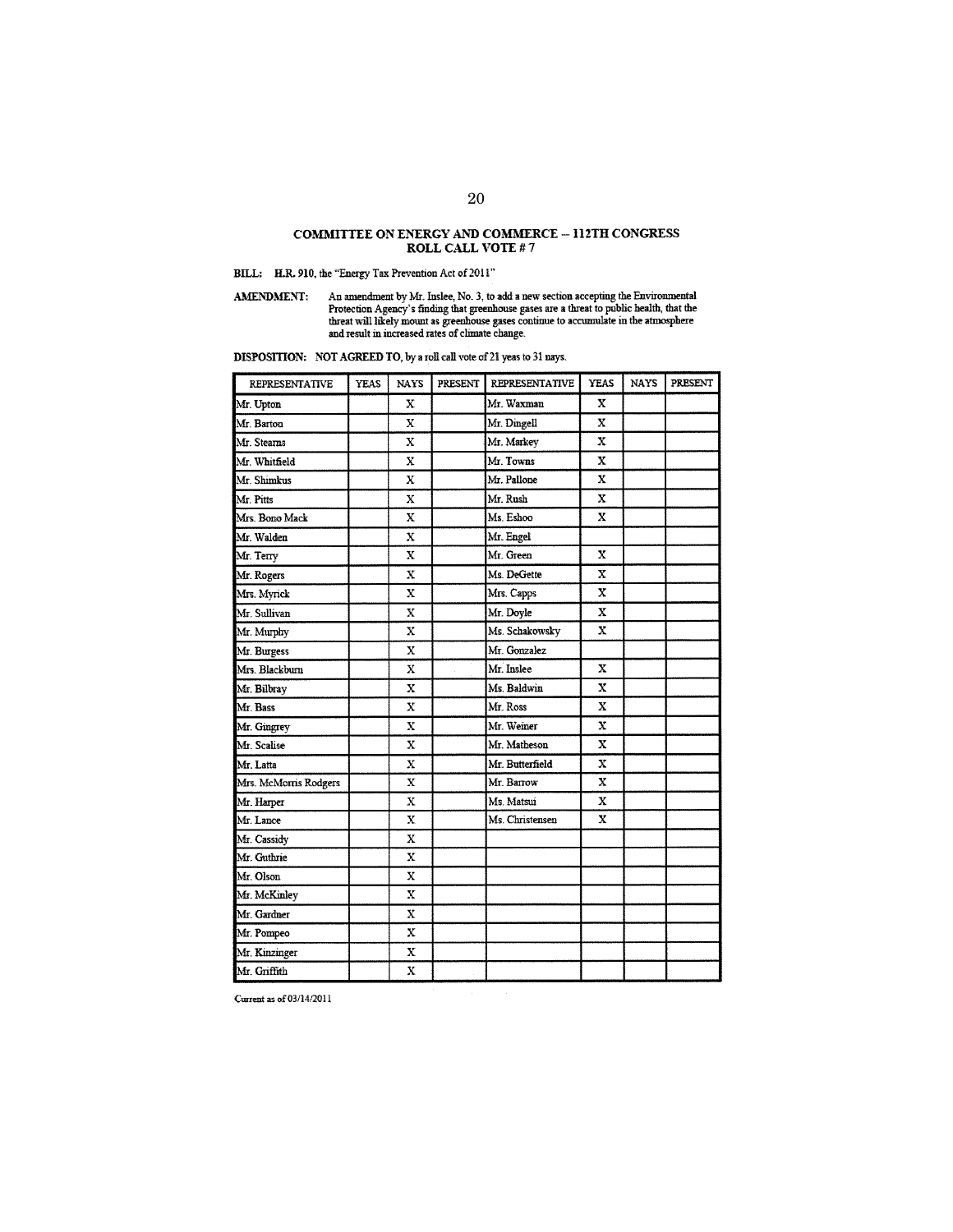## COMMITTEE ON ENERGY AND COMMERCE  $-$  112TH CONGRESS ROLL CALL VOTE #  $8\,$

BILL: H.R. 910, the "Energy Tax Prevention Act of 2011"

An amendment by Mr. Markey, No. 6, to add a new section to allow the Administrator of the Environmental Protection Agency to promulgate regulations concerning, take action relating to, or take into consideration greenhouse **AMENDMENT:** 

| <b>REPRESENTATIVE</b> | <b>YEAS</b> | <b>NAYS</b> | PRESENT | <b>REPRESENTATIVE</b> | <b>YEAS</b> | <b>NAYS</b> | PRESENT |
|-----------------------|-------------|-------------|---------|-----------------------|-------------|-------------|---------|
| Mr. Upton             |             | X           |         | Mr. Waxman            | X           |             |         |
| Mr. Barton            |             | $\mathbf x$ |         | Mr. Dingell           |             |             |         |
| Mr. Stearns           |             | $\mathbf x$ |         | Mr. Markey            | X           |             |         |
| Mr. Whitfield         |             | X           |         | Mr. Towns             | X           |             |         |
| Mr. Shimkus           |             | X           |         | Mr. Pallone           | X           |             |         |
| Mr. Pitts             |             | $\mathbf x$ |         | Mr. Rush              |             |             |         |
| Mrs. Bono Mack        |             | X           |         | Ms. Eshoo             | X           |             |         |
| Mr. Walden            |             | X           |         | Mr. Engel             | $\mathbf X$ |             |         |
| Mr. Terry             |             | $\bf x$     |         | Mr. Green             |             | $\mathbf x$ |         |
| Mr. Rogers            |             | $\mathbf x$ |         | Ms. DeGette           | X           |             |         |
| Mrs. Myrick           |             | $\mathbf x$ |         | Mrs. Capps            | X           |             |         |
| Mr. Sullivan          |             |             |         | Mr. Doyle             | X           |             |         |
| Mr. Murphy            |             | $\mathbf x$ |         | Ms. Schakowsky        | X           |             |         |
| Mr. Burgess           |             |             |         | Mr. Gonzalez          |             | X           |         |
| Mrs. Blackburn        |             | $\mathbf x$ |         | Mr. Inslee            | $\mathbf x$ |             |         |
| Mr. Bilbray           |             | X           |         | Ms. Baldwin           | X           |             |         |
| Mr. Bass              |             | $\bf x$     |         | Mr. Ross              |             | $\mathbf x$ |         |
| Mr. Gingrey           |             | X           |         | Mr. Weiner            | $\mathbf x$ |             |         |
| Mr. Scalise           |             | X           |         | Mr. Matheson          |             | X           |         |
| Mr. Latta             |             | $\mathbf x$ |         | Mr. Butterfield       | $\mathbf x$ |             |         |
| Mrs. McMorris Rodgers |             | $\mathbf x$ |         | Mr. Barrow            |             | $\mathbf x$ |         |
| Mr. Harper            |             | X           |         | Ms. Matsui            | $\mathbf X$ |             |         |
| Mr. Lance             |             | x           |         | Ms. Christensen       | $\mathbf x$ |             |         |
| Mr. Cassidy           |             | x           |         |                       |             |             |         |
| Mr. Guthrie           |             | X           |         |                       |             |             |         |
| Mr. Olson             |             | $\mathbf x$ |         |                       |             |             |         |
| Mr. McKinley          |             | X           |         |                       |             |             |         |
| Mr. Gardner           |             | x           |         |                       |             |             |         |
| Mr. Pompeo            |             | X           |         |                       |             |             |         |
| Mr. Kinzinger         |             | x           |         |                       |             |             |         |
| Mr. Griffith          |             | X           |         |                       |             |             |         |

DISPOSITION: NOT AGREED TO, by a roll call vote of 16 yeas to 34 nays.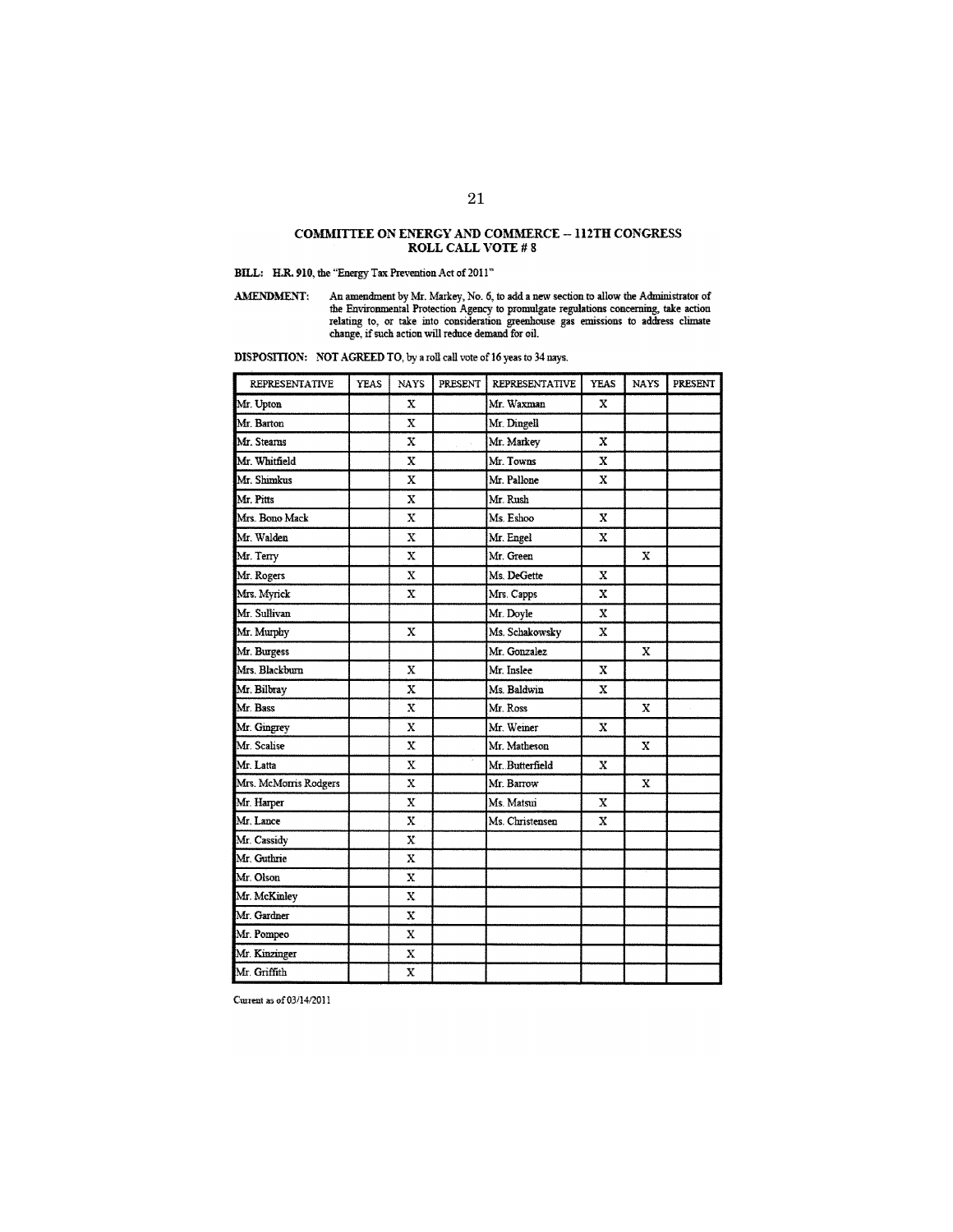## COMMITTEE ON ENERGY AND COMMERCE  $-$  112TH CONGRESS ROLL CALL VOTE  $\#$  9

## BILL: H.R. 910, the "Energy Tax Prevention Act of 2011"

 ${\bf AMENDMENT:} \begin{tabular}{l} A meton by Mr. Upton to order H.R. 910 favorably reported to the House, amended. (Final Passage) \end{tabular}$ 

DISPOSITION: AGREED TO, by a roll call vote of 34 yeas to 19 nays.

| <b>REPRESENTATIVE</b> | <b>YEAS</b> | <b>NAYS</b> | PRESENT | <b>REPRESENTATIVE</b> | <b>YEAS</b> | <b>NAYS</b>  | <b>PRESENT</b> |
|-----------------------|-------------|-------------|---------|-----------------------|-------------|--------------|----------------|
| Mr. Upton             | x           |             |         | Mr. Waxman            |             | $\mathbf{x}$ |                |
| Mr. Barton            | X           |             |         | Mr. Dingell           |             | X            |                |
| Mr. Stearns           | X           |             |         | Mr. Markey            |             | x            |                |
| Mr. Whitfield         | $\mathbf x$ |             |         | Mr. Towns             |             | X            |                |
| Mr. Shimkus           | X           |             |         | Mr. Pallone           |             | X            |                |
| Mr. Pitts             | $\mathbf X$ |             |         | Mr. Rush              |             | X            |                |
| Mrs. Bono Mack        | $\bf{X}$    |             |         | Ms. Eshoo             |             | X            |                |
| Mr. Walden            | X           |             |         | Mr. Engel             |             | x            |                |
| Mr. Terry             | $\bf{X}$    |             |         | Mr. Green             |             | X            |                |
| Mr. Rogers            | $\mathbf x$ |             |         | Ms. DeGette           |             | $\mathbf x$  |                |
| Mrs. Myrick           | x           |             |         | Mrs. Capps            |             | x            |                |
| Mr. Sullivan          | $\mathbf x$ |             |         | Mr. Doyle             |             | $\mathbf x$  |                |
| Mr. Murphy            | $\mathbf x$ |             |         | Ms. Schakowsky        |             | $\mathbf x$  |                |
| Mr. Burgess           | $\mathbf x$ |             |         | Mr. Gonzalez          |             |              |                |
| Mrs. Blackburn        | $\mathbf x$ |             |         | Mr. Inslee            |             | x            |                |
| Mr. Bilbray           | X           |             |         | Ms. Baldwin           |             | x            |                |
| Mr. Bass              | $\mathbf X$ |             |         | Mr. Ross              | x           |              |                |
| Mr. Gingrey           | $\mathbf x$ |             |         | Mr. Weiner            |             | $\mathbf{x}$ |                |
| Mr. Scalise           | $\mathbf x$ |             |         | Mr. Matheson          | x           |              |                |
| Mr. Latta             | $\mathbf X$ |             |         | Mr. Butterfield       |             | $\mathbf x$  |                |
| Mrs. McMorris Rodgers | $\mathbf x$ |             |         | Mr. Barrow            | x           |              |                |
| Mr. Harper            | X           |             |         | Ms. Matsui            |             | x            |                |
| Mr. Lance             | X           |             |         | Ms. Christensen       |             | X.           |                |
| Mr. Cassidy           | $\mathbf x$ |             |         |                       |             |              |                |
| Mr. Guthrie           | $\mathbf x$ |             |         |                       |             |              |                |
| Mr. Olson             | $\mathbf x$ |             |         |                       |             |              |                |
| Mr. McKinley          | $\mathbf x$ |             |         |                       |             |              |                |
| Mr. Gardner           | X           |             |         |                       |             |              |                |
| Mr. Pompeo            | $\mathbf X$ |             |         |                       |             |              |                |
| Mr. Kinzinger         | $\mathbf X$ |             |         |                       |             |              |                |
| Mr. Griffith          | $\bf x$     |             |         |                       |             |              |                |

Current as of  $03\slash 14\slash 2011$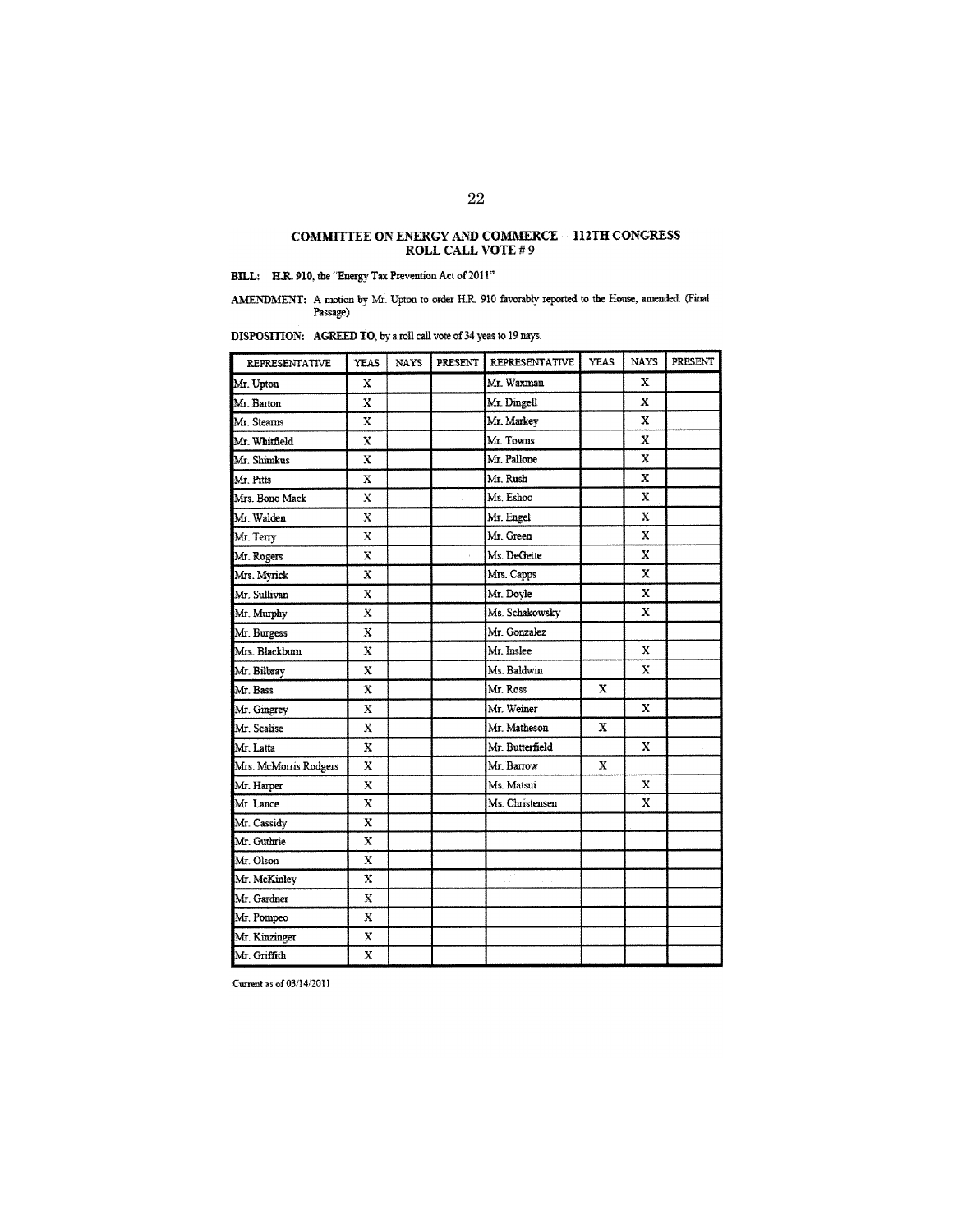#### COMMITTEE OVERSIGHT FINDINGS

Pursuant to clause  $3(c)(1)$  of rule XIII of the Rules of the House of Representatives, the Committee made findings that are reflected in this report.

#### STATEMENT OF GENERAL PERFORMANCE, GOALS AND OBJECTIVES

H.R. 910 amends the CAA to clarify that the Administrator of the Environmental Protection Agency does not have the authority to promulgate any regulation concerning, take action relating to, or take into consideration the emission of a greenhouse gas to address climate change, and for other purposes.

#### NEW BUDGET AUTHORITY, ENTITLEMENT AUTHORITY, AND TAX **EXPENDITURES**

In compliance with clause  $3(c)(2)$  of rule XIII of the Rules of the House of Representatives, the committee finds that H.R. 910, the Energy Tax Prevention Act of 2011, would result in no new or increased budget authority, entitlement authority, or tax expenditures or revenues.

#### EARMARK

In compliance with clause  $9(e)$ ,  $9(f)$ , and  $9(g)$  of rule XXI, the committee finds that H.R. 910, the energy Tax Prevention Act of 2011, contains no earmarks, limited tax benefits, or limited tariff benefits.

#### COMMITTEE COST ESTIMATE

The Committee adopts as its own the cost estimate prepared by the Director of the Congressional Budget Office pursuant to section 402 of the Congressional Budget Act of 1974.

#### CONGRESSIONAL BUDGET OFFICE ESTIMATE

Pursuant to clause  $3(c)(3)$  of rule XIII of the Rules of the House of Representatives, the following is the cost estimate provided by the Congressional Budget Office pursuant to section 402 of the Congressional Budget Act of 1974:

MARCH 30, 2011.

Hon. FRED UPTON,

*Chairman, Committee on Energy and Commerce,* 

*House of Representatives, Washington, DC.* 

DEAR MR. CHAIRMAN: The Congressional Budget Office has prepared the enclosed cost estimate for H.R. 910, the Energy Tax Prevention Act of 2011.

If you wish further details on this estimate, we will be pleased to provide them. The CBO staff contact is Susanne S. Mehlman.

Sincerely,

DOUGLAS W. ELMENDORF.

Enclosure.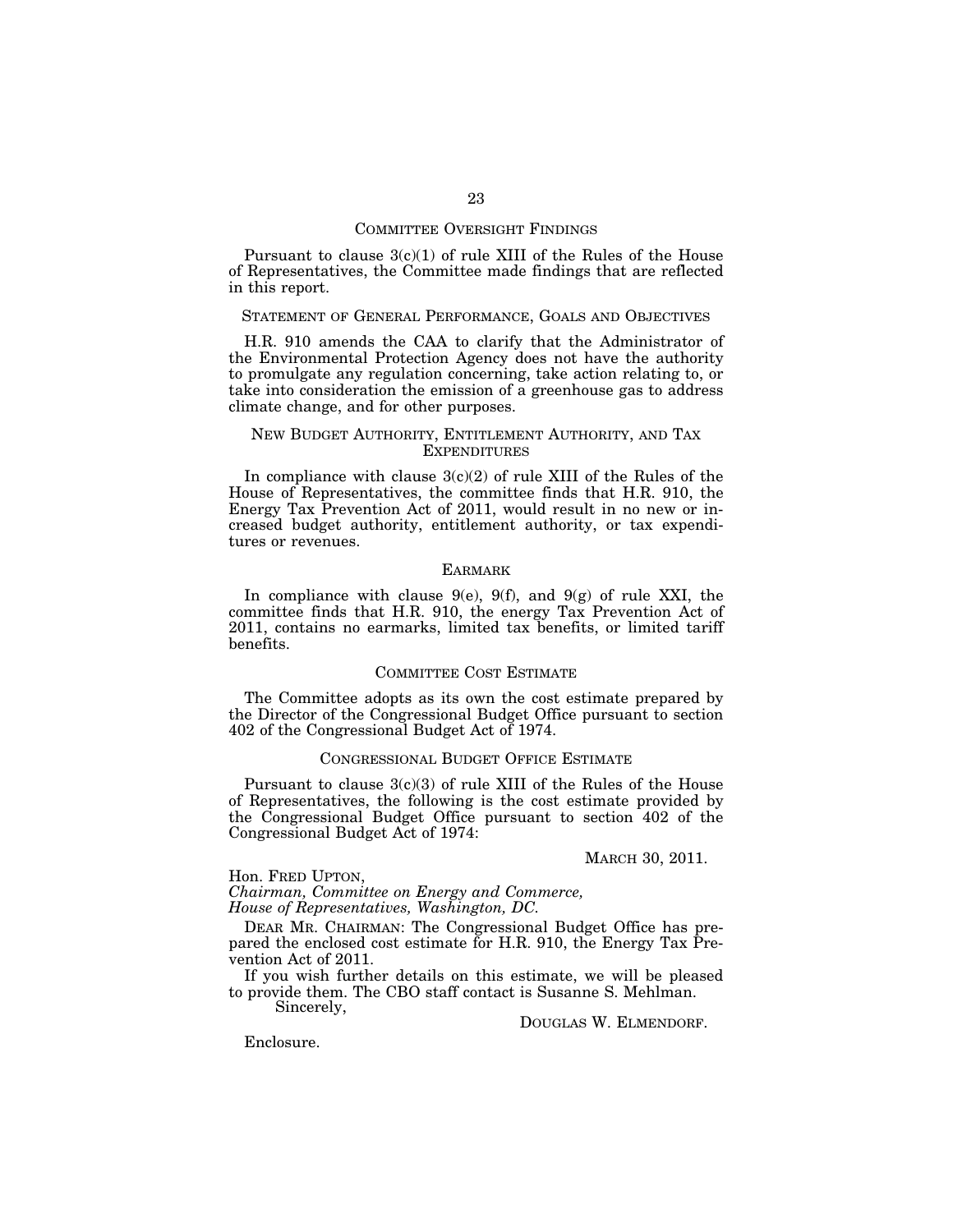#### *H.R. 910—Energy Tax Prevention Act of 2011*

Summary: H.R. 910 would amend the Clean Air Act to prohibit the Environmental Protection Agency (EPA) from regulating greenhouse gases (GHGs) to address climate change. The bill would create exceptions for various programs in current law, including emission standards for vehicles and EPA's renewable fuel standard. Because certain EPA activities associated with regulating GHGs would be prohibited under the bill, CBO estimates that enacting this legislation would save \$57 million in 2012 and about \$250 million over the 2012–2016 period, assuming that appropriations in those years were reduced accordingly.

Pay-as-you-go procedures do not apply to H.R. 910 because the bill would not affect direct spending or revenues.

H.R. 910 contains an intergovernmental mandate as defined in the Unfunded Mandates Reform Act (UMRA) because it would expand an existing preemption of state laws that regulate greenhouse gas emissions from motor vehicles. Although the preemption would limit the application of state law, CBO estimates that it would impose no duty on state governments that would result in additional spending.

The bill contains no new private-sector mandates as defined in UMRA.

Estimated cost to the Federal Government: The estimated budgetary impact of H.R. 910 is shown in the following table. The costs of this legislation fall within budget function 300 (natural resources and environment).

|                                              | By fiscal year, in millions of dollars- |                |                |                |                |                  |  |
|----------------------------------------------|-----------------------------------------|----------------|----------------|----------------|----------------|------------------|--|
|                                              | 2012                                    | 2013           | 2014           | 2015           | 2016           | 2012-<br>2016    |  |
| CHANGES IN SPENDING SUBJECT TO APPROPRIATION |                                         |                |                |                |                |                  |  |
|                                              | $-57$<br>$-23$                          | $-58$<br>$-49$ | $-59$<br>$-58$ | $-60$<br>$-60$ | $-62$<br>$-60$ | $-296$<br>$-250$ |  |

Basis of estimate: For this estimate, CBO assumes that H.R. 910 will be enacted by the end of fiscal year 2011, that appropriations for regulating GHGs will be reduced, and that resulting outlay savings will follow historical spending patterns for identical and similar programs.

According to EPA, appropriations allocated to support activities related to regulating GHGs totaled about \$17 million in 2010. Funding at that annual rate is also provided for 2011 under the Additional Continuing Appropriations Amendments, 2011 (Public Law 112–6).<sup>1</sup> Based on information from EPA, CBO estimates that for 2012 the agency will require an additional \$40 million in appropriations under current law to support various activities related to regulating GHGs, including promulgating New Source Performance Standards, establishing permitting requirements, and continuing to support ongoing efforts associated with the GHG reporting registry. Under this legislation, such activities would be prohibited. Thus,

 $1\text{A full-year approximation}$  for EPA programs in 2011 has not yet been enacted. for this estimate, CBO assumes that the partial-year funding already provided will be increased proportionately—annualized—to provide full-year funding.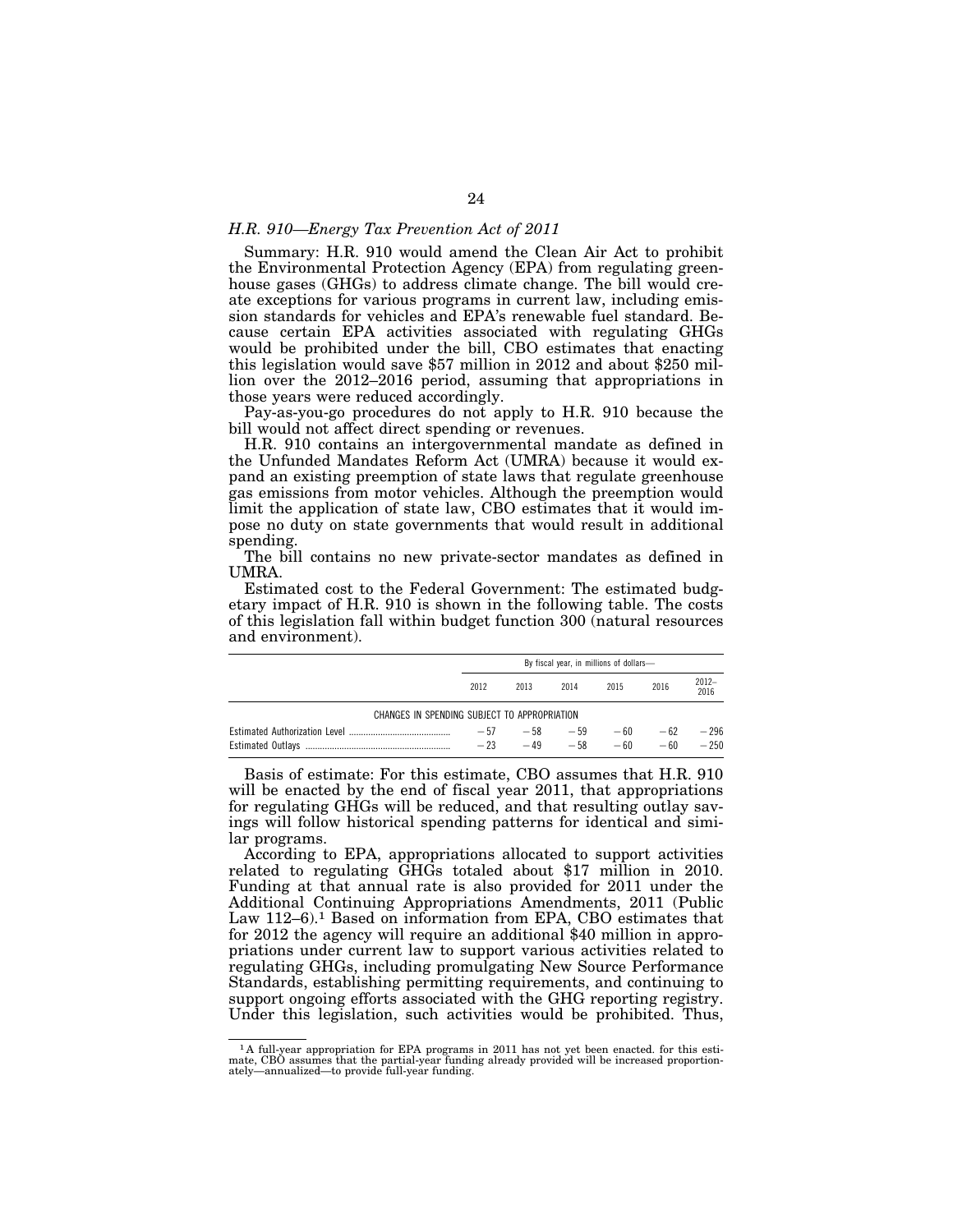CBO estimates that enacting the legislation would reduce the need for appropriations in 2012 by about \$57 million.

In subsequent years, it is not certain whether EPA would pursue additional activities to meet requirements related to regulating GHGs under current law or whether current activities would be maintained. However, assuming funding levels in those years would remain close to the 2012 level with adjustments for inflation, CBO estimates that enacting the legislation would result in savings of \$250 million over the 2012–2016 period, if appropriations for EPA over that period were reduced accordingly.

Intergovernmental and private-sector impact: H.R. 910 contains an intergovernmental mandate as defined in UMRA because it would expand an existing preemption of state laws that regulate GHGs from motor vehicles. Under current law, California may obtain a waiver from EPA to establish its own standard for GHGs from motor vehicles. Once EPA has approved the waiver, other states may adopt the California standard. The bill would prevent EPA from approving such waivers, thus expanding the preemption. Although the preemption would limit the application of state law, CBO estimates that it would impose no duty on state governments that would result in additional spending.

The bill contains no new private-sector mandates as defined in UMRA.

Estimate prepared by: Federal Costs: Susanne S. Mehlman; Impact on State, Local, and Tribal Governments: Ryan Miller; Impact on the Private Sector: Amy Petz.

Estimate approved by: Theresa Gullo, Deputy Assistant Director for Budget Analysis.

#### FEDERAL MANDATES STATEMENT

The Committee adopts as its own the estimate of Federal mandates prepared by the Director of the Congressional Budget Office pursuant to section 423 of the Unfunded Mandates Reform Act.

#### ADVISORY COMMITTEE STATEMENT

No advisory committees within the meaning of section 5(b) of the Federal Advisory Committee Act were created by this legislation.

#### APPLICABILITY TO LEGISLATIVE BRANCH

The Committee finds that the legislation does not relate to the terms and conditions of employment or access to public services or accommodations within the meaning of section  $102(b)(3)$  of the congressional Accountability Act.

#### SECTION-BY-SECTION ANALYSIS OF LEGISLATION

#### *Section 1. Short title*

Section 1 provides the short title for the legislation, the "Energy Tax Prevention Act of 2011.''

#### *Section 2. No regulation of emissions of greenhouse gases*

Section 2 amends the General Provisions of the Clean Air Act by adding a new Section 330. Section 330(a) expressly defines the greenhouse gases that are to be excluded from any climate change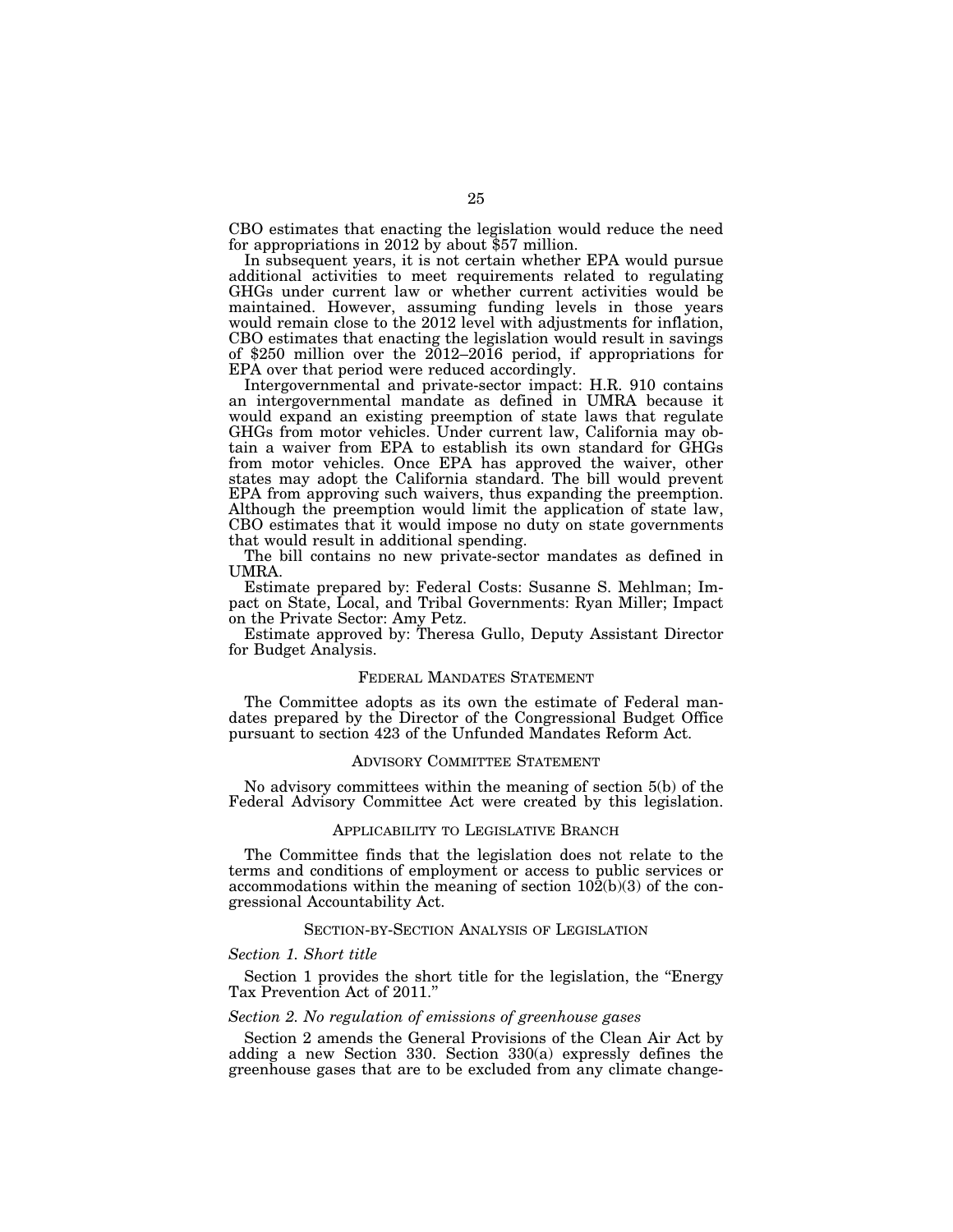related regulation (*e.g.*, water vapor, carbon dioxide, and methane). Section 330(b)(1) makes clear that the Administrator of EPA may not promulgate regulations or take action with respect to greenhouse gases to address climate change under the Clean Air Act. The term "air pollutant" is clarified to exclude greenhouse gases for the purposes of addressing climate change.

• Section 330(b)(2) provides for the following exceptions to the prohibition on the Administrator's greenhouse gas regulatory authority: H.R. 910 allows EPA to implement emissions standards already promulgated by the agency for Model Year 2012–2016 passenger cars and trucks, and proposed by EPA for Model Years 2014–2018 for medium and heavy-duty trucks. H.R. 910 allows EPA to carry out statutorily authorized activities relating to its renewable fuel standard program which requires that transportation fuel sold in the United States contain a minimum volume of renewable fuel.

• H.R. 910 allows EPA to carry out statutorily authorized Federal research, development, and demonstration programs addressing climate change. H.R. 910 allows EPA to implement Title VI under the CAA which relates to stratospheric ozone protection and compliance with the Montreal Protocol on Substances That Deplete the Ozone Layer, to which the United States is a signatory. H.R. 910 does not preclude EPA from continuing to participate fully in the Montreal Protocol process and related international negotiations.

• H.R. 910 allows EPA to continue to require utilities to gather and report information on greenhouse gas emissions.

Section  $330(b)(3)$  clarifies that the exceptions in  $(b)(2)$  do not trigger regulatory obligations under part C of Title I (''Prevention of Significant Deterioration of Air Quality'') or Title V (''Permits'') of the Clean Air Act.

Section 330(b)(4) expressly repeals prior rulemakings by EPA relating to regulating greenhouse gases to address climate change.

Section 330(b)(5) states that nothing in the Act affects State authority to adopt and enforce State laws and regulations pertaining to greenhouse gases; however, any changes States have adopted in their State implementation plans and Title V operating permit programs with respect to greenhouse gases are not federally enforceable and are deemed stricken.

#### *Section 3. Regulation of automobiles*

Section 3 amends Clean Air Act section 209(b) to exclude greenhouse gases from the Administrator's waiver authority for new motor vehicles or new motor vehicle engines for Model Year 2017 and any other subsequent model year. Subject to this limitation, nothing in the Act precludes states from pursuing their own state greenhouse gas policies or regimes. Further, nothing in the Act affects the National Highway Traffic Safety Administration's exclusive authority to set fuel economy standards for motor vehicles.

#### CHANGES IN EXISTING LAW MADE BY THE BILL, AS REPORTED

In compliance with clause 3(e) of rule XIII of the Rules of the House of Representatives, changes in existing law made by the bill, as reported, are shown as follows (new matter is printed in italic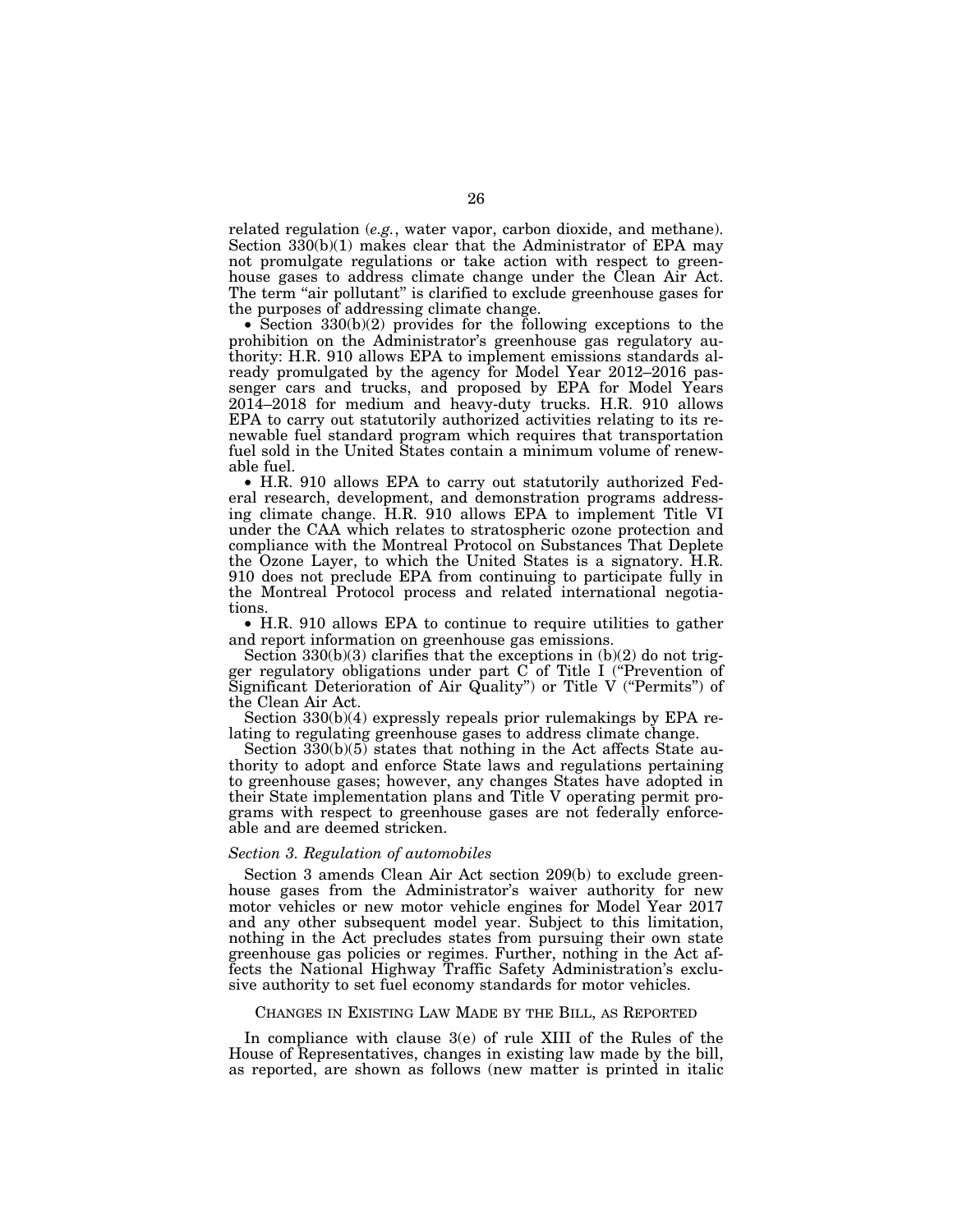and existing law in which no change is proposed is shown in roman):

#### **CLEAN AIR ACT**

\* \* \* \* \* \* \*

## TITLE II—EMISSION STANDARDS FOR MOVING SOURCES

\* \* \* \* \* \* \*

PART A—MOTOR VEHICLE EMISSION AND FUEL STANDARDS

\* \* \* \* \* \* \*

#### STATE STANDARDS

SEC. 209. (a) \* \*  $(b)(1) * *$ 

\* \* \* \* \* \* \* *(4) With respect to standards for emissions of greenhouse gases (as defined in section 330) for model year 2017 or any subsequent model year new motor vehicles and new motor vehicle engines—* 

*(A) the Administrator may not waive application of subsection (a); and* 

*(B) no waiver granted prior to the date of enactment of this paragraph may be construed to waive the application of subsection (a).* 

\* \* \* \* \* \* \*

## TITLE III—GENERAL

## \* \* \* \* \* \* \* *SEC. 330. NO REGULATION OF EMISSIONS OF GREENHOUSE GASES.*

*(a) DEFINITION.—In this section, the term ''greenhouse gas'' means any of the following:* 

*(1) Water vapor.* 

*(2) Carbon dioxide.* 

*(3) Methane.* 

*(4) Nitrous oxide.* 

*(5) Sulfur hexafluoride.* 

*(6) Hydrofluorocarbons.* 

*(7) Perfluorocarbons.* 

*(8) Any other substance subject to, or proposed to be subject to, regulation, action, or consideration under this Act to address climate change.* 

*(b) LIMITATION ON AGENCY ACTION.—* 

*(1) LIMITATION.—* 

*(A) IN GENERAL.—The Administrator may not, under this Act, promulgate any regulation concerning, take action relating to, or take into consideration the emission of a greenhouse gas to address climate change.* 

*(B) AIR POLLUTANT DEFINITION.—The definition of the term ''air pollutant'' in section 302(g) does not include a greenhouse gas. Notwithstanding the previous sentence, such definition may include a greenhouse gas for purposes of addressing concerns other than climate change.*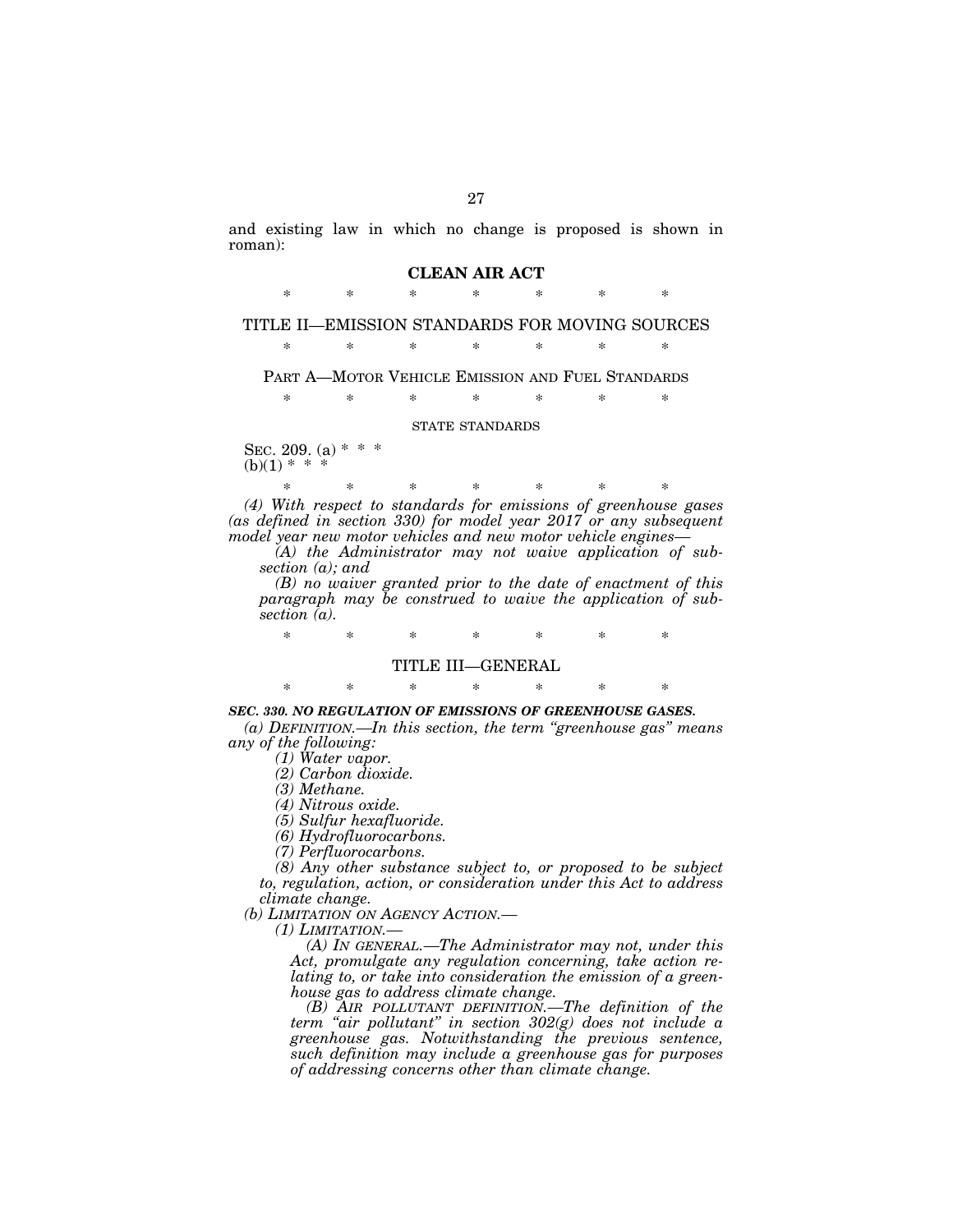*(2) EXCEPTIONS.—Paragraph (1) does not prohibit the following:* 

*(A) Notwithstanding paragraph (4)(B), implementation and enforcement of the rule entitled ''Light-Duty Vehicle Greenhouse Gas Emission Standards and Corporate Average Fuel Economy Standards'' (as published at 75 Fed. Reg. 25324 (May 7, 2010) and without further revision) and finalization, implementation, enforcement, and revision of the proposed rule entitled ''Greenhouse Gas Emissions Standards and Fuel Efficiency Standards for Medium- and Heavy-Duty Engines and Vehicles'' published at 75 Fed. Reg. 74152 (November 30, 2010).* 

*(B) Implementation and enforcement of section 211(o).* 

*(C) Statutorily authorized Federal research, development, and demonstration programs addressing climate change.* 

*(D) Implementation and enforcement of title VI to the extent such implementation or enforcement only involves one or more class I substances or class II substances (as such terms are defined in section 601).* 

*(E) Implementation and enforcement of section 821 (42 U.S.C. 7651k note) of Public Law 101–549 (commonly referred to as the ''Clean Air Act Amendments of 1990'').* 

*(3) INAPPLICABILITY OF PROVISIONS.—Nothing listed in paragraph (2) shall cause a greenhouse gas to be subject to part C of title I (relating to prevention of significant deterioration of air quality) or considered an air pollutant for purposes of title V (relating to permits).* 

*(4) CERTAIN PRIOR AGENCY ACTIONS.—The following rules and actions (including any supplement or revision to such rules and actions) are repealed and shall have no legal effect:* 

*(A) ''Mandatory Reporting of Greenhouse Gases'', published at 74 Fed. Reg. 56260 (October 30, 2009).* 

*(B) ''Endangerment and Cause or Contribute Findings for Greenhouse Gases Under Section 202(a) of the Clean Air Act'', published at 74 Fed. Reg. 66496 (December 15, 2009).* 

*(C) ''Reconsideration of Interpretation of Regulations That Determine Pollutants Covered by Clean Air Act Permitting Programs'', published at 75 Fed. Reg. 17004 (April 2, 2010) and the memorandum from Stephen L. Johnson, Environmental Protection Agency (EPA) Administrator, to EPA Regional Administrators, concerning ''EPA's Interpretation of Regulations that Determine Pollutants Covered by Federal Prevention of Significant Deterioration (PSD) Permit Program'' (December 18, 2008).* 

*(D) ''Prevention of Significant Deterioration and Title V Greenhouse Gas Tailoring Rule'', published at 75 Fed. Reg. 31514 (June 3, 2010).* 

*(E) ''Action To Ensure Authority To Issue Permits Under the Prevention of Significant Deterioration Program to Sources of Greenhouse Gas Emissions: Finding of Substantial Inadequacy and SIP Call'', published at 75 Fed. Reg. 77698 (December 13, 2010).* 

*(F) ''Action To Ensure Authority To Issue Permits Under the Prevention of Significant Deterioration Program to*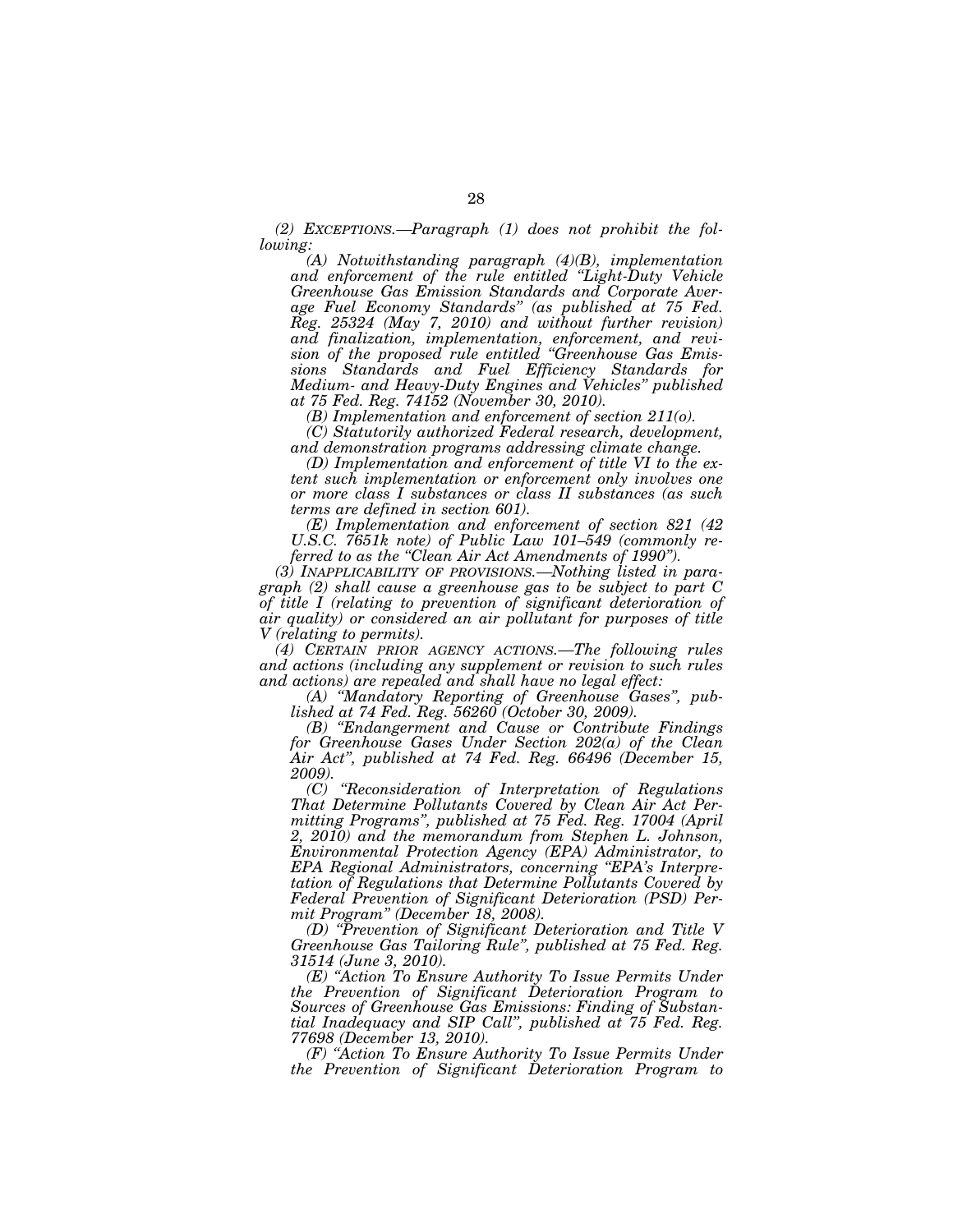*Sources of Greenhouse Gas Emissions: Finding of Failure To Submit State Implementation Plan Revisions Required for Greenhouse Gases'', published at 75 Fed. Reg. 81874 (December 29, 2010).* 

*(G) ''Action to Ensure Authority To Issue Permits Under the Prevention of Significant Deterioration Program to Sources of Greenhouse Gas Emissions: Federal Implementation Plan'', published at 75 Fed. Reg. 82246 (December 30, 2010).* 

*(H) ''Action to Ensure Authority to Implement Title V Permitting Programs Under the Greenhouse Gas Tailoring Rule'', published at 75 Fed. Reg. 82254 (December 30, 2010).* 

*(I) ''Determinations Concerning Need for Error Correction, Partial Approval and Partial Disapproval, and Federal Implementation Plan Regarding Texas Prevention of Significant Deterioration Program'', published at 75 Fed. Reg. 82430 (December 30, 2010).* 

*(J) ''Limitation of Approval of Prevention of Significant Deterioration Provisions Concerning Greenhouse Gas Emitting-Sources in State Implementation Plans'', published at 75 Fed. Reg. 82536 (December 30, 2010).* 

*(K) ''Determinations Concerning Need for Error Correction, Partial Approval and Partial Disapproval, and Federal Implementation Plan Regarding Texas Prevention of Significant Deterioration Program; Proposed Rule'', published at 75 Fed. Reg. 82365 (December 30, 2010).* 

*(L) Except for actions listed in paragraph (2), any other Federal action under this Act occurring before the date of enactment of this section that applies a stationary source permitting requirement or an emissions standard for a greenhouse gas to address climate change.* 

(A) NO LIMITATION.—This section does not limit or other*wise affect the authority of a State to adopt, amend, enforce, or repeal State laws and regulations pertaining to the emission of a greenhouse gas.* 

*(i) RULE.—Notwithstanding subparagraph (A), any provision described in clause (ii)—* 

*(I) is not federally enforceable;* 

*(II) is not deemed to be a part of Federal law; and* 

*(III) is deemed to be stricken from the plan described in clause (ii)(I) or the program or permit described in clause (ii)(II), as applicable.* 

*(ii) PROVISION DEFINED.—For purposes of clause (i), the term ''provision'' means any provision that—* 

*(I) is contained in a State implementation plan under section 110 and authorizes or requires a limitation on, or imposes a permit requirement for, the emission of a greenhouse gas to address climate change; or* 

*(II) is part of an operating permit program under title V, or a permit issued pursuant to title*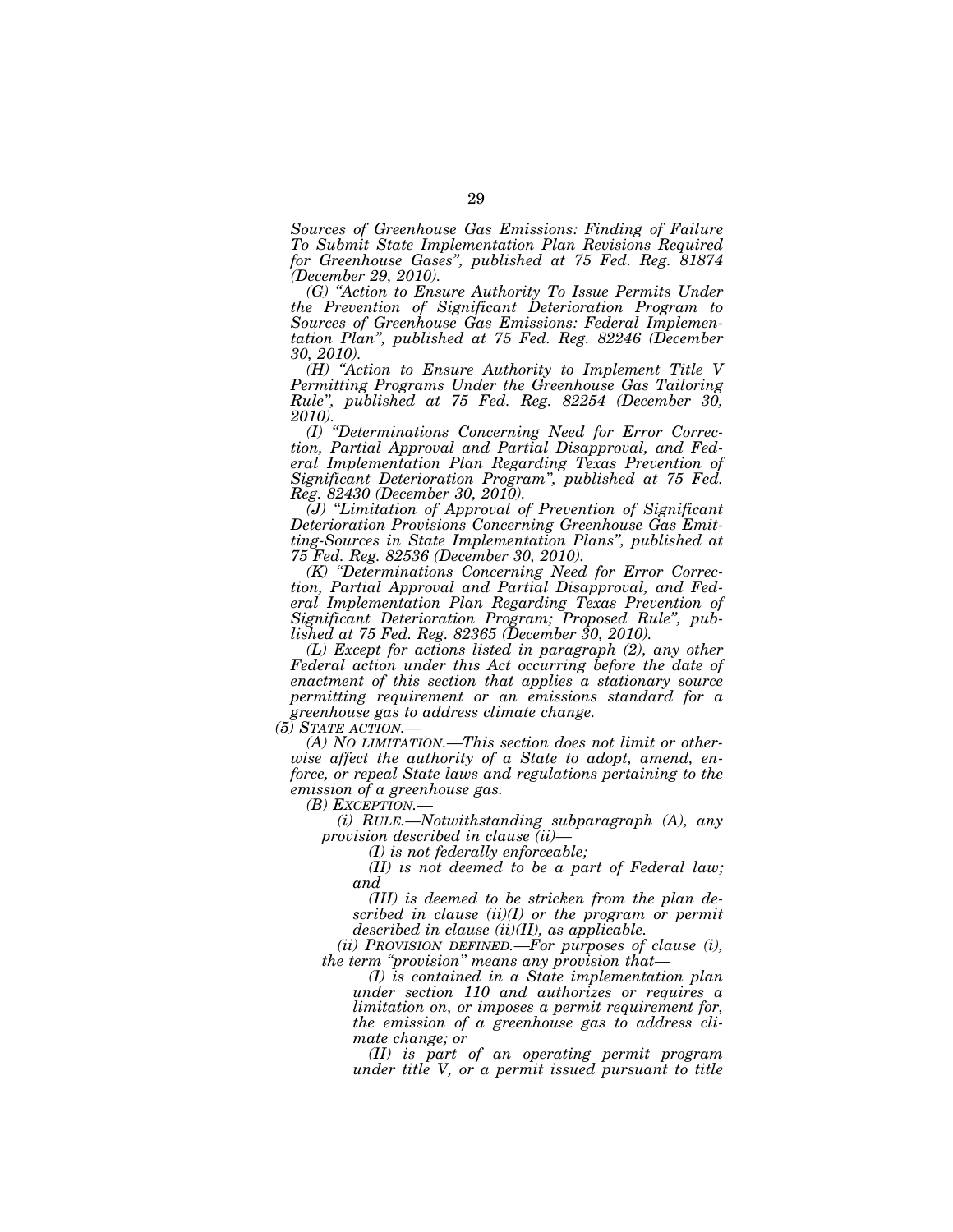*V, and authorizes or requires a limitation on the emission of a greenhouse gas to address climate change.* 

*(C) ACTION BY ADMINISTRATOR.—The Administrator may not approve or make federally enforceable any provision described in subparagraph (B)(ii).* 

\* \* \* \* \* \* \*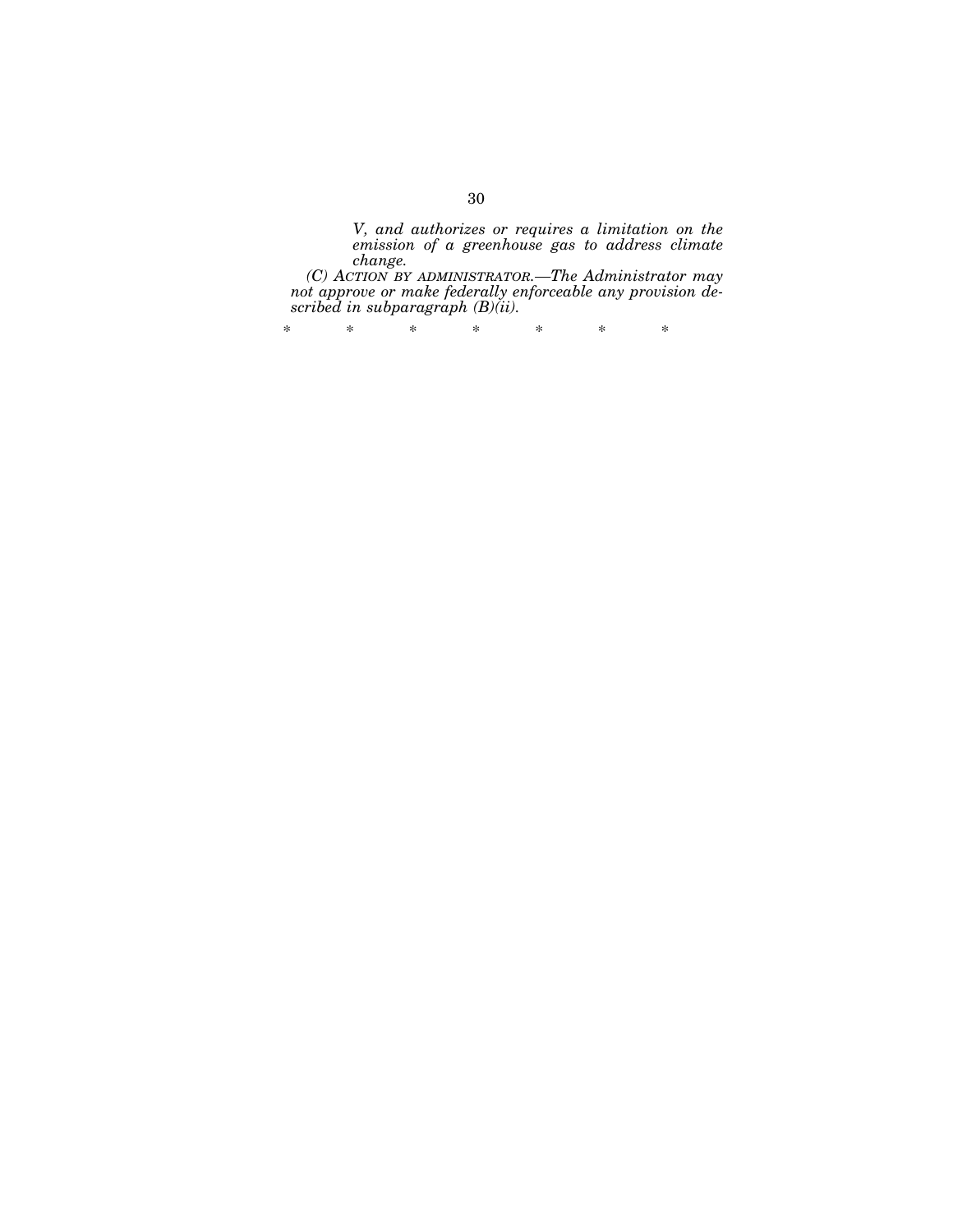## DISSENTING VIEWS

H.R. 910 was introduced on March 3, 2011, by Chairman Fred Upton and Subcommittee Chairman Ed Whitfield. Senator James Inhofe introduced a companion bill in the Senate (S. 482) on the same date.

The Upton-Inhofe bill reported by the Committee on Energy and Commerce legislatively repeals a scientific finding by the Environmental Protection Agency that greenhouse gases endanger public health and welfare. The Upton-Inhofe bill would also broadly eliminate EPA's authority to address emissions of greenhouse gases and the danger of climate change. This is an unprecedented action by members of Congress to substitute their opinions for a scientific finding that EPA made based on the best available scientific research and understanding.

The bill is titled "The Energy Tax Prevention Act of 2011" and, according to its sponsors, has a primary purpose of stopping the Environmental Protection Agency (EPA) from ''imposing a backdoor cap-and-trade tax.'' 1 However, EPA does not have taxing authority, nor has EPA proposed to establish a cap and trade program. In fact, EPA officials have recently stated that they will not establish a cap on carbon pollution.2

The bill sponsors also assert that the purpose of the bill is to stop rising gas prices, claiming that planned EPA regulations will restrict oil supplies and cause gas prices to rise. This claim was labeled ''false'' by Politifact, a project of the *St. Petersburg Times* to fact check statements by members of Congress and other public figures.3 The claim is flawed in multiple respects. First, gas prices are rising now, and there is widespread consensus that the increase is due to concerns about unrest in the Middle East.4 EPA has not yet even proposed greenhouse gas regulations that would apply to oil refineries, and it will take years before any such regulations are final and require any control of greenhouse gas emissions. Nor is there any indication that the regulations will be particularly stringent or burdensome. Also, there is general agreement that gas prices are largely driven by the price of oil, which is determined on the world market and is unaffected by any EPA greenhouse gas regulations.

In fact, EPA's greenhouse gas regulations will significantly reduce Americans' spending on gasoline. EPA has issued greenhouse gas regulations for light-duty vehicles for model years 2012–2016,

<sup>1</sup> House Committee on Energy and Commerce, Press Release, *Upton, Whitfield, Inhofe Unveil Energy Tax Prevention Act to Protect America's Jobs & Families* (Feb. 7, 2011) (online at

http://energycommerce.house.gov/news/PRArticle.aspx?NewsID=8178).<br><sup>2</sup>EPA Promises to Avoid Cap, But Some Utilities Want Trade, E&E News (Feb. 4, 2011).<br><sup>3</sup> Fred Upton Says Pending Bill to Block EPA Curbs of Greenhouse Gase 2011/mar/14/fred-upton/fred-upton-says-pending-bill-block-epa-curbs-green/). 4*See, Libyan Unrest Keeps Oil Price on the Boil*, Financial Times (Mar. 7, 2011).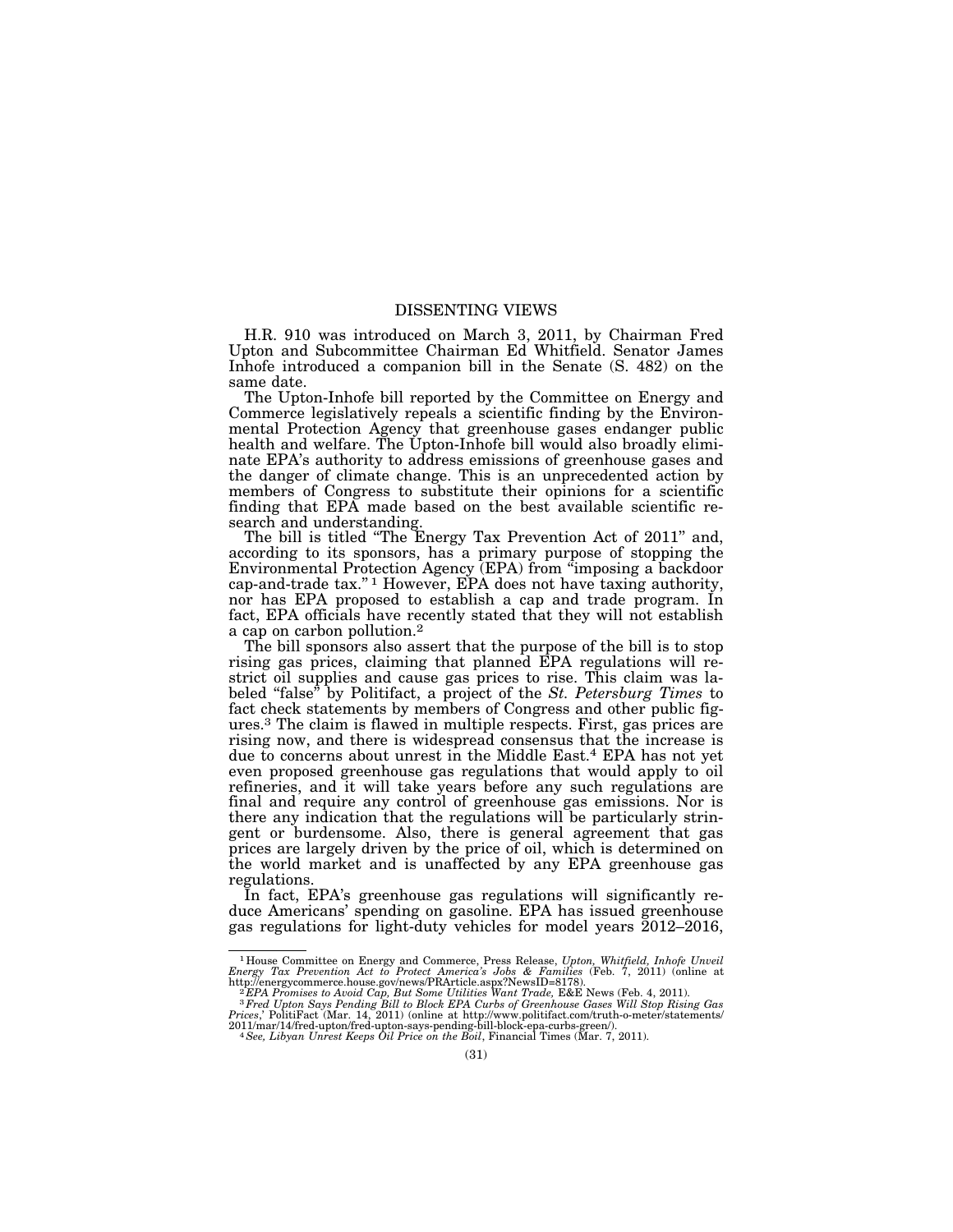and those regulations are projected to save consumers on average \$3,000 at the pump over the life of the vehicles.<sup>5</sup> The Upton-Inhofe bill would block EPA from extending and strengthening these standards for vehicles after 2016, and would even endanger the existing standards by creating a new legal vulnerability.

The bill is also premised on the claim that climate change is a hoax, as stated by Senator Inhofe, and therefore EPA's scientific finding of endangerment is invalid and action to address the problem is unnecessary. At a hearing on climate science on March 8, 2011, held at the request of Committee Democrats, eminent climate scientists presented overwhelming scientific evidence that the earth is warming, that observed climate change is primarily caused by human activities, and that harmful and costly impacts of climate change are already occurring and will become more severe over time.<sup> $\overline{6}$ </sup> In an editorial on this hearing and the Upton-Inhofe legislation, the editors of Nature, one of the world's two top science journals, stated ''the legislation is fundamentally anti-science, just as the rhetoric that supports it is grounded in willful ignorance."<sup>7</sup>

In summary, the Upton-Inhofe bill would:

• Overturn the Supreme Court's opinion finding that EPA has the authority to regulate greenhouse gases under the Clean Air Act.

• Overturn EPA's scientific determination that greenhouse gases endanger human health and the environment.

• Prohibit EPA from requiring stationary sources to reduce greenhouse gas emissions.

• Prohibit EPA from requiring additional reductions of greenhouse gas emissions from motor vehicles and repeal California's authority to regulate greenhouse gas emissions from motor vehicles.

• Prohibit EPA from requiring reductions of greenhouse gas emissions from other mobile sources, such as planes, trains, boats, and large construction equipment.

• Prohibit EPA from enforcing existing greenhouse gas reporting requirements.

• Interfere with EPA's implementation of Title VI of the Clean Air Act, which addresses ozone-depleting chemicals and substitutes for such chemicals, as well as undermine Administration negotiating positions under the Montreal Protocol on Substances that Deplete the Ozone Layer.

• Create legal uncertainty about the status of the recent motor vehicle standards adopted by EPA.

• Call into question EPA's authority to implement voluntary programs to reduce greenhouse gas emissions.

• Create new litigation opportunities for opponents of regulation of conventional pollutants.

<sup>5</sup> U.S. EPA, EPA and NHTSA Finalize Historic National Program to Reduce Greenhouse Gases and Improve Fuel Economy for Cars and Trucks (Apr. 2010) (online at http://<br>www.epa.gov/otaq/climate/regulations/420f10014.htm).

ww.epa.gov/otaq/climate/regulations/and Energy & Commerce Committee, Energy & Power Subcommittee, *Hearing on Climate* Science and EPA's Greenhouse Gas Regulations (Mar. 8, 2011).

*Science and EPA's Greenhouse Gas Regulations* (Mar. 8, 2011). 7 *Into Ignorance*, Nature (Mar. 16, 2011)(online at http://www.nature.com/nature/journal/v471/ n7338/full/471265b.html).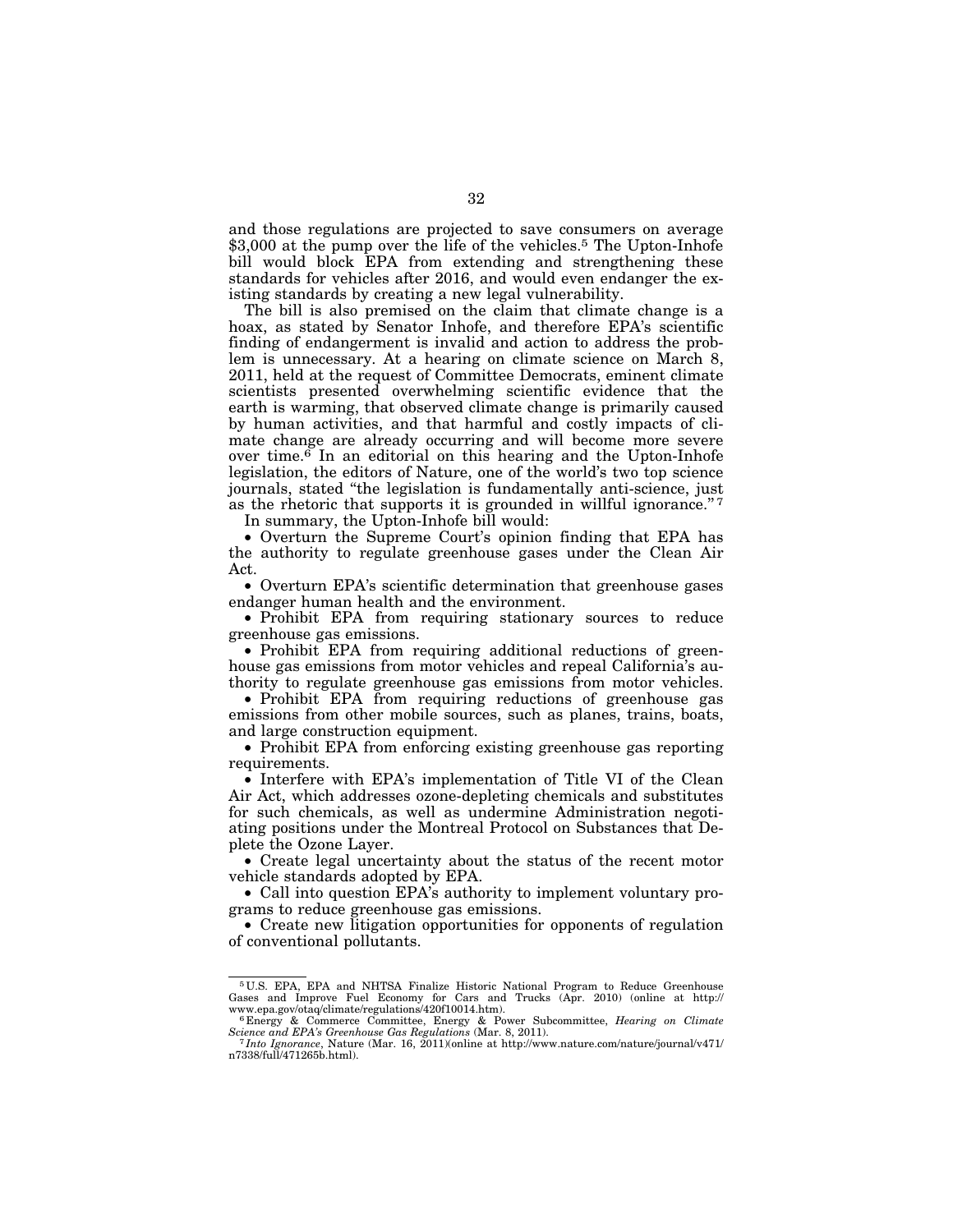The bill is opposed by: the American Lung Association 8, American Public Health Association,9 American Thoracic Society; Asthma and Allergy Foundation of America; Physicians for Social Responsibility; Trust for America's Health;  $10^{6}$  1,882 doctors, nurses and other medical professionals; 11 retired high-ranking U.S. military officers; 12 2,505 scientists; 13 Natural Resources Defense Council; League of Conservation Voters; Center for Biological Diversity; Environment America; Conservation Law Foundation; National Audubon Society; The Wilderness Society; Earthjustice; U.S. Climate Action Network; Center for American Progress Action Fund; American Rivers; Sierra Club; Defenders of Wildlife; Environmental Defense Fund; and Union of Concerned Scientists, among others.14

In addition, last year 120 public health associations stated their opposition to ''any efforts to weaken, delay or block the EPA from protecting the public's health'' from risks from climate change,15 and 255 members of the National Academy of Sciences affirmed the threat from climate change and called for action to reduce it.16

#### **I. Upton-Inhofe Overturns** *Massachusetts* **v.** *EPA*

The Upton-Inhofe bill overturns the landmark Supreme Court case *Massachusetts* v. *EPA*, which held that greenhouse gases, including carbon dioxide, are ''air pollutants'' under the Clean Air Act that EPA must regulate if they endanger public health or wel-

HealthOrganizationsOpposeHR910\_0.pdf). 11Letter from Health and Medical Professionals, to the U.S. House of Representatives (Feb. 9, 2011) (online at http://democrats.energycommerce.house.gov/sites/default/files/image\_uploads/

House%20Doc%20Letter%20Final\_0.pdf).<br>12 Letter from Retired US Air Force Lt. General Norman Seip, Retired US Navy Rear Admiral<br>Stuart Platt, and Retired US Army Maj. General George Buskirk, to Rep. Henry Waxman (Mar. 10, 2011) (online at http://democrats.energycommerce.house.gov/sites/default/files/image\_uploads/<br>Military OpposeUptonInhofe 03.10.11.pdf).<br><sup>13</sup>Letter from 2,505 scientists, to the U.S. House of Representatives (Feb. 2011)

http://democrats.energycommerce.house.gov/sites/defaultf/files/image\_uploads/

<sup>14</sup> Letter from the Natural Resources Defense Council, League of Conservation Voters, Center for Biological Diversity, Environment America, Conservation Law Foundation, National Audu-<br>bon Society, The Wilderness Society, Earthjustice, U.S. Climate Action Network, Center for<br>American Progress Action Fund, American Club, Defenders of Wildlife, Environmental Defense Fund, and the Union of Concerned Sci-<br>entists, to Rep. Ed Whitfield and Rep. Bobby Rush (Mar. 9, 2011) (online at http://edit-Demo-<br>crats.energycommerce.house.gov/sites/de

HR910Opposition 03.10.11\_Organizations.pdf).<br><sup>15</sup>Letter from T20 Public Health Associations, to President Barack Obama, the U.S. Senate,<br>and the U.S. House of Representatives (Sep. 28, 2010) (online at http://www.apha.org

*Science*, Science Magazine (May 7, 2010) (online at http://democrats.energycommerce.house.gov/ sites/default/files/image\_uploads/LetterNationalAcademies\_03.08.11.pdf).

<sup>8</sup>Letter from Charles D. Connor, President and CEO of the American Lung Association, to Rep. Ed Whitfield and Rep. Bobby L. Rush (Mar. 10, 2011) (online at http://edit-demo-

crats.energycommerce.house.gov/sites/default/files/image\_uploads/HR9100pposition<br><sup>9</sup> Letter from Georges C. Benjamin, Executive Director of the American Public Health Associa-<br><sup>9</sup> Letter from Georges C. Benjamin, Executive

APHAOppositionLetter 03.10.11.pdf).<br><sup>10</sup>Letter from Charles Connor, President and CEO of the American Lung Association; Bill<br>McLin, President and CEO of the American Superiorian of America; Georges C. Ben-<br>Igamin, Executiv Thoracic Society; and Jeffrey Levi, Executive Director of the Trust for America's Health; to the<br>U.S. House of Representatives (Mar. 14, 2011) (online at http://demo-<br>crats.energycommerce.hou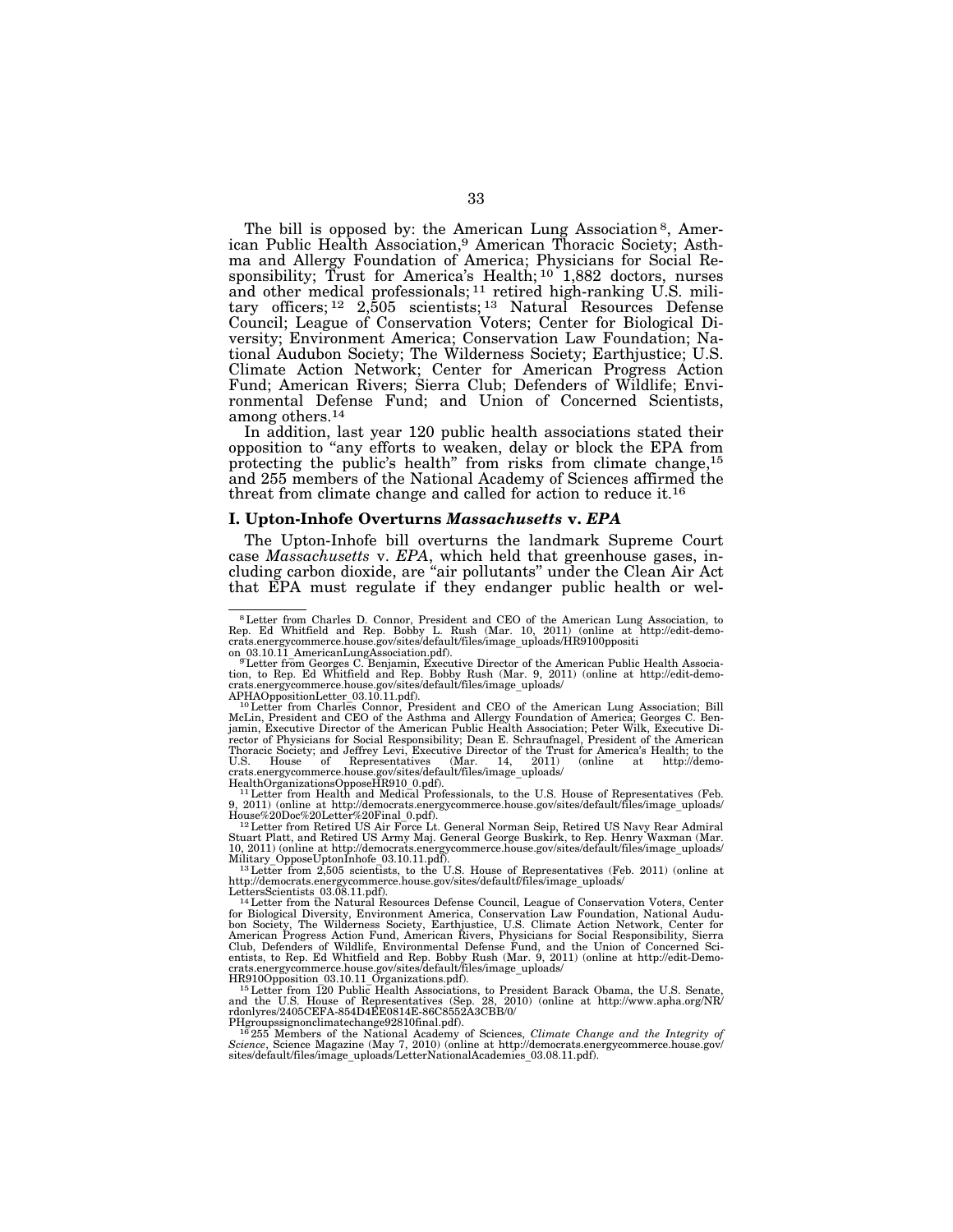fare.<sup>17</sup> The bill adds a new section  $330(b)(1)(B)$  to the Clean Air Act that provides that the term "'air pollutant' . . . does not include a greenhouse gas.'' Additionally, new section 330(b)(1)(A) would amend the Clean Air Act to state that EPA may not take action on carbon pollution or even ''take into consideration'' carbon pollution in the future regardless of the danger it poses to public health or welfare.

#### **II. Upton-Inhofe Repeals EPA's Endangerment Finding**

New section 330(b)(4)(B) of the Clean Air Act would legislatively repeal EPA's scientific determination that greenhouse gases threaten public health and welfare, commonly known as the endangerment finding. This determination was made in 2009, when the EPA Administrator found that the current and projected concentrations of the six key greenhouse gases—carbon dioxide  $(CO_2)$ , methane  $(CH_4)$ , nitrous oxide  $(N_2O)$ , hydrofluorocarbons (HFCs), perfluorocarbons (PFCs), and sulfur hexafluoride  $(SF_6)$ —in the atmosphere threaten the public health and welfare of current and future generations.18

Legislatively repealing the scientific determination directly conflicts with the consensus of climate scientists and the world's most authoritative scientific organizations, including:

• The National Academy of Sciences, which reported in 2010: ''Climate change is occurring, is caused largely by human activities, and poses significant risks for—and in many cases is already affecting—a broad range of human and natural systems."<sup>19</sup>

• The premier scientific institutions of all of the world's major economies (including the United States, the United Kingdom, France, Germany, Russia, Japan, China, Brazil, and India), which have warned that "[t]he need for urgent action to address climate change is now indisputable."<sup>20</sup>

• The American Association for the Advancement of Science, the American Geophysical Union, and the American Meteorological Society, along with 15 other leading scientific organizations, which have stated: ''If we are to avoid the most severe impacts of climate change, emissions of greenhouse gases must be dramatically re- ${\rm duced.}''{}^{21}$ 

<sup>17</sup>*Massachusetts* v. *EPA*, 127 S. Ct. 1438 (2007). 18 Environmental Protection Agency, *Endangerment and Cause or Contribute Findings for Greenhouse Gases Under Section 202(a) of the Clean Air Act, 74 Fed. Reg. 66496 (Dec. 15, 2009).* <sup>19</sup> National Research Council, Advancing the Science of Climate Change (2010)(online at

http://www.nap.educatalog.php?record\_id=12782).<br><sup>20</sup>G8+5 Academies' joint statement: Climate change and the transformation of energy tech-<sup>20</sup>G8+5 Academies' joint statement. Climate change and the transformation of energy technologies for a low carbon future, Academia Brasileira de Ciéncias, Brazil, Indian National Science Academy, India, Academy of Science of South Africa, South Africa, Royal Society of Canada, Canada, Accademia Nazionale dei Lincei, Italy, Royal Society, United Kingdom, Chinese<br>Academy of Sciences, China, Science Council of Japan, Japan, National Academy of Sciences,<br>United States of America, Academie des S ico, Deutsche Akademie der Naturforscher Leopoldina, Germany, Russian Academy of Sciences,<br>Russia (online at http://www.nationalacademies.org/includes/G8+5energy-climate09.pdf).<br><sup>21</sup>Letter to the U.S. Senate from the Presi

tion for the Advancement of Science, American Chemical Society, American Geophysical Union, American Institute of Biological Sciences, American Meteorological Society, American Society of Agronomy, American Society of Plant Biologists, American Statistical Association, Association of Ecosystem Research Centers, Botanical Society of America, Crop Science Society of America, Ecological Society of America, Natural Science Collections, Alliance Organization of Biological Field Stations, Society for Industrial and Applied Mathematics, Society of Systematic Biologi Soil Science Society of America, University Corporation for Atmospheric Research (Oct. 21, 2009) (online at http://www.aaas.org/news/releases/2009/media/1021climate\_letter.pdf).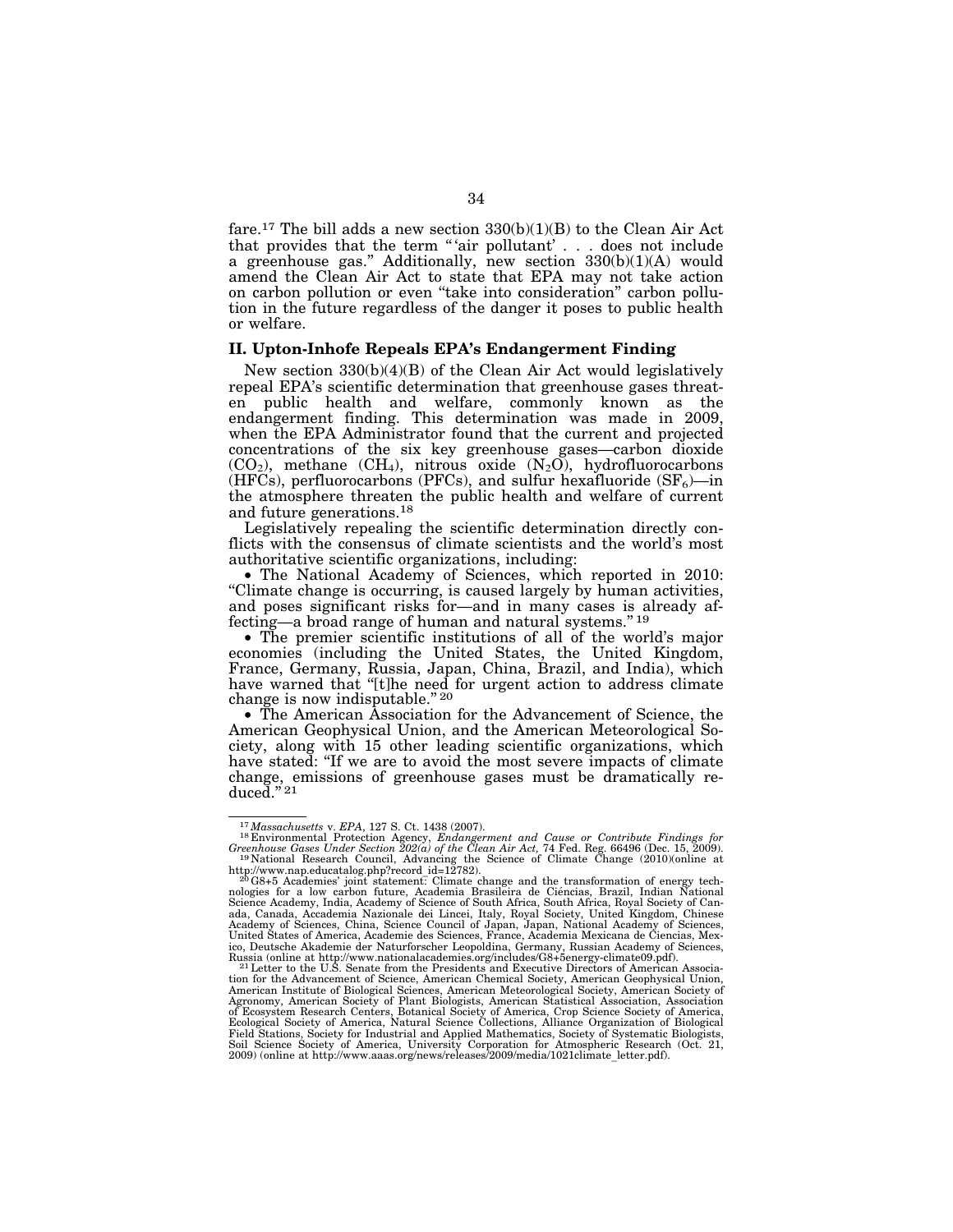• Thirteen federal departments and agencies, including NASA, the National Science Foundation, and the Department of Defense, which reported in 2009 that global warming is "unequivocal and primarily human-induced'' and that ''widespread climate-related impacts are occurring now and are expected to increase."<sup>22</sup>

• The Intergovernmental Panel on Climate Change (IPCC), which has reported: "Warming of the climate system is unequivocal, as is now evident from observations of increases in global average air and ocean temperatures, widespread melting of snow and ice and rising global average sea level." $2^{\frac{2}{3}}$ 

#### **III. Upton-Inhofe Prohibits EPA from Regulating Stationary Sources**

New section  $330(b)(1)(A)$  provides that EPA may not take action on carbon pollution or even ''take into consideration'' carbon pollution in the future. It states:

> The Administrator may not, under [the Clean Air Act], promulgate any regulation concerning, take action relating to, or take into consideration the emission of a greenhouse gas to address climate change.

This section has two primary effects on EPA authority to reduce emissions of greenhouse gases from stationary sources. First, it prohibits EPA from requiring permits to address greenhouse gases under its "prevention of significant deterioration" (PSD) program.<sup>24</sup> Second, it blocks EPA from setting minimum control requirements for major new and existing sources under the "new source performance standards'' (NSPS) provisions.25

#### **A.** *Impact on the PSD Program*

Once EPA regulated greenhouse gases from motor vehicles, the PSD permit review requirement applied automatically beginning January 2, 2011. It requires that major new facilities or existing facilities making major modifications that significantly increase emissions undergo a review of options to minimize increases in emissions.26 In May 2010, EPA finalized a ''tailoring rule'' to limit the permit review requirements to only the largest sources.27 Until June 30, 2011, only sources subject to PSD for other pollutants will

<sup>&</sup>lt;sup>22</sup>Global Climate Change Impacts in the United States, U.S. Global Change Research Program (2009) (online at http://globalchange.gov/publications/reports/scientific-assessments/us-im-<br>pacts). These agencies participate i *al Change Research Act of 1990* (P.L. 101–606), which called for ''a comprehensive and inte-grated United States research program which will assist the Nation and the world to understand, assess, predict, and respond to human-induced and natural processes of global change.<sup>"</sup><br><sup>23</sup> Climate Change 2007: Synthesis Report, Intergovernmental Panel on Climate Change<sup>"</sup>

<sup>(2007) (</sup>online at http://www.ipcc.ch/publications\_and\_data/ar4/syr/en/spm.html). The IPCC is the leading international body for the assessment of climate change. It was established in 1988 by the World Meteorological Organization (WMO) and the United Nations Environment Pro-gramme (UNEP) to assess the ''risk of human-induced climate change.'' The Panel is open to gramme (UNEP) to assess the "risk of human-induced climate change." The Panel is open to all members of the WMO and UNEP, and includes more than 2500 scientists from around the world.<br>  $^{24}$  CAA section 165.<br>  $^{25}$  CAA

world.<br><sup>24</sup> CAA section 165.<br><sup>25</sup> CAA section 111.<br><sup>27</sup>U.S. Environmental Protection Agency, *Prevention of Significant Deterioration and Title V*<br><sup>27 U.S. Environmental Protection Agency, *Prevention of Significant Deteri</sup>*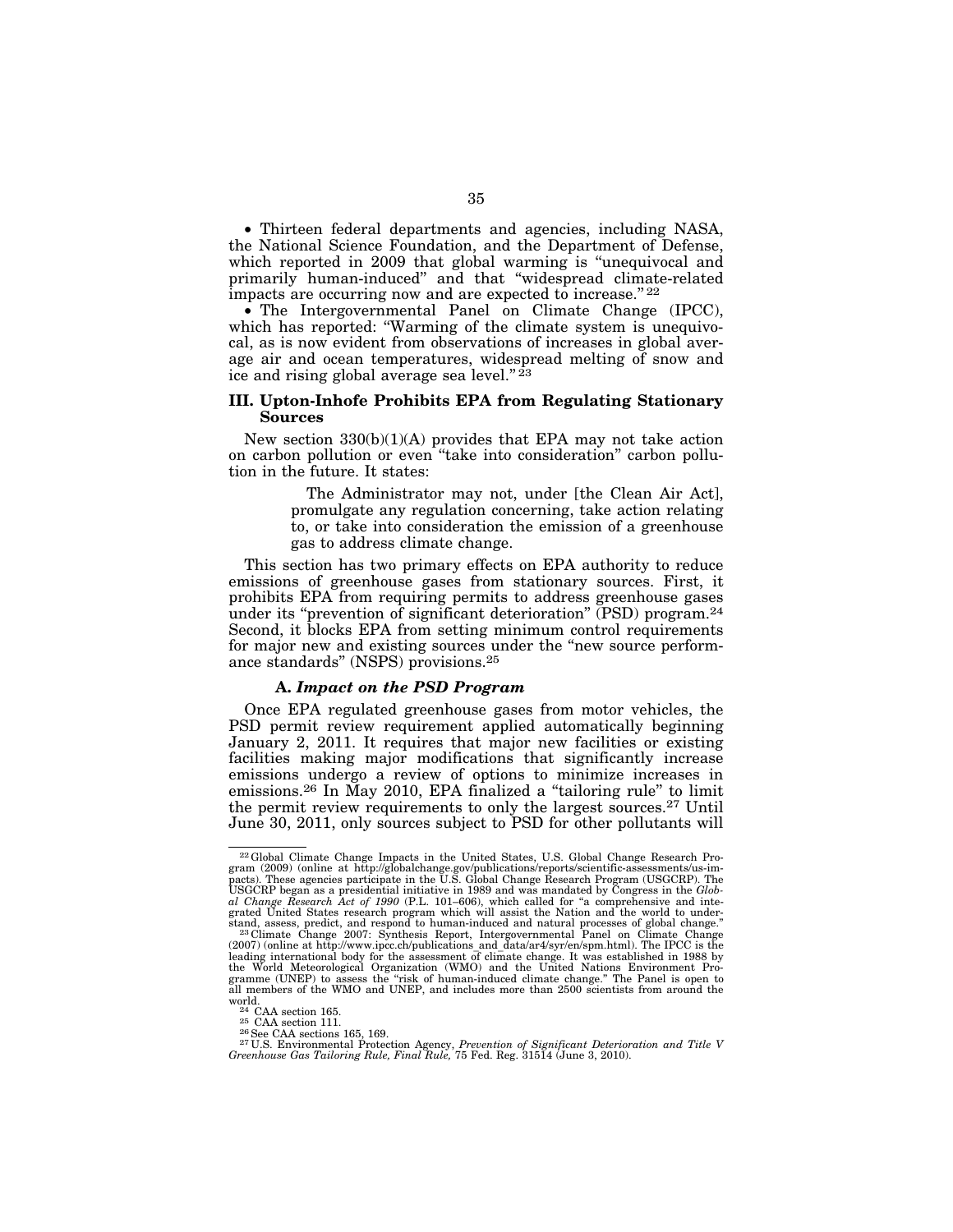be required to consider greenhouse gases in their permits.28 From July 1, 2011, to June 30, 2013, only new sources that emit at least 100,000 tons of greenhouse gases per year or existing sources that modify and seek to increase pollution by at least 75,000 tons per year will be required to obtain PSD permits.<sup>29</sup> EPA has committed to undertake an additional rulemaking that will be completed before July 1, 2012, which would consider whether to lower the threshold further, but would not consider any level below 50,000 tons per year.30

PSD permit review is done on a case-by-case basis, taking into account the design and function of the specific facility undergoing review. The review is carried out by the permitting authorities, which are typically state or local pollution control agencies. The process requires consideration of all options for limiting emissions, followed by the elimination of those options that are too costly or technically infeasible, and the selection of the remaining option that permitting authorities consider to be ''best available control technology'' (BACT).

In November 2010, EPA issued guidance to state agencies on implementing the review requirements for greenhouse gases.31 The guidance emphasized that the well-established process and precedents used for other pollutants would also apply to greenhouse gases. The guidance also clarified what is likely to be required of sources. It indicated that enemy efficiency improvements should in most cases constitute BACT for greenhouse gases.32 The guidance suggested that carbon capture and sequestration would likely be eliminated as an option for BACT because of high costs.33 The guidance further stated that fuel switching that would fundamentally redefine a source (such as switching from coal to natural gas) would not need to be considered as an option.<sup>34</sup> In addition, EPA has announced that it intends to modify its policies to provide that certain permit applications that have been pending with the agency for a substantial period of time will not need to be modified to comply with subsequently applicable air quality requirements, including the greenhouse gas PSD requirements.35

Forty-nine states have taken actions to ensure that permit applications could go forward when the greenhouse gas review requirements went into effect on January 2, 2011.<sup>36</sup> Only Texas failed to take the necessary actions. To ensure that applicants in Texas could receive the necessary pre-construction permits, EPA issued an interim final rule on December 23, 2010, to partially disapprove

<sup>28</sup> *Id.* at 31516. 29 *Id.* <sup>30</sup> *Id.;* U.S. Environmental Protection Agency, *Final Rule: Prevention of Significant Deterioration and Title V Greenhouse Gas Tailoring Rule, Fact Sheet* (online at: http://www.epa.gov/nsr/<br>documents/20100413fs.pdf).

<sup>&</sup>lt;sup>31</sup> U.S. Environmental Protection Agency, *PSD and Title V Permitting Guidance For Green*house Gases (hereinafter Guidance) (Nov. 2010) (online at http://www.epa.gov/nsr/ghgdocs/epa-<br>hq-oar–2010–0841–0001.pdf); U.S. Environmental Protection Agency, *Greenhouse Gas Permit-*<br>ting Guidance, Summary Slides (herein

oaqps/eog/video/pdfs/GHGPermittingGuidance\_Nov18&19Webinars.pdf.)<br><sup>32</sup>Guidance at 46; Summary at 17.<br><sup>33</sup>Guidance at 36–38; Summary at 124.<br><sup>34</sup>Guidance at 29; Summary at 19.<br><sup>34</sup>Guidance at 29; Summary at 19.<br><sup>35</sup>See Decl 1:10–cv–00383–RJL) (Jan. 31, 2011). 36 National Association of Clean Air Agencies, *GHG Permitting Programs Ready to Go by Jan-*

<sup>&</sup>lt;sup>36</sup> National Association of Clean Air Agencies, *GHG Permitting Programs Ready to Go by January 2nd* (Oct. 28, 2010).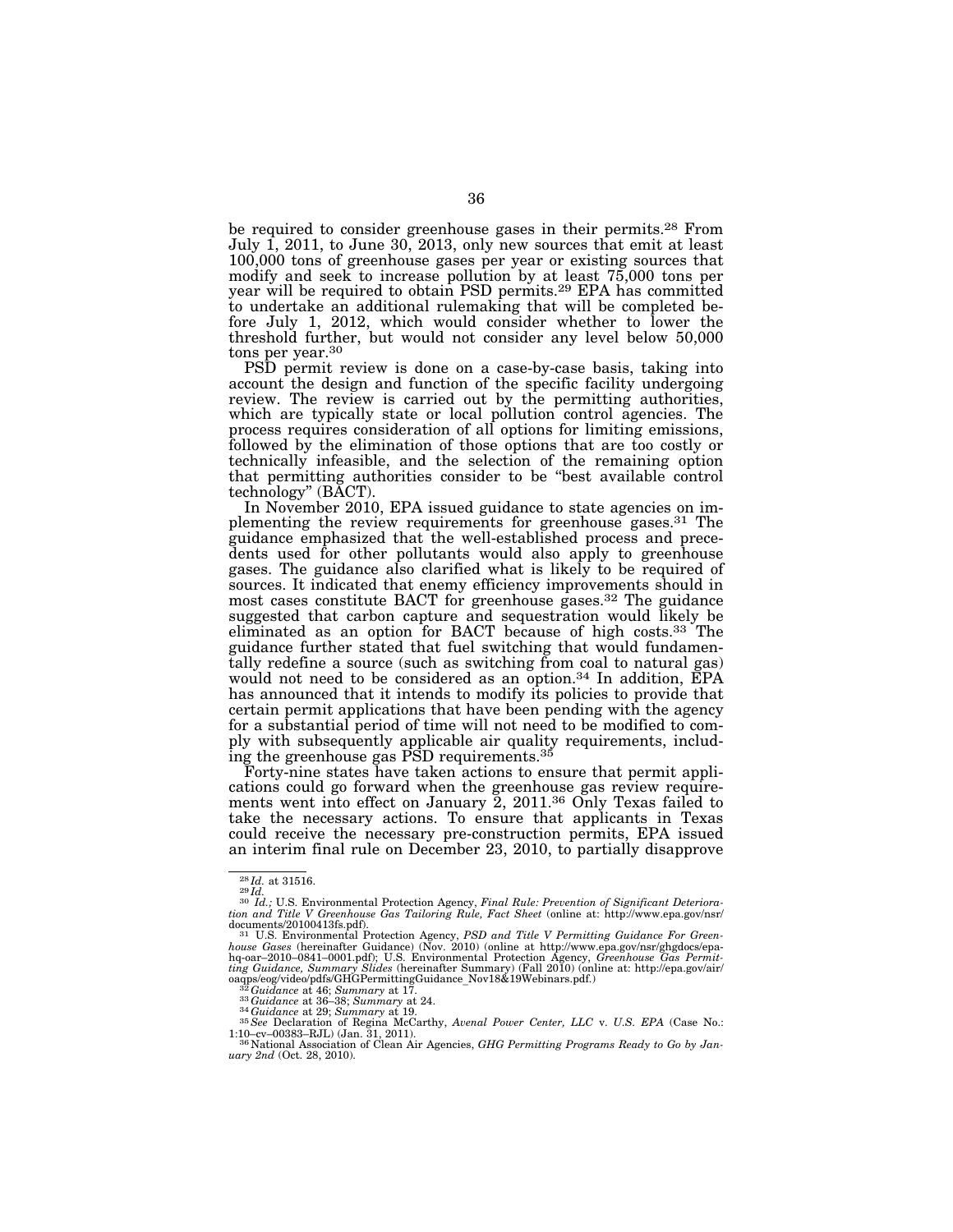Texas's permitting program and authorize EPA to issue permits with respect to greenhouse gases.<sup>37</sup>

The Upton-Inhofe bill would eliminate this requirement that large new or modified sources of greenhouse gases take, or even consider, any steps to minimize the pollution they will add to the atmosphere.

#### **B.** *Impact on the NSPS Program*

In December 2010, EPA announced a schedule to establish New Source Performance Standards (NSPS) for greenhouse gases for two categories of sources—fossil fuel-fired power plants and refineries—pursuant to two proposed settlement agreements. Under the agreements, EPA will propose standards for utilities and refineries in July 2011 and December 2011 and will finalize the standards in May 2012 and November 2012, respectively.<sup>38</sup>

Under an NSPS, EPA establishes performance standards for new facilities (and modified facilities that significantly increase emissions) reflecting best demonstrated technology taking costs into account.<sup>39</sup> In practice, these standards are generally less stringent than limits based on best available control technology. In addition, states must submit plans to EPA to reduce emissions at existing facilities.40 Under these provisions, states have the flexibility to apply less stringent standards or longer compliance schedules for various reasons including costs, remaining useful life of the facility, and physical impossibility.

 $E\overrightarrow{PA}$  is in the process of conducting five listening sessions to give stakeholders extensive opportunities to provide their views to the agency even prior to any NSPS proposal.41 Nothing in EPA's history of issuing NSPS or its approach to date on greenhouse gases suggests that the agency plans to establish costly or onerous requirements for new sources under these provisions.

The Upton-Inhofe bill would eliminate this EPA authority to set minimum emissions standards for large fossil-fuel fired power plants and oil refineries, which are the first and second largest stationary sources of greenhouse gases respectively.

#### **IV. Upton-Inhofe Prohibits EPA and California from Establishing New Tailpipe Standards**

The Upton-Inhofe bill changes the manner in which motor vehicles have been regulated in the United States for 40 years. The Clean Air Act authorizes two sets of standards to control tailpipe pollution from motor vehicles: (1) federal standards and (2) state standards established by California, which can also be adopted by other states. The Upton-Inhofe bill would terminate both federal and state authority to establish tailpipe standards for greenhouse gases after vehicle model year 2016.

 $^{37}$ U.S. Environmental Protection Agency, Clean Air Act Permitting for Greenhouse Gas Emissions—Final Rules Fact Sheet (online at: http://www.epa.gov/nsr/ghgdocs/20101223factsheet.pdf).<br> $^{38}$ U.S. Environmental Protecti

airquality/pdfs/settlementfactsheet.pdf). 39 CAA section 111. 40 CAA section 111(d). 41 U.S. Environmental Protection Agency, *Listening Sessions on Greenhouse Gas Standards for* 

*Fossil Fuel Fired Power Plants and Petroleum Refineries,* Webpage, (online at http:// www.epa.gov/airquality/listen.html).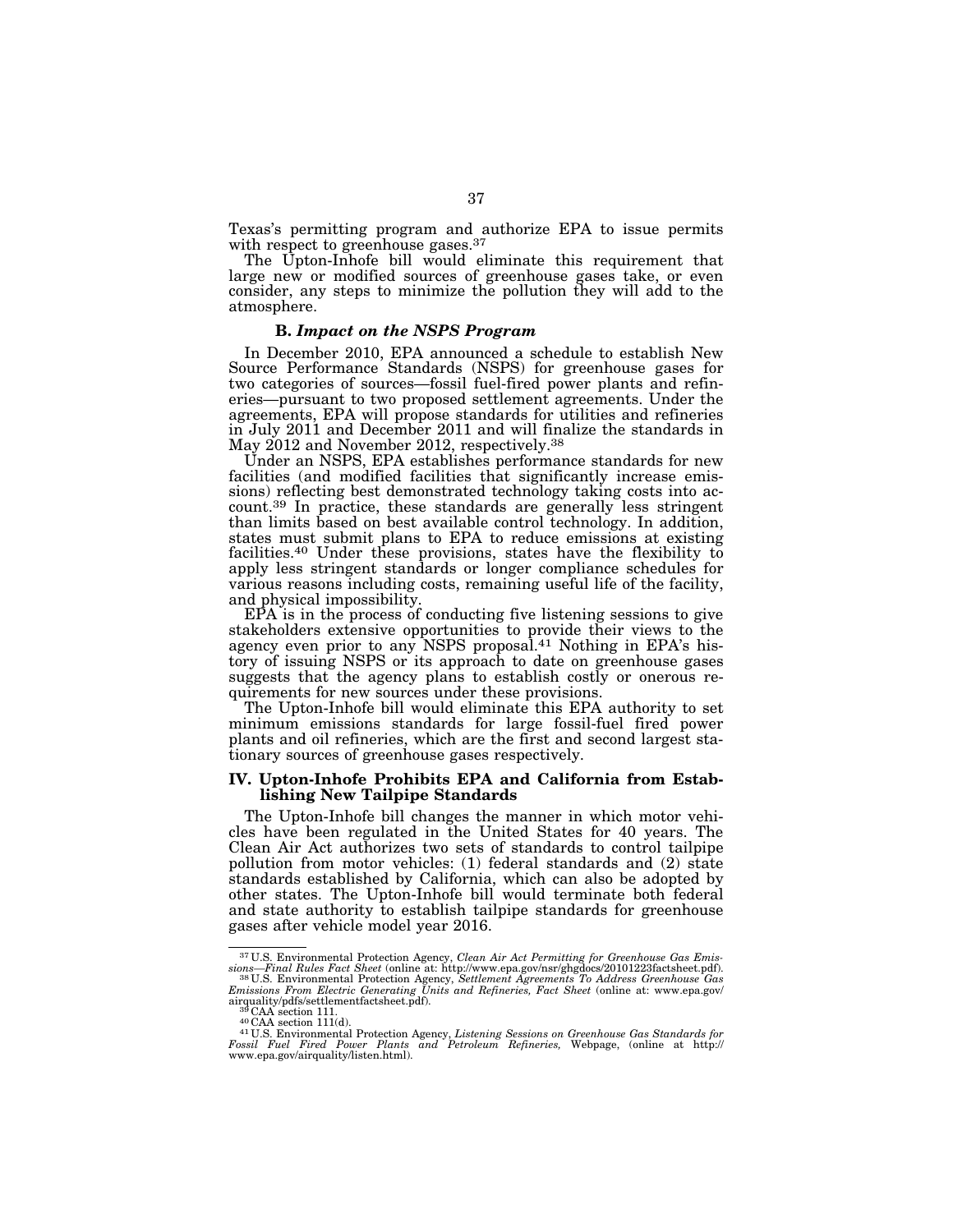#### **A.** *Impact on EPA Authority*

New section  $330(b)(2)(A)$  prevents "further revision" of the  $2010$ greenhouse gas tailpipe standards. Those standards apply to vehicle model years 2012 to 2016. This national program for fuel economy and greenhouse gas emissions was supported by the automobile industry, the states, and environmental advocacy groups.42 If the Upton-Inhofe bill is enacted, there will be no federal greenhouse gas tailpipe standards for cars and trucks after model year 2016.

EPA and the National Highway Traffic Safety Administration have recently evaluated scenarios representing 3%, 4%, 5%, and 6% annual increases in overall average stringency in tailpipe standards after model year 2016. These scenarios are roughly equivalent to 47 to 62 mpg in 2025, if all improvements were made using fuel economy-improving technology.<sup>43</sup> Under the Upton-Inhofe bill, EPA would lose its authority to adopt standards that promote these technologies.

NHTSA, acting alone, is highly unlikely to achieve comparable levels of oil savings and emissions reductions. Of the benefits achieved by the 2012 to 2016 national standards, fully one-quarter of the fuel savings and one-third of the greenhouse gas emissions reductions are produced solely by the EPA tailpipe standards.<sup>44</sup> These differences stem in large part from differences in the underlying statutory authorities of the two agencies. For example, some manufacturers have routinely paid civil penalties rather than complying with NHTSA fuel economy requirements, while this option is not available as a practical matter under the Clean Air Act.

## **B.** *Impact on California Authority*

Section 209(b) of the Clean Air Act requires EPA to waive federal preemption for California motor vehicle standards if the agency determines that California's standards in the aggregate will be at least as protective of public health and welfare as federal standards. It also provides that other states have the option of electing to apply California's standards. In practice, this has allowed California to set vehicle standards that are more protective of public health than the federal standard and has allowed other states to follow California's example. However, section 3 of the Upton-Inhofe bill strips the EPA of authority to waive federal preemption, thereby blocking any state tailpipe standards for greenhouse gases for model years 2017 or later.

<sup>42</sup>*See* U.S. Environmental Protection Agency, U.S. Department of Transportation, National Highway Traffic Safety Administration, *Light-Duty Vehicle Greenhouse Gas Emissions Standards and Corporate Average Fuel Economy Standards; Final Rule,* 75 Fed. Reg. 25324 (May 7,

<sup>2010). 43</sup> U.S. Environmental Protection Agency and U.S. National Highway Traffic Safety Administration, *Interim Joint Technical Assessment Report* (Oct. 2010) (online at http://www.epa.gov/<br>otaq/climate/regulations/420fl 0051.htm).

otaq/climate/regulations/420f1 0051.htm).<br><sup>44</sup> See U.S. Environmental Protection Agency, U.S. Department of Transportation, National<br>Highway Traffic Safety Administration, *Light-Duty Vehicle Greenhouse Gas Emissions Stand ards and Corporate Average Fuel Economy Standards; Final Rule*, 75 Fed. Reg. 25324, 25343– 4, 25347 (May 7, 2010).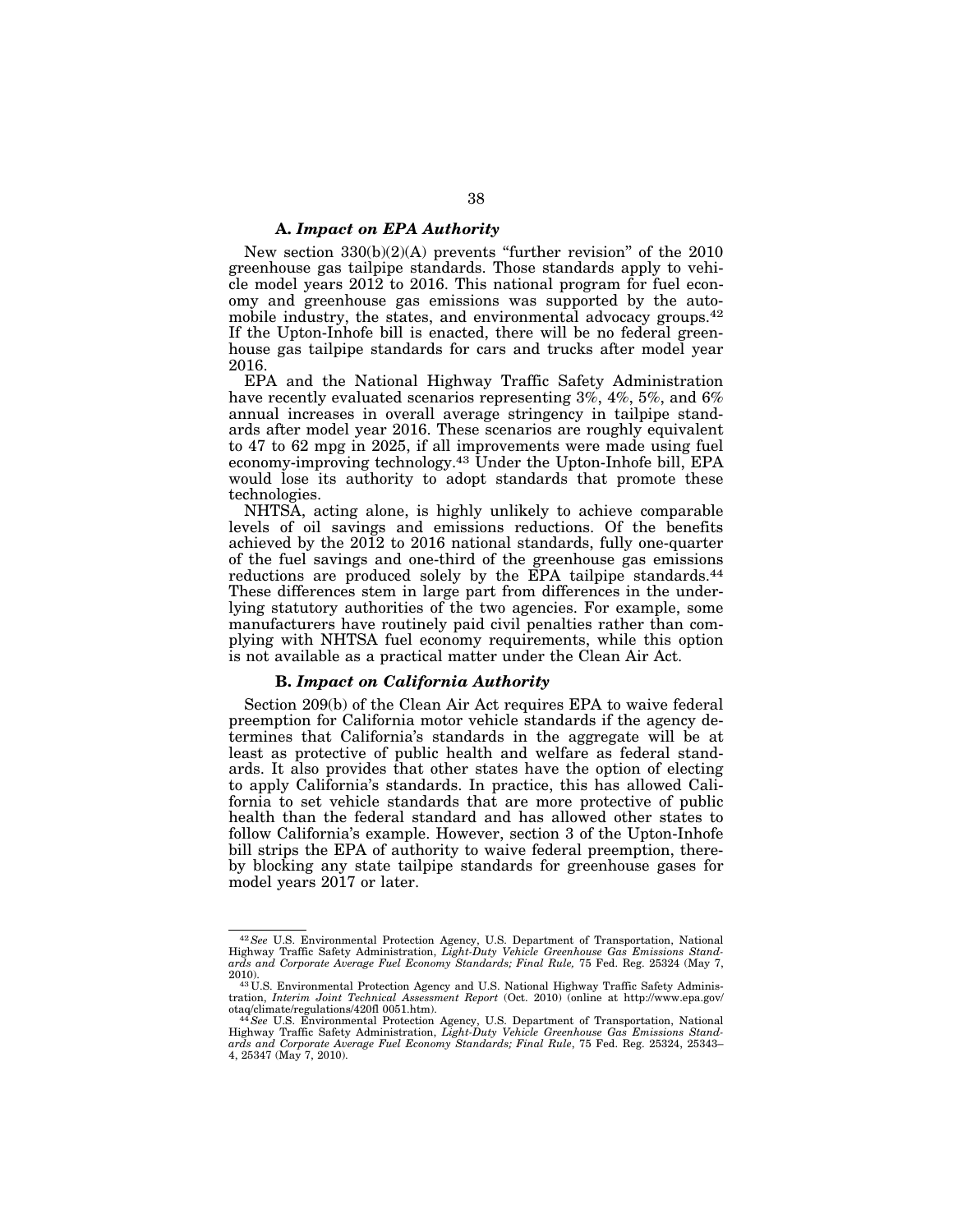#### **V. Upton-Inhofe Prohibits EPA from Establishing Standards for Other Mobile Sources**

The Upton-Inhofe bill bars EPA from using its existing authority under Title II of the Clean Air Act to establish greenhouse gas emissions standards for other mobile sources such as planes, trains, boats, and heavy construction equipment.45 NHTSA does not have authority to establish efficiency standards for these sources, which consume over 2 million barrels of oil per day.<sup>46</sup> Under the Upton-Inhofe bill, the potential for substantial oil savings and greenhouse gas emissions reductions from these sources would be forfeited.

#### **VI. Upton-Inhofe Prohibits EPA from Enforcing Greenhouse Gas Reporting Requirements**

Congress included provisions in the Clean Air Act Amendments of 1990 that required power plants to report carbon dioxide emissions.47 In 2007, Congress extended this reporting requirement to apply to other large sources, as well as other greenhouse gases, and EPA issued implementing regulations in 2009.48 New section  $330(b)(4)(A)$ , however, would overturn the recently adopted greenhouse gas reporting requirements for all sources. Power plants would be the only sources subject to any reporting requirements, and they would not have to report greenhouse gas emissions other than carbon dioxide.

In addition, EPA prepares the inventory of U.S. greenhouse gas emissions, which is submitted by the United States pursuant to its treaty obligations under the U.N. Framework Convention on Climate Change. Section  $330(b)(1)$  may prevent EPA from conducting this technical work and thus could impair the United States' ability to carry out its obligations under this international treaty, which was signed by President George H. W. Bush and ratified by the U.S. Senate.

#### **VII. Upton-Inhofe Undermines EPA Programs Related to Substitutes for Ozone-Depleting Chemicals**

Under section 612 of the Clean Air Act, companies that wish to market a new substitute for ozone depleting substances must apply to EPA for approval. In determining whether to approve a substitute, EPA compares the overall risk to human health and the environment posed by the original substance with that of the potential substitute. The global warming potential of a substitute can be a significant factor in this analysis. In fact, a number of U.S. companies, including Dupont, Honeywell, and GE, have expended significant resources developing substitutes with very low global warming potential.

New section 330(b)(1) would block EPA from considering global warming impacts when approving substitutes. While section

<sup>45</sup>*See* CAA sections 213, 231. 46*See* U.S. Energy Information Administration, *Annual Energy Outlook 2011* (online at: http://www.eia.doe.gov/oiaf/aeo/tablebrowser/#release=AE02011&subject=0-<br>AE02011&table=4509AE02011&region=0090&cases=ref2011-d120810c).<br><sup>47</sup>Clean Air Act Amendments of 1990, section 821 (Public Law 101–549).<br><sup>47</sup>Clean Air

mental Protection Agency, *Mandatory Reporting of Greenhouse Gases; Final Rule,* 74 Fed. Reg.<br>56260 (Oct. 30, 2009).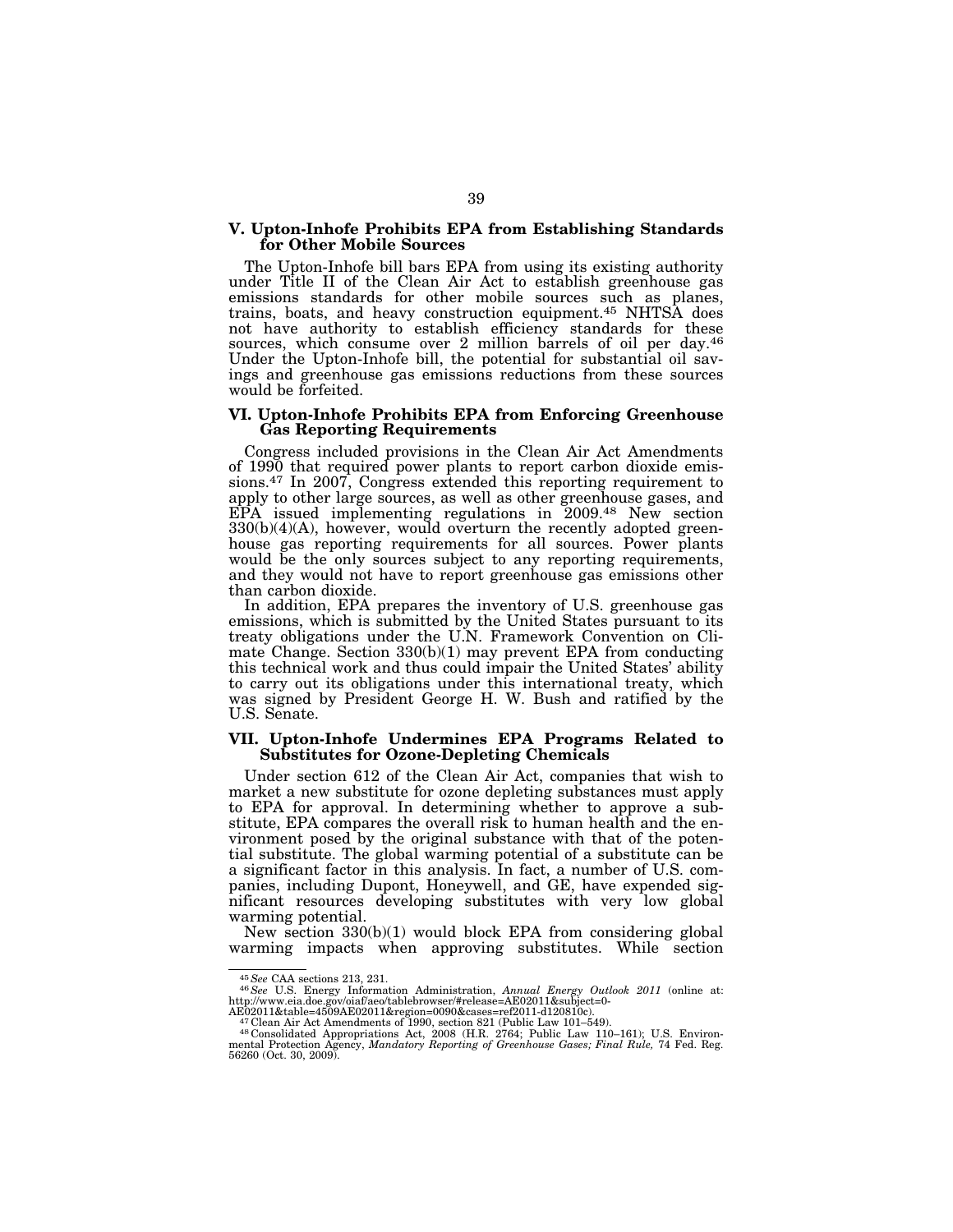$330(b)(2)(D)$  excepts implementation and enforcement of Title VI, that exception applies only to the extent that the implementation or enforcement only involves class I or class II substances (i.e., ozone depleting substances). However, recently approved and pending substitutes are not class I or class II substances. As a result, EPA would appear to be unable to consider climate change effects in deciding whether to approve applications for substitutes.

There are other ways in which the Upton-Inhofe bill interferes with the ozone-depletion provisions of the Clean Air Act. For the last two years, the United States, in partnership with Canada and Mexico, has advocated for an amendment to the Montreal Protocol that would control the global production of HFCs, which are substitutes for ozone-depleting chemicals that have high global warming potentials. HFCs are not class I or class II substances. New section 330(b)(1) would prevent EPA from implementing such a treaty amendment through the Clean Air Act. As a result, it would undermine the Administration's ability to pursue established treaty negotiating positions that dozens of countries now support.

#### **VIII. Upton-Inhofe Creates Legal Uncertainty for the 2010 Motor Vehicle Standards**

A summary of the Upton-Inhofe bill issued by the majority Committee staff states that the Act would allow EPA to implement the light-duty vehicle tailpipe standards for 2012–2016.49 However, the language of the Upton-Inhofe bill may not effectuate this stated goal.

discussed above, section  $330(d)(4)(B)$  repeals the endangerment finding. An endangerment finding is an essential precondition for light-duty tailpipe standards under section 202(a) of the Clean Air Act. Section 330(b)(2)(A) states that notwithstanding the repeal of the endangerment finding, section 330(b)(1) does not prohibit EPA from implementing and enforcing the lightduty vehicle tailpipe standards adopted in May 2010. But the bill does nothing to satisfy or remove the independent legal requirement for an endangerment finding under section  $20\overline{2}(a)$ . In response to questions, majority counsel stated that the light-duty vehicle tailpipe standards are not affected by this bill because the bill codifies that rule. There is, however, no language in the bill that has the legal effect of codifying the light-duty tailpipe standards rule. Therefore, repeal of the endangerment finding will provide opponents of the light-duty vehicle greenhouse gas rule a new legal argument that the rules are unlawful.

#### **IX. Upton-Inhofe Calls Voluntary Programs into Question**

It is unclear whether the Upton-Inhofe bill preserves EPA's authority under the Clean Air Act to implement many voluntary programs to reduce greenhouse gases. Clean Air Act section 103 is a primary authority for many of these programs. While section 330(b)(2)(C) excepts ''research, development and demonstration programs" from the prohibition in section  $330(b)(1)$ , this language is narrower than the language in section 103 of the Clean Air Act,

<sup>49</sup> Energy and Commerce Committee Staff, *Subcommittee Markup of H.R. 910, the Energy Tax Prevention Act of 2011* (internal memorandum) (Mar. 8, 2011).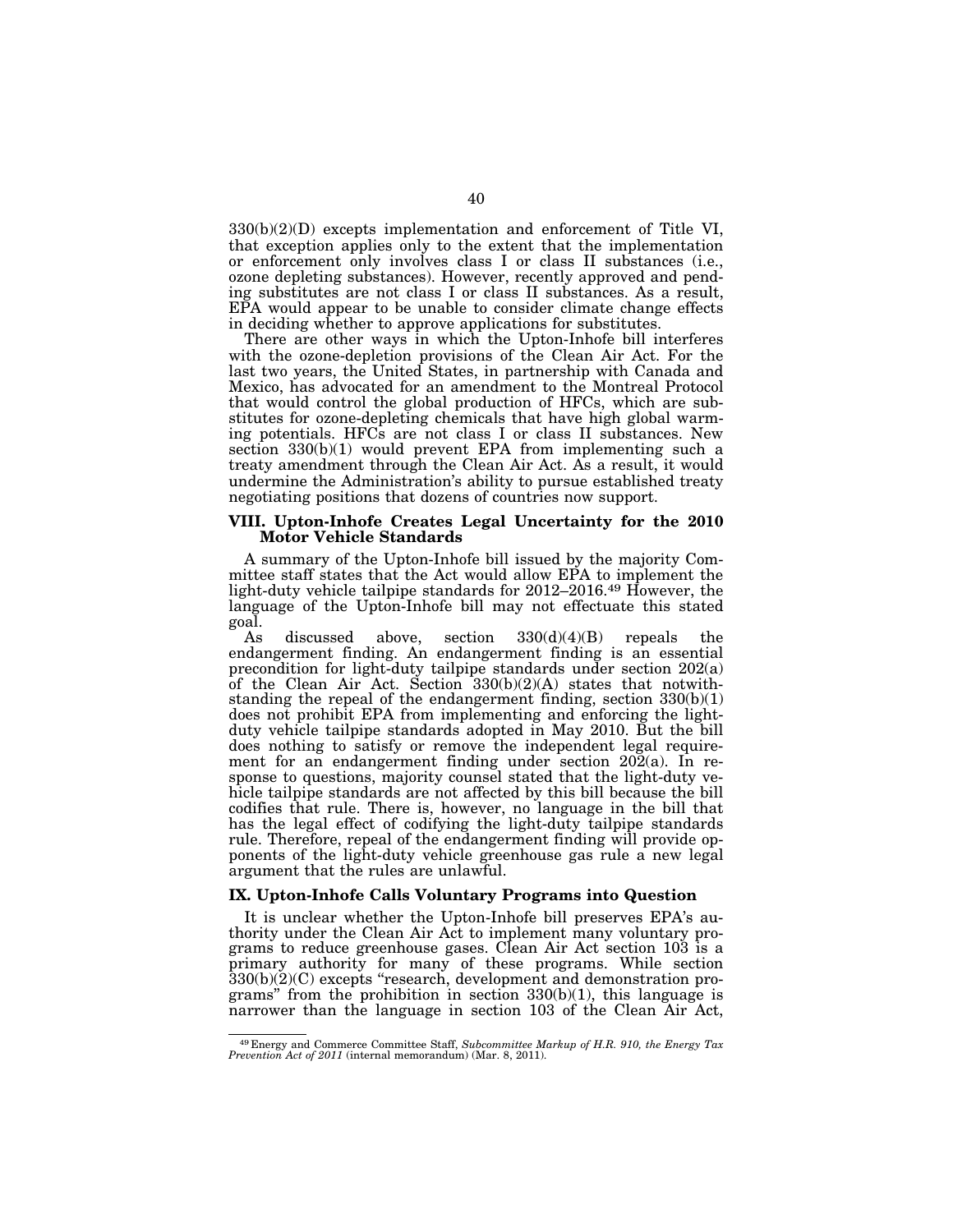which authorizes "nonregulatory strategies." Thus, it is unclear whether the language of the exception encompasses voluntary programs. Moreover, EPA could be blocked from relying on section 103, which authorizes EPA activities with respect to ''air pollution'' and "air pollutants," as authority for these voluntary programs because new section  $330(b)(1)(B)$  excludes greenhouse gases from the definition of "air pollutant." These provisions in the Upton-Inhofe bill call into question many successful voluntary programs, such as EPA's SmartWay program, which works with the trucking industry to reduce emissions, or EPA's participation in the Global Methane Initiative, an international effort to implement methane emissions reduction projects and technologies.

#### **X. Upton-Inhofe Creates Litigation Opportunities for Opponents of Regulation of Conventional Pollutants**

The Upton-Inhofe bill appears to create numerous new litigation opportunities over the regulation of conventional air pollutants due to legal ambiguities created by drafting peculiarities. For instance, although ozone is regulated for its conventional impacts on public health and welfare, it is also greenhouse gas. Under the Bush Administration, EPA considered the climate effects of ozone when establishing a national ambient air quality standard for ozone.50 Similarly, implementation of the existing landfill gas regulations, which encompass methane and other gases, might be barred as those regulations were justified at least in part based on climate change. It is unclear what impact the Upton-Inhofe bill would have on many clean air actions that address conventional air pollutants like ozone and landfill gas that also have climate change impacts.

#### **XI. Amendments to H.R. 910**

On March 15, 2011, a number of amendments to H.R. 910 were considered by the full Committee. Three amendments sought to recognize and accept the scientific underpinning of EPA's endangerment finding. Each amendment was rejected on a partyline vote with all Democratic members supporting the amendment and all Republican members opposing the amendment.

First, Rep. Waxman offered an amendment that would have put the Committee on record accepting what decades of data has demonstrated—that the planet is warming. The amendment read as follows:

At the end of the bill, add the following new section:

#### **SEC. 4. CONGRESSIONAL ACCEPTANCE OF THE SCIENTIFIC FINDINGS OF THE ENVIRONMENTAL PROTECTION AGENCY.**

Congress accepts the scientific finding of the Environmental Protection Agency that ''Warming of the climate system is unequivocal, as is now evident from observations of increases in global average air and ocean temperatures, widespread melting of snow and ice, and rising global average sea level.''.

Second, Rep. DeGette offered an amendment that would have put the Committee on record accepting the scientific consensus that climate change is caused by human greenhouse gas emissions. The amendment read as follows:

<sup>50</sup> EPA, Air Quality Criteria for Ozone and Related Photochemical Oxidants, Vol. I (Feb. 2006).